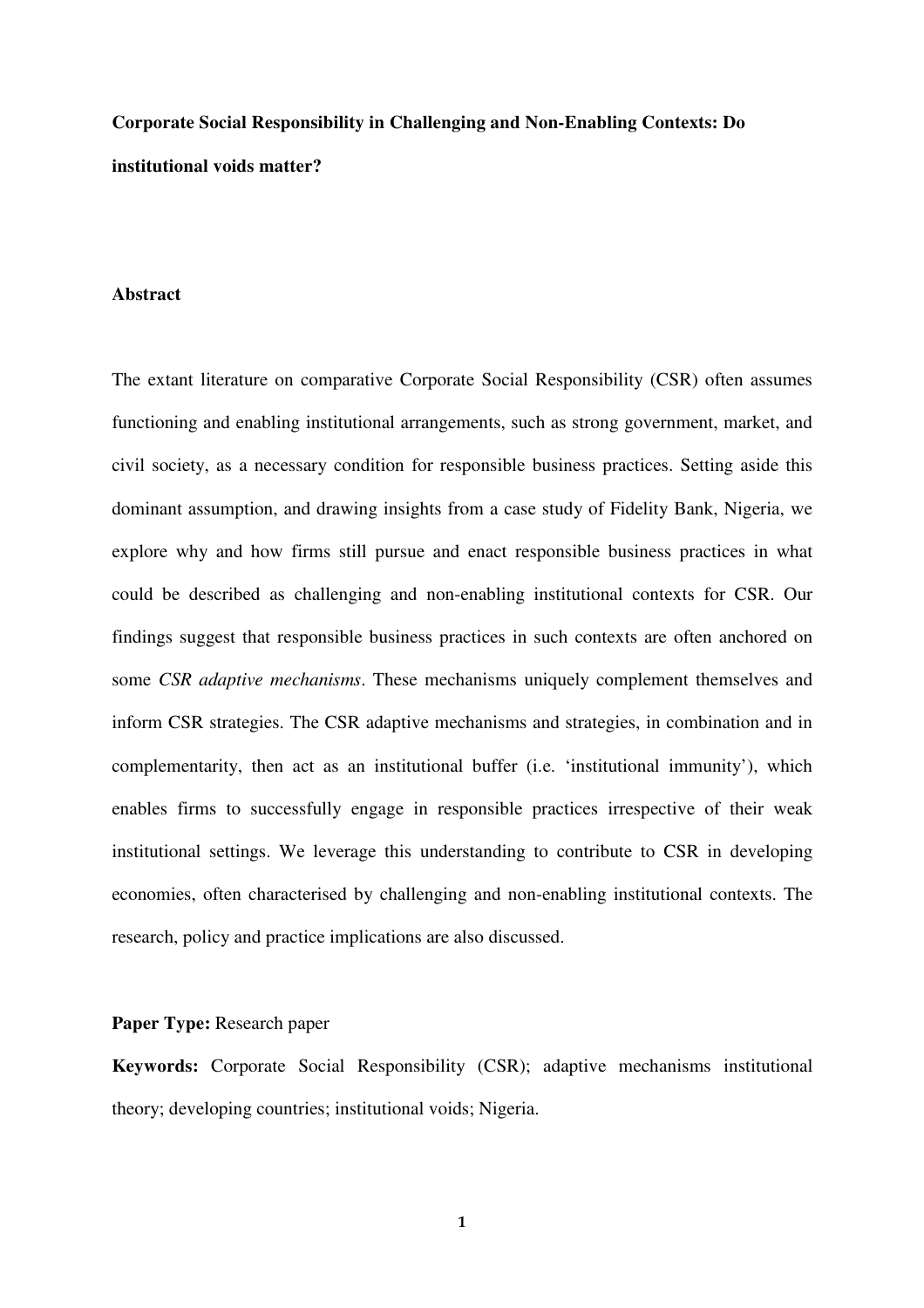### **Introduction**

Corporate Social Responsibility (CSR) has become a global phenomenon, which has continued to permeate and influence discourses, policies, and practices (Scherer and Palazzo, 2010). As a global phenomenon, it comes with significant implications for firms in both developed and developing economies (Jamali, 2010). However, the extant literature argues that CSR requires certain conditions and institutional arrangements to function – i.e. strong government, market, and civil society (Matten and Moon, 2008; Aguilera and Jackson, 2003; Gjolberg, 2009; Husted and Allen, 2006; Langlois and Schlegelmilch, 1990; Maignan and Ralston, 2002; Muller, 2006). In that regard, most comparative CSR analytical frameworks, in their accounts, often implicitly assume strong institutional contexts, which put "…pressures on companies to engage in such CSR initiatives" (Aguilera et al., 2007: 847/8), especially in developed market contexts. As such, it is argued that CSR is not likely to occur if these conditions and institutional arrangements are weak or absent (Campbell, 2007; Deakin and Whittaker, 2007; McWilliams and Siegel, 2001).

Another assumption, which is similar in many ways to the 'strong institution' assumption, is the view that firms have significant agency (Giddens, 1984) to overcome their institutional constraints. In other words, Corporate Social Irresponsibility (CSIR) (Lawton et al., 2014) can only be a matter of corporate strategic choice (Child, 1972), and firms cannot be victims of some institutional incentives for irresponsibility. This latter assumption of corporate agency as a lens to explain CSR practices particularly finds expressions in studies on CSR in developing economies (Hamann, et. al. 2005; Jamali et al., 2009; Azmat and Samaratunge, 2009;), often marred by significant absence of 'western capitalist institutions'<sup>1</sup>.

 1 'Western capitalist institutions' is cautiously used here to signal the dominant views of capitalism – either liberal or coordinated market economies – which tend to reflect western views of capitalism and markets (see Varieties of Capitalism literature for instance – Hall and Soskice, 2001. This view of western capitalist institutions, which has also informed some recent major works on CSR – e.g. Matten and Moon (2008);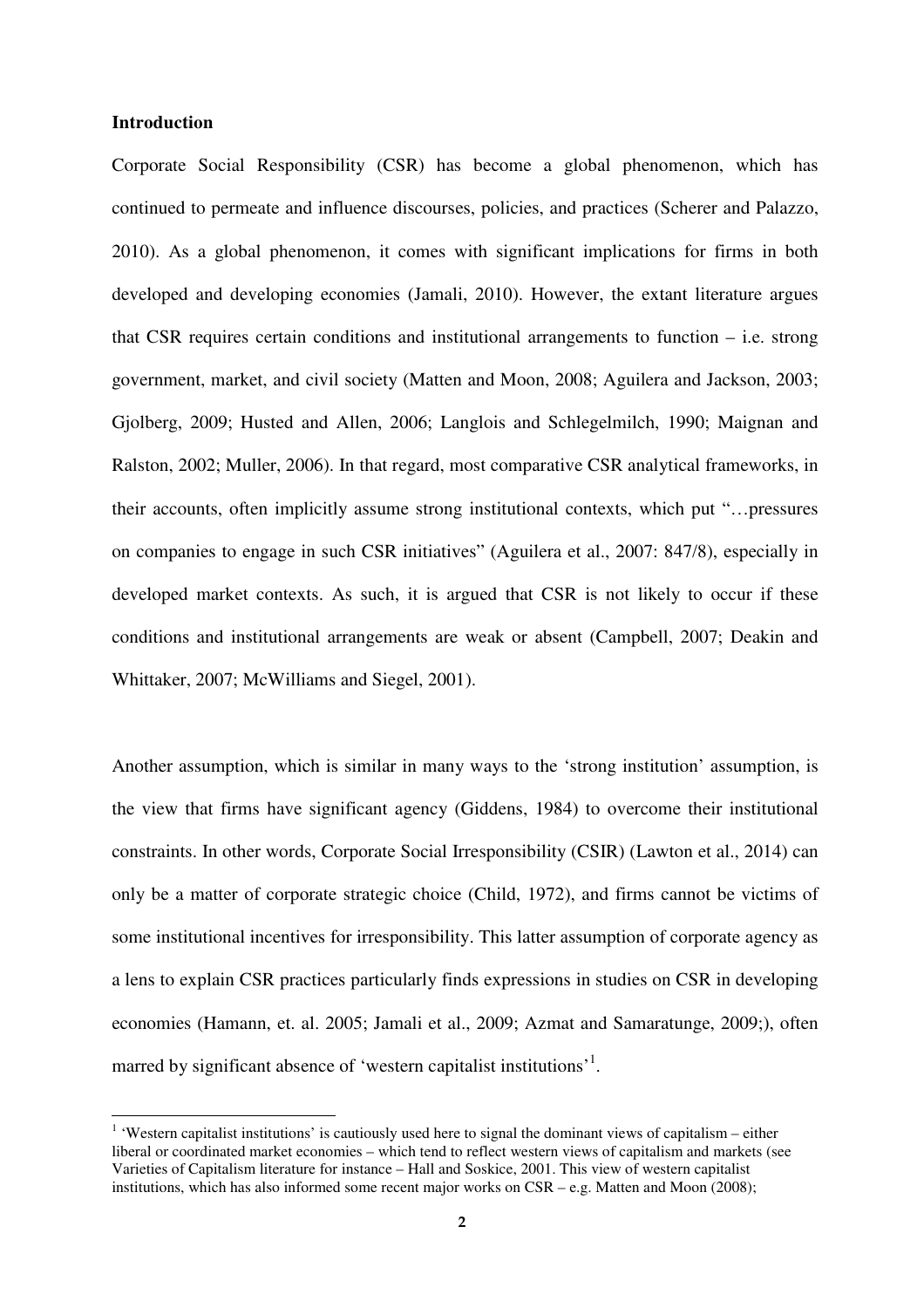The logic of these oftentimes institutional-theory-based views is that CSR in developing (and developed economies) requires strong and effective market institutions; and the implied conclusion seems to be that CSR would either not exist or would not be effective in developing economies, beyond mere philanthropy (Campbell, 2007). As a result, studies in this space have mostly documented conditions that will make responsible entrepreneurship and CSR difficult and somewhat impossible in weak institutional settings. For example, in their paper on Medium and Small size Enterprises (MSEs), Azmat and Samaratunge (2009) highlight some propositions, which explain the underdevelopment of CSR in challenging and non-enabling institutional contexts<sup>2</sup>.

If we accept these views, how do we then explain the manifestations of (non-philanthropic) CSR in challenging and non-enabling institutional contexts (see WEF and BCG, 2011, for some examples of sustainability champions from emerging markets), where the consequences of irresponsibility are often limited? The answer to this puzzle is still unknown, as there have been limited efforts aimed at investigating how local firms (not multinationals) pursue and achieve responsible business practices in developing economies, *with a specific focus on the presence and implications of institutional voids<sup>3</sup> for CSR in these contexts*. As such, it has become important to address this paucity of research given the increasing occurrence and

 $\overline{a}$ 

Campbell (2007), tends to be the yardstick for assessing the institutional conduciveness of CSR in non-western developing economies (e.g. Jamali and Naville, 2012)

 $2<sup>2</sup>$  It is worthwhile to differentiate what we mean here by "challenging and non-enabling institutional contexts" from "controversial industry sectors". The latter was a theme of a recent special issue of this Journal (Lindgreen et al., 2012). Although our "challenging and non-enabling institutional contexts" may share some common characteristics with "controversial industry sectors" – given that both would pose some challenges to the *normal* practice of CSR – in our case, the "national business system" (i.e. the business environment) (Whitley, 1992; Matten and Moon, 2008) is the source of the challenge and not necessarily the nature of the business of the firm or the sector, as in the special issue.

<sup>&</sup>lt;sup>3</sup> Institutional voids here represent situations where important institutional arrangements needed to support markets (often 'western capitalist institutions') are either absent or too weak to perform in the same manner as seen in developed western economies. However, institutional voids may further create an opportunity for substitution by other institutional arrangements or a deviation by outliers from the institutional normative constraint (Mair and Marti, 2009; Lepoutre and Valente, 2012).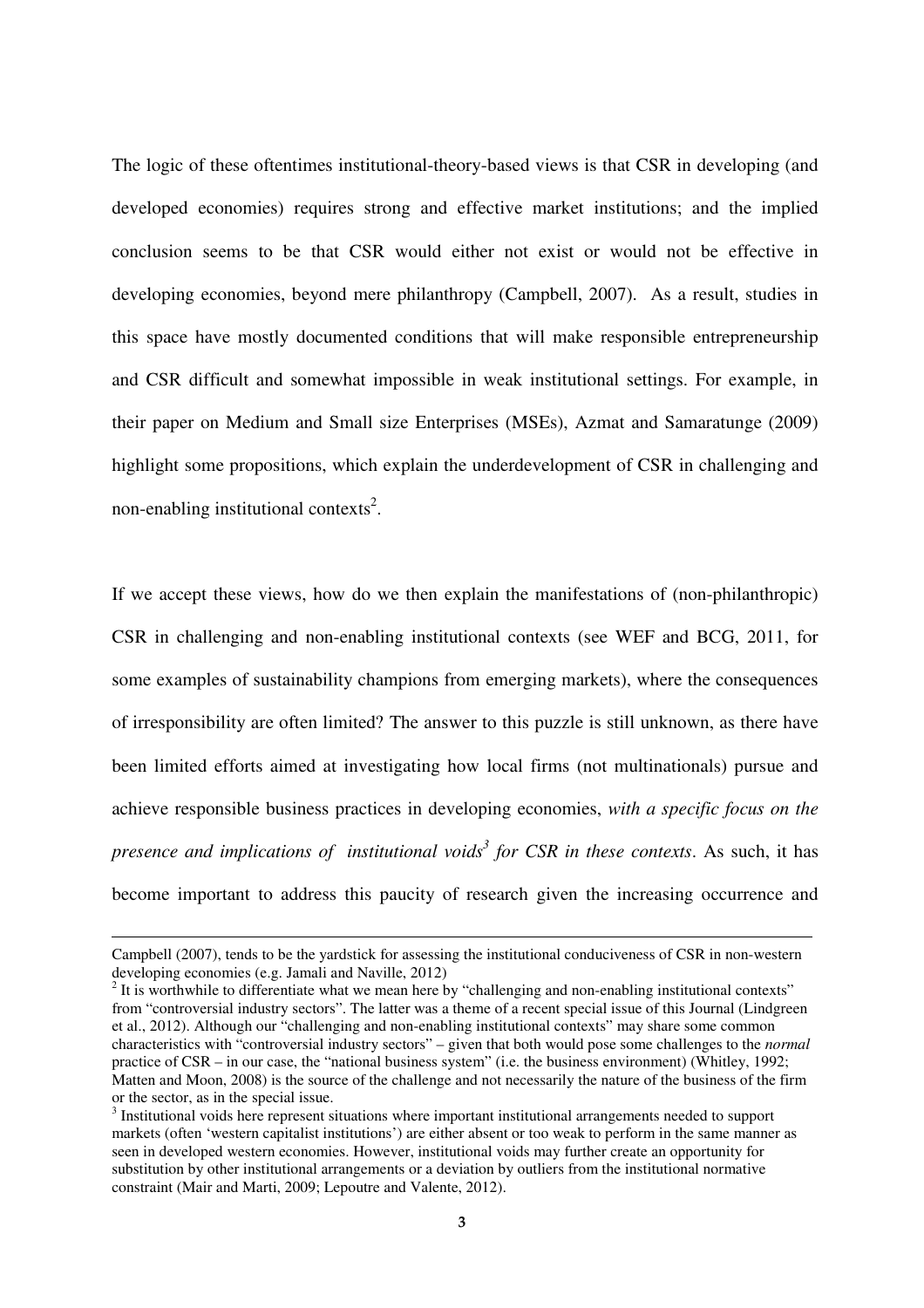impact of CSR activities pursued by local firms in such contexts; especially in Africa – a continent characterised by weak institutional arrangements and segmented business systems (Wood and Frynas, 2006), if assessed on the indices of the western varieties of capitalism. Some of these firms – e.g. Equity Bank, Kenya – have been internationally recognised as sustainability champions (WEF and BCG,  $2011$ <sup>4</sup>. Nonetheless for every visible 'Equity Bank', there could be dozens of hidden sustainability champions in Africa.

In this paper, we focus on these often neglected firms in the literature, which could be role models for CSR in Africa, and seek to identify the drivers of CSR and the strategies employed. This quest is unique given that there could be more incentives for irresponsibility than responsible business behaviours in such contexts. In the light of the research gap, our main research question was developed: *why and how might local firms pursue CSR practices*  in weak institutional contexts? Drawing from the unique case of Fidelity Bank<sup>5</sup>, Nigeria, our objective is to contribute to the understanding of corporate social activities in challenging and non-enabling institutional contexts, through a theory elaboration process (Lee, 1999) aimed at identifying, and connecting institutionalism based explanations of CSR activities in weak institutional settings.

The choice of Nigeria and Fidelity Bank is not arbitrary. On the one hand, the business governance and responsibility context in Nigeria, Africa's largest economy, which has been characterised as poor in regulatory quality, high in corruption and low in government

 $\overline{a}$ 

<sup>&</sup>lt;sup>5</sup> Fidelity Bank Plc began operations in 1988 as a merchant bank and converted to commercial banking in 1999 before becoming a universal bank in February 2001; Fidelity Bank, today, is a result of the merger with the former FSB International Bank Plc and Manny Bank Plc in December 2005 (Fidelity Bank, 2014). The bank maintains presence in the major cities and commercial centers of Nigeria and is reputed for integrity, professionalism, quality, stability of its management, and staff training (Fidelity Bank, 2014).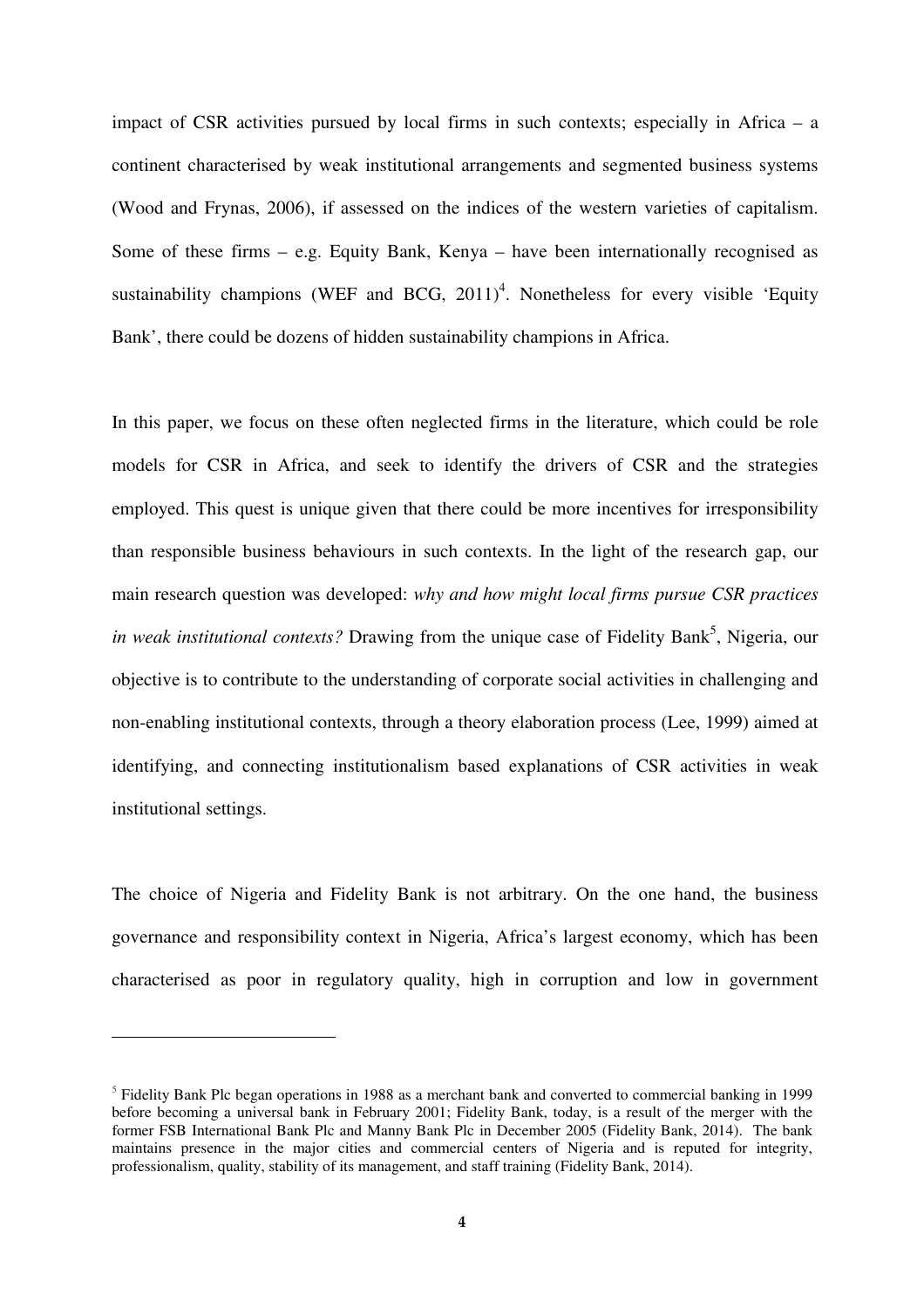effectiveness (Kaufmann et al., 2008), provides a useful case study to examine CSR in nonenabling institutional contexts. It is also a rich empirical site to explore 'CSR in institutional voids' because it requires balancing different local and international demands, thus raising important issues about what can be considered universal and what needs adaptation to local circumstances (Bondy and Starkey, 2014). On the other hand, Fidelity Bank has been recognised for its CSR values, innovations and practices. For example, the bank was recently honoured for its efforts in CSR at the *Nigeria CSR Awards* (2013 and 2014), where the bank received the highest nominations. Furthermore, the bank received the award for "Best company, youth focused CSR" in recognition of its impactful programmes, services and projects that directly impact the youth in the various communities in which they do business.<sup>6</sup> Fidelity Bank also provides a useful case study because it is a completely local (Nigerian) bank, with no international operations, thus enabling an examination of how CSR can be pursued by indigenous firms despite the challenges of their institutional contexts.

Through a set of qualitative in-depth interviews, focus group discussions and documentary analysis, our research question enabled us to make two concrete contributions by theorising and extending the literature on CSR in developing countries (Jamali, 2007; Jamali, Sidani and Khalil, 2009; and Blowfield and Frynas, 2005). Firstly, we add to the CSR literature using institutional theory to explain the motivations/rationale behind the pursuit of responsible business practices in weak institutional contexts, despite the complex and negative institutional voids confronting our case organization (Fidelity Bank), and how these combine to constitute unique *CSR adaptive mechanisms* within firms. In this regard, we show *how* firms can, by themselves (through CSR adaptive mechanisms), remain socially responsible in weak institutional settings. Secondly, we make a contribution by explaining *'how'* firms use

 6 Some of the CSR activities of Fidelity Bank include the Creative Writing Workshop, the *Fidelity Helping Hands Programme*, as well as their several educational projects. Fidelity Bank has consistently won awards, both nationally and internationally, with these successful CSR programmes.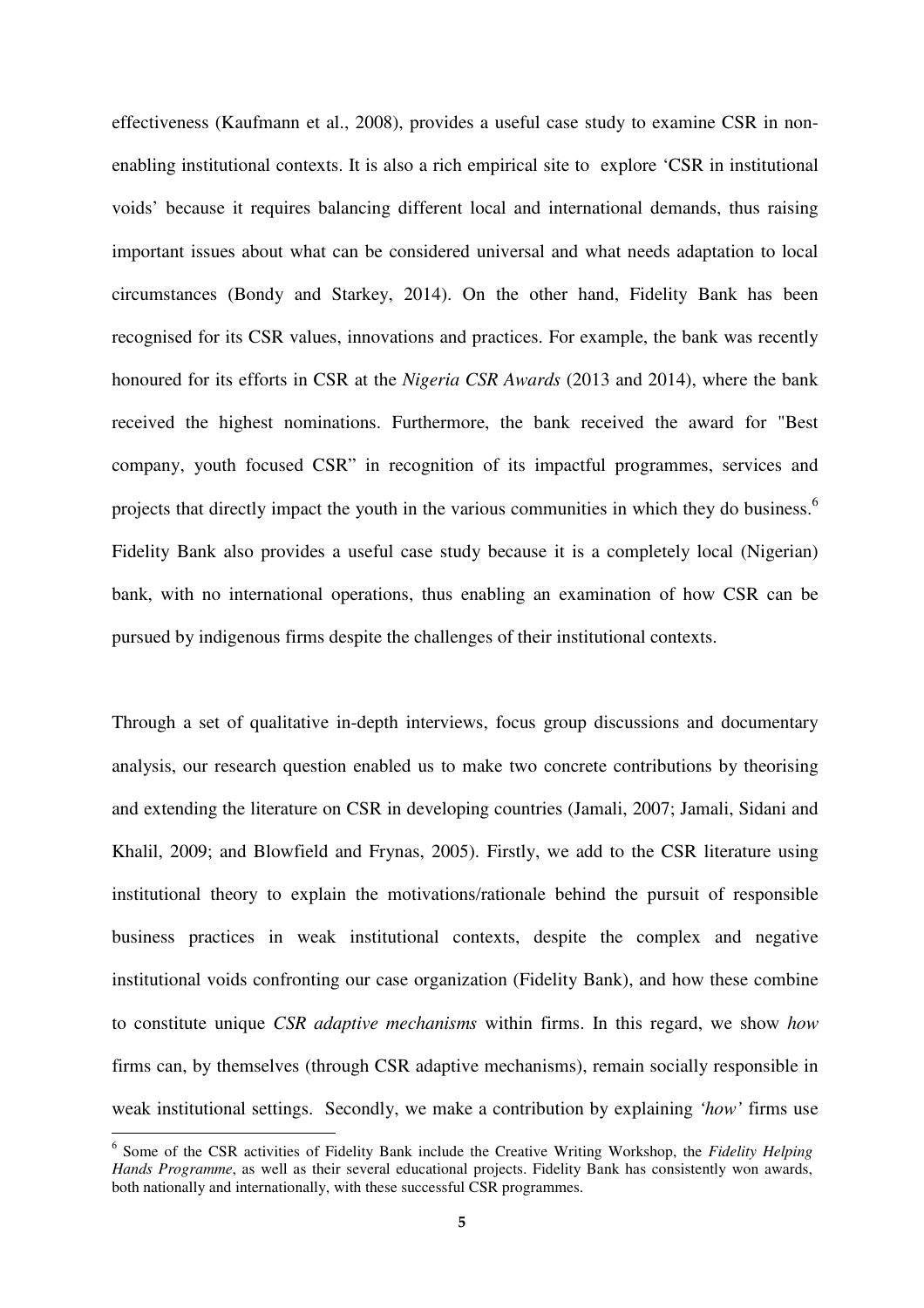CSR practices to fill institutional voids. These contributions help to capture and understand the possible governance and political role of CSR in most developing countries constrained by weak institutions; and it is anticipated that insights from this study can be utilised by other firms operating in similar settings.

The following parts are structured into four sections. First, we explore CSR across contexts, paying attention to its drivers, motivations, and variations. Secondly, we present our research methodology and approach. Thirdly, we present the analysis of our data and results to show *why and how CSR can occur in challenging and non-enabling institutional contexts*. Lastly, we present further discussions, contributions and implications for research, practice and policy.

#### **CSR in Context: Drivers, Motivations, and Variations**

CSR comes with different perspectives and meanings in different cultural settings (Habisch, et. al. 2005). As a result, there are as many definitions of CSR, as there are writers thus leaving the construct ambiguous (van Marrewijk, 2003; Gobbels, 2002; Henderson, 2001) and open to conflicting interpretations (Windsor, 2001). Despite the varying definitions, Caroll (1991:42)'s suggestion that "the CSR firm should strive to make a profit, obey the law, be ethical, and be a good corporate citizen" is very dominant. At the heart of this suggestion is McWilliams and Siegel's (2001:117) description of CSR as "actions that appear to further some social good, beyond the interests of the firm and that which is required by law". Arguably, these views are succinctly harmonised in a recent articulation of CSR by the European Commission (2011:6), as "…the responsibility of enterprises for their impacts on society". Notwithstanding, most articulations of CSR, however, often seem to reflect the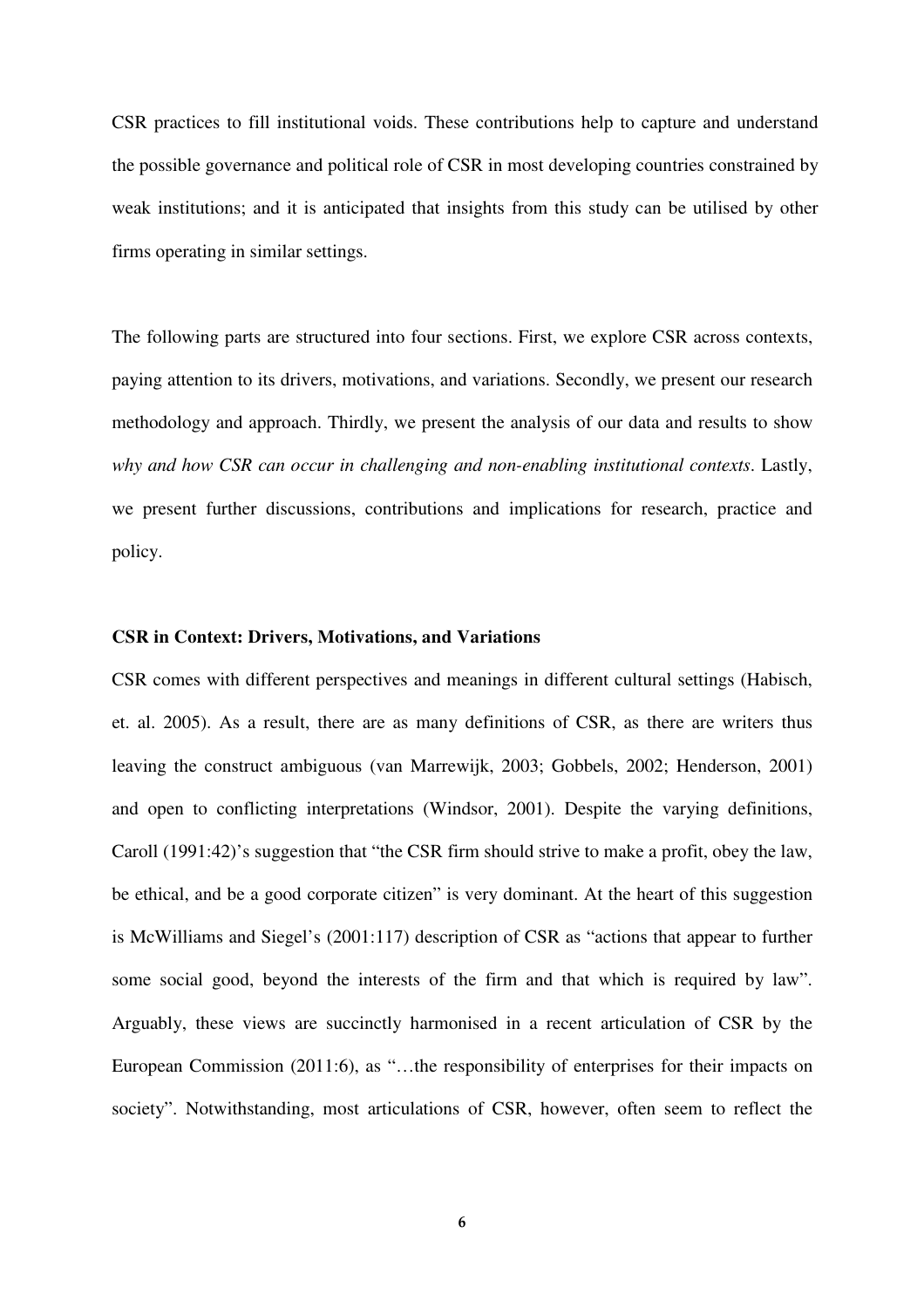characteristics of advanced free market societies with strong governance *institutions* and less *institutional voids*.

Beyond defining CSR, which is a very problematic task fraught with contestations (Amaeshi and Adi, 2007; Okoye, 2009), it is recognised in the extant literature that CSR is driven by many factors including managerial values (Hemingway and Maclagan, 2004; Visser, 2007), organizational characteristics (Aguinis and Glavas 2012), and institutional pressures and configurations (Matten and Moon, 2008). At the managerial level, powerful personalities within organisations are constructed as moral change agents who leverage their legitimacy and personal values to sway organisation level agenda and actions (Visser, 2007). CEOs and business leaders are often considered to be such personalities (Agle, et al., 1999; Witt and Redding, 2012), although Hemingway (2005) has argued that this form of 'corporate social entrepreneurship' could "…operate at a *variety of levels* within the organization: from manual workers or clerical staff to junior management through to directors" (p. 236, emphasis in original). This exhibition of managerial or employee heroism is well documented in the corporate greening (e.g. Harris and Crane, 2002; Fineman and Clarke, 1996; Walley and Stubbs, 1999; Crane, 2000a.b, 2001) and ethical leadership literatures (e.g. Dukerich et al., 1990; Sivanathan and Fekken, 2002; Sims and Brinkman, 2002; Stahl, G. K., and Sully de Luque, M. 2014). Furthermore, a key theme central to these is the emphasis they place on the centrality of the 'manager' in shaping firm behaviour.

At the organizational level, CSR has been found to be driven by a myriad of factors including organizational innovation (Asongu, 2007; Hull and Rothenberg, 2008; Porter and Kramer, 2011), culture (Bansal, 2003; Maon, Lindgreen, and Swaen, 2010; Aguinis and Glavas 2012), size and ownership (Gallo and Christensen, 2011), financial strength (Orlitzky, Schmidt, and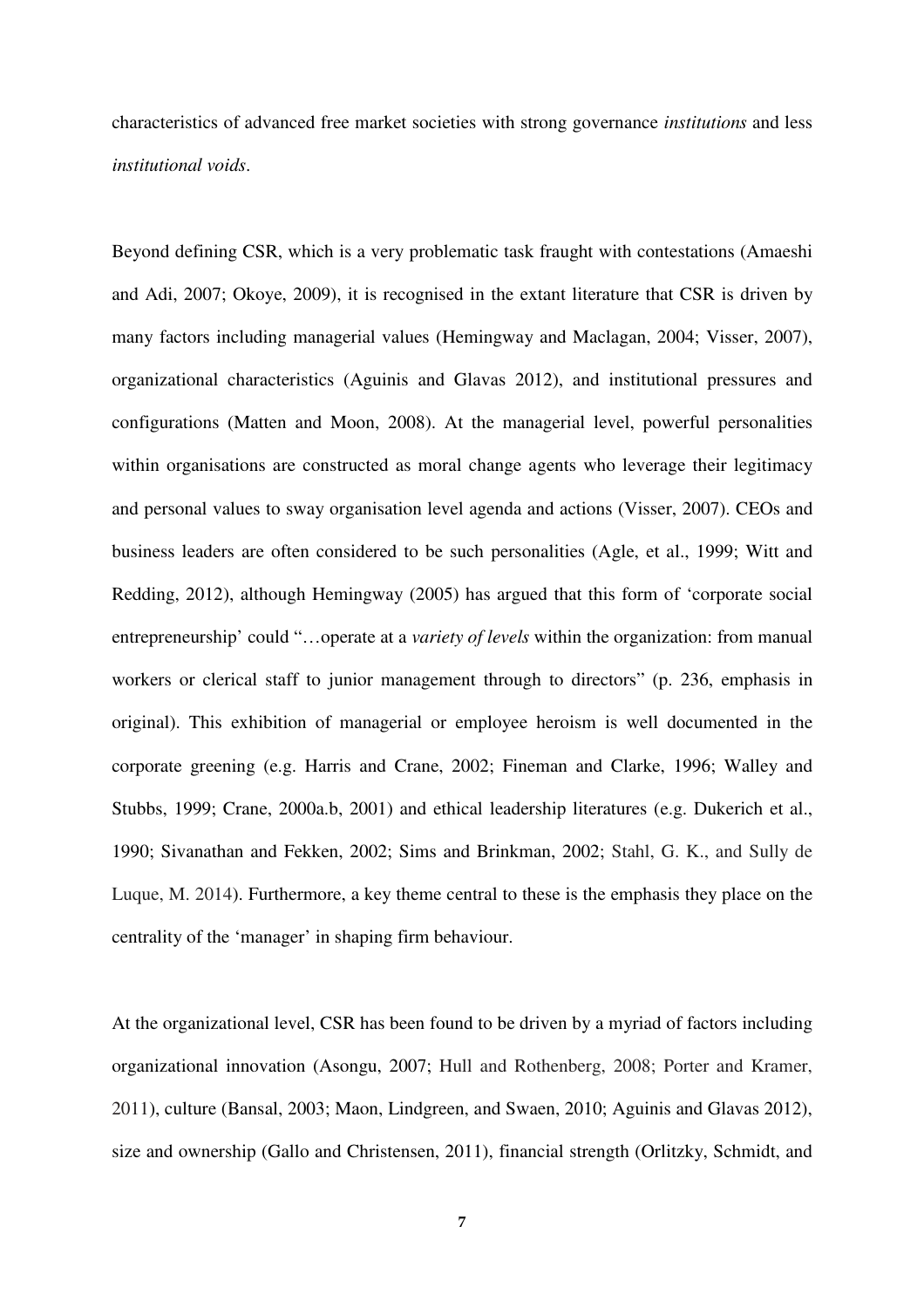Rynes, 2003; Campbell, 2007) industry type and structure (McWilliams and Siegel, 2001; Campbell, 2007), et cetera. And from an institutional perspective, it is argued that "*CSR is located in wider responsibility systems in which business, governmental, legal, and social actors operate according to some measure of mutual responsiveness, interdependency, choice, and capacity*" (Matten and Moon, 2008:407 – emphasis ours), hence the variation of CSR across countries and institutional contexts (Chapple and Moon, 2006; Campbell, 2007; Kim et al., 2012; Amaeshi and Amao, 2009; Jamalii and Naville,  $2012$ <sup>7</sup>.

In this paper, we focus on the interface between the organizational and institutional dimensions of CSR. Building on DiMaggio (1988), we define institutions as formal and informal enduring constraints that structure the economic, political, and social relationships between a business and its environment (such as CSR). We refer to institutions as abstract constraints such as widely held norms that constrain behaviour, legal regimes and the way they are enforced, and real justice in the rule of law. We also refer to institutions in the concrete sense, such as patterns of cooperation and competition among firms, the role of technical societies and governments, capital markets, regulation, NGOs and employee programmes (Eggertsson, 2005; Nelson, 2008). The literature argues that where some of these are significantly absent, there is a higher tendency for institutional voids to exist, and therefore constitute challenges and non-enabling contexts for CSR.

## **CSR and Institutional Voids**

The theory around institutional voids is not new in the management literature (Khanna and Palepu, 2010). With origins in institutional theory, according to Mair and Marti (2009: 422), for instance, institutional voids represent situations "where institutional arrangements that

 7 For more details see Aguinis and Glavas (2012)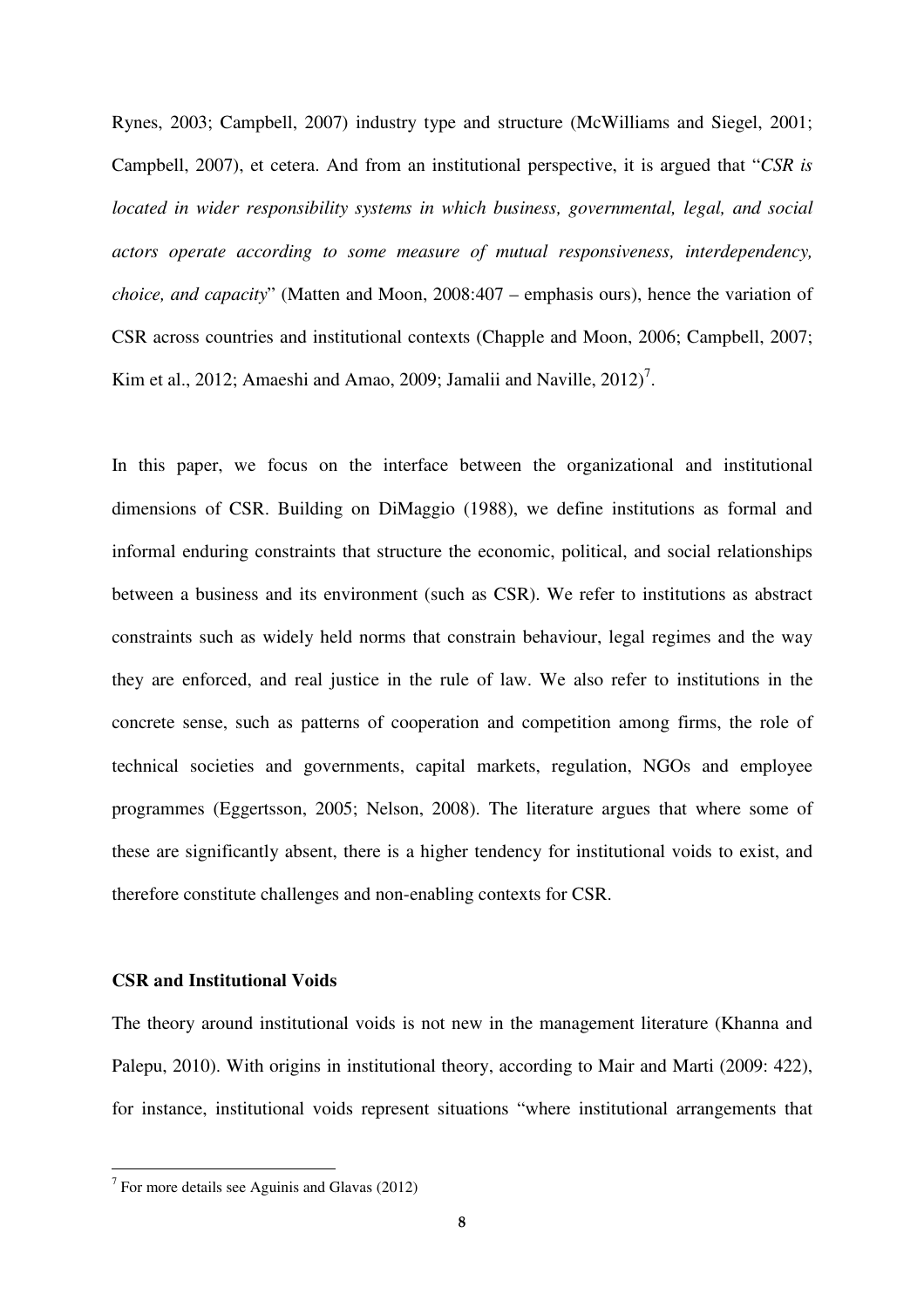support markets are absent, weak, or fail to accomplish the role expected of them". They note that the absence of institutions does not imply the existence of an institutional vacuum but that institutional voids are as a result of the "absence of institutions that support markets in contexts that are already rich in other institutional arrangements" (Mair and Marti, 2009: 422). Other scholars highlight that the success or failure of market economies depend on how much they reflect the essential characteristics of the advanced capitalist political economies (Wood and Frynas, 2006), which are the foundations of CSR in these economies. In that regard, if the advanced capitalist model is the minimum requirement for the proper functioning of CSR, as an organizational practice (Vogel, 2005; Matten and Moon, 2008), and if one accepts the view that "*CSR is located in wider responsibility systems in which business, governmental, legal, and social actors operate according to some measure of mutual responsiveness, interdependency, choice, and capacity*" (Matten and Moon, 2008:407 – emphasis ours), it may be inevitable to doubt the utility function, feasibility, efficacy, efficiency and effectiveness of CSR in institutional contexts marred by inefficient markets, poor governance and weak civil societies.

Nonetheless, the weak institutional contexts in which firms in developing economies operate are often taken for granted or at best theorised away simply as 'different institutional contexts', which *per se* do not require further unpacking. This relativist approach to the understanding and function of CSR in society has come to dominate the nascent comparative CSR studies, especially those on developing economies. In most cases, this is presented as a critique of the dominant Anglo-Saxon characterisation of CSR and the unwholesome export of CSR practices from the North to the South (see Amaeshi et. al., 2006). In these countries, firms try to create legitimacy and morality by signalling positive externalities and showcasing their social activities to different stakeholder groups.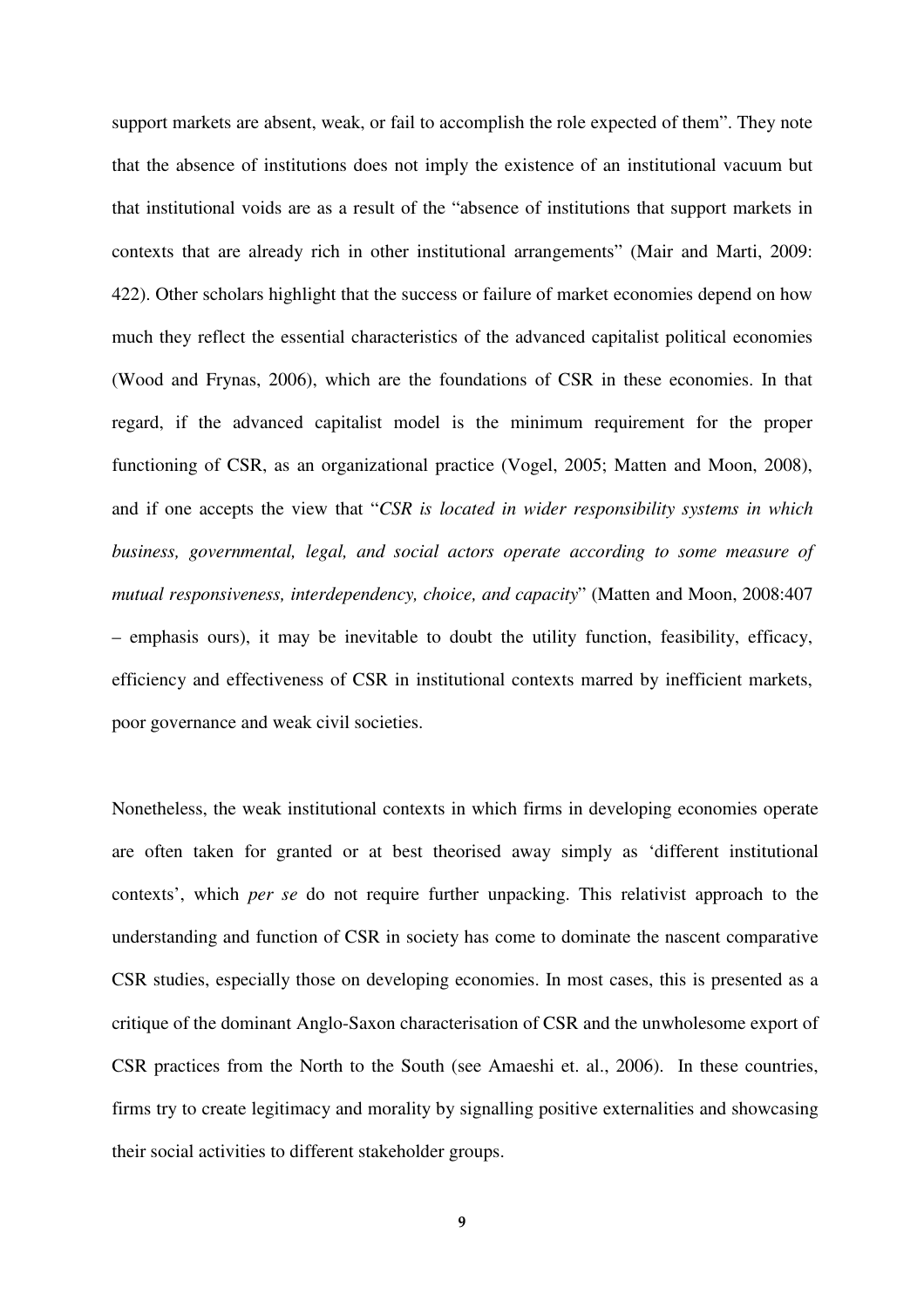While we appreciate the need to be critical of the Anglo-Saxonisation of CSR practices in different institutional contexts, the literature on CSR in the so-called South seems to pay limited attention to the fact that CSR, as a form of corporate self-regulation, is more than corporate philanthropy. It is also an essential governance mechanism of the market in advanced capitalist economies (Brammer et al., 2012; Amaeshi, 2010; Crouch, 2006), which is often weak in most developing markets. In other words, this literature appears to assume the relevance and suitability of CSR across institutional contexts and take for granted its supporting "…basic institutional prerequisites" (Matten and Moon, 2008: 406) - i.e. functioning, independent and free markets, governments, vibrant civil societies and efficient legislative institutions. These basic institutional prerequisites are vital to understanding and explaining the complementary economic governance role of CSR practices in advanced political economies (Matten and Moon, 2008; Aguilera and Jackson, 2003).

From the foregoing, therefore, the capitalist political economy could be described as a collective apparatus of institutional accountability between the state, market, and civil society. They work in tandem and re-enforce one another (Matten and Moon, 2008). For example, the markets provide or deny finance to the state and the state in turn regulates the markets. Essential societal services that could not be provided through the market, due to market failure, are complemented by the state and or by the civil society. And the civil society in turn is free to hold the state and the market to account whenever necessary (Lawton et al., 2014). All these interactions among and between the different elements are founded on and bounded by the rule of law, which is embodied in free and fair legal institutions. The combinatory strength of each of these elements constitutes the distinguishing hallmark of the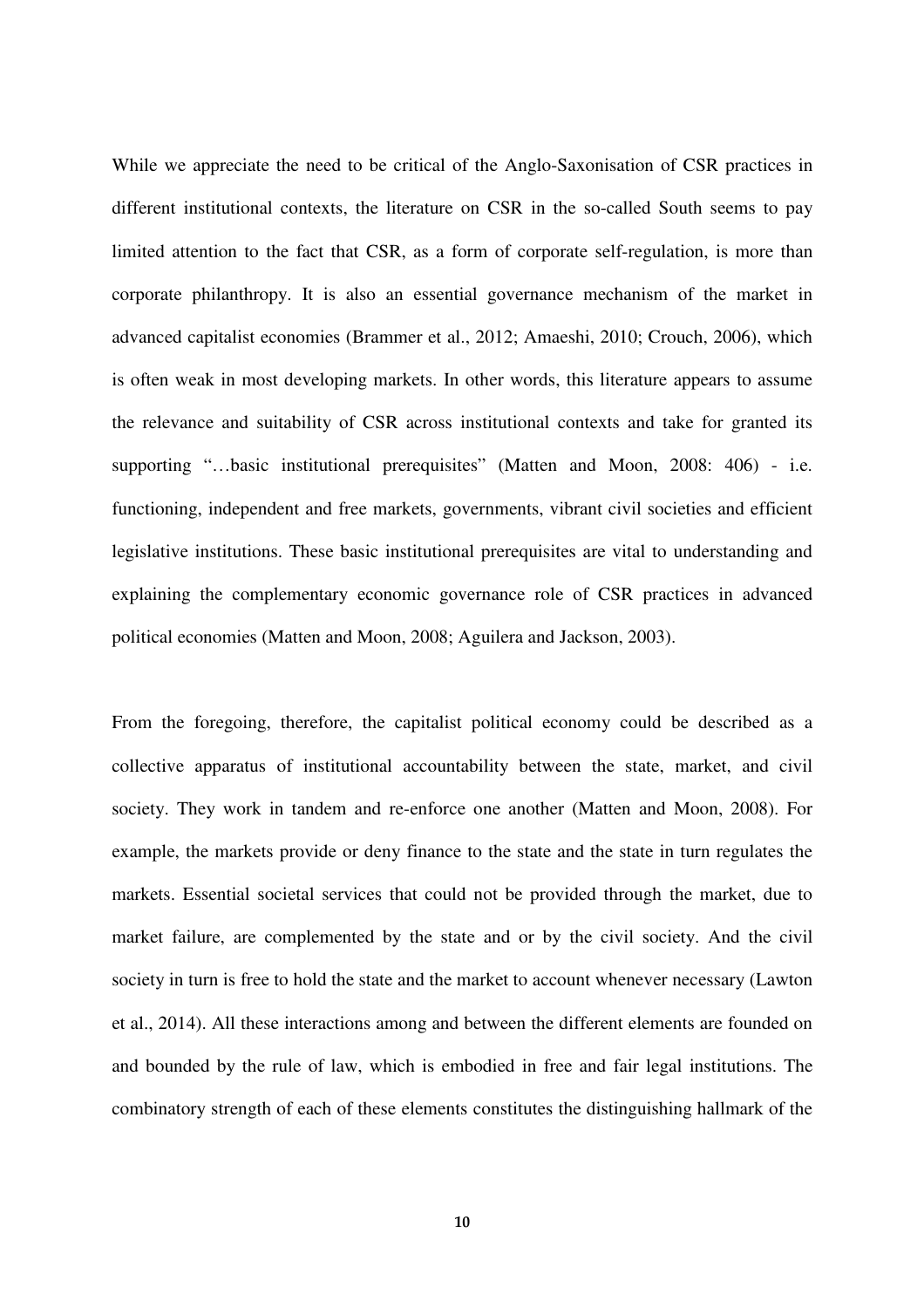advanced capitalist economies necessary for CSR. We capture the key aspects of the institutional conditions for CSR as stipulated in the literature in Figure 1.



*Figure 1: Institutional conditions for CSR*

Conversely, it is argued that the "[O]pportunities for corporate social irresponsibility increase in the absence of these conditions, as is evident in much of sub-Saharan Africa and the former USSR, with, for example, monopolistic companies exploiting capitalist economies or governments substituting regulation and administration of markets with rent seeking" (Matten and Moon, 2008: 406-407). In our attempt to explore these concerns further, we note that the literature on comparative CSR and particularly the budding literature on CSR in developing economies cannot ignore the view that most weak capitalist economies are marred by institutional voids – e.g. lack of vibrant capital markets, as well as weak states, legal environments and civil societies, which may undermine the complementary governance role of CSR in these economies.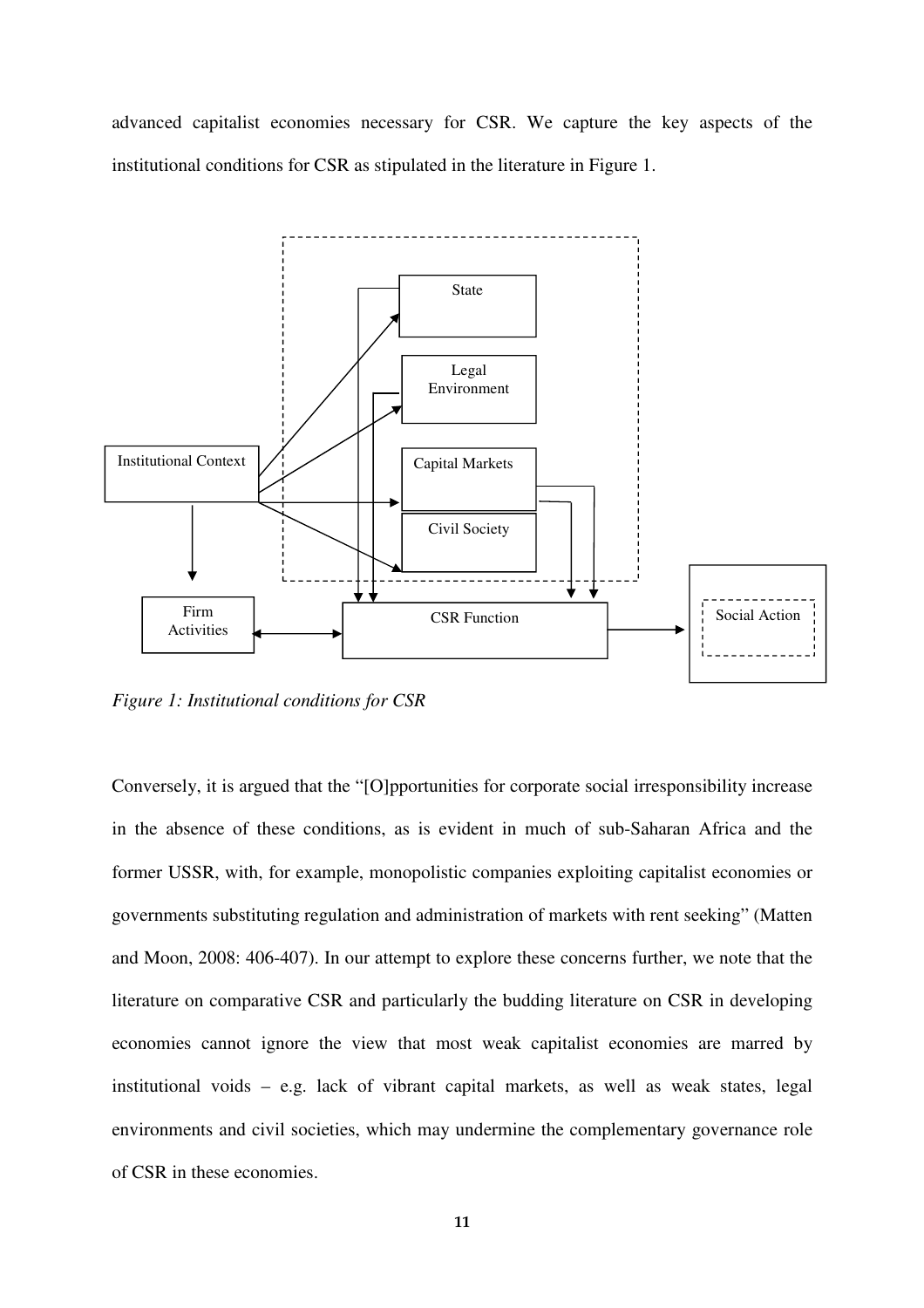In this regard, insights from Lepoutre and Valente (2012) are helpful in moving away from existing studies, which mainly examine how the governance function of CSR is undermined in weak contexts, to exploring how firms pursue and achieve responsible business practices in developing economies marred by institutional voids. As such we attempt to answer the question: *why and how might local firms pursue CSR practices in weak institutional contexts?* Our enquiry is guided by the extant literature on the institutional theorising of CSR in varieties of capitalism and the literature on responsible business practices in developing economies (Idemudia and Ite, 2006; Eweje, 2006; Azmat and Samaratunge, 2009; Amaeshi et al., 2006; Adegbite et al., 2012; Blowfield and Frynas, 2005; Campbell, 2007; Deakin and Whittaker, 2007; McWilliams and Siegel, 2001; Aguilera et.al. 2006, 2007; Doh and Guay, 2006; Matten and Moon, 2008; Aguilera and Jackson, 2003).

#### **Research Context, Design and Methodology**

#### *Research Context*

Nigeria is one of the fastest growing economies in the world, even though 70 per cent of its population still live below the poverty line (CIA, 2012). It is Africa's largest economy, amounting largely from its huge earnings from oil exports. Notwithstanding, Nigeria's economy is struggling to leverage the country's oil wealth in addressing poverty, weak infrastructure, poor electricity supply, insecurity, unemployment amongst other problems that affect majority of its population. Effective CSR can make significant positive contributions to the lives of Nigerians, majority of whom have lost confidence in the government, with regards to the provision of the basic necessities of life, but look up to businesses, especially multinationals, as beacons of hope (Adegbite and Nakajima, 2011a). However, corporate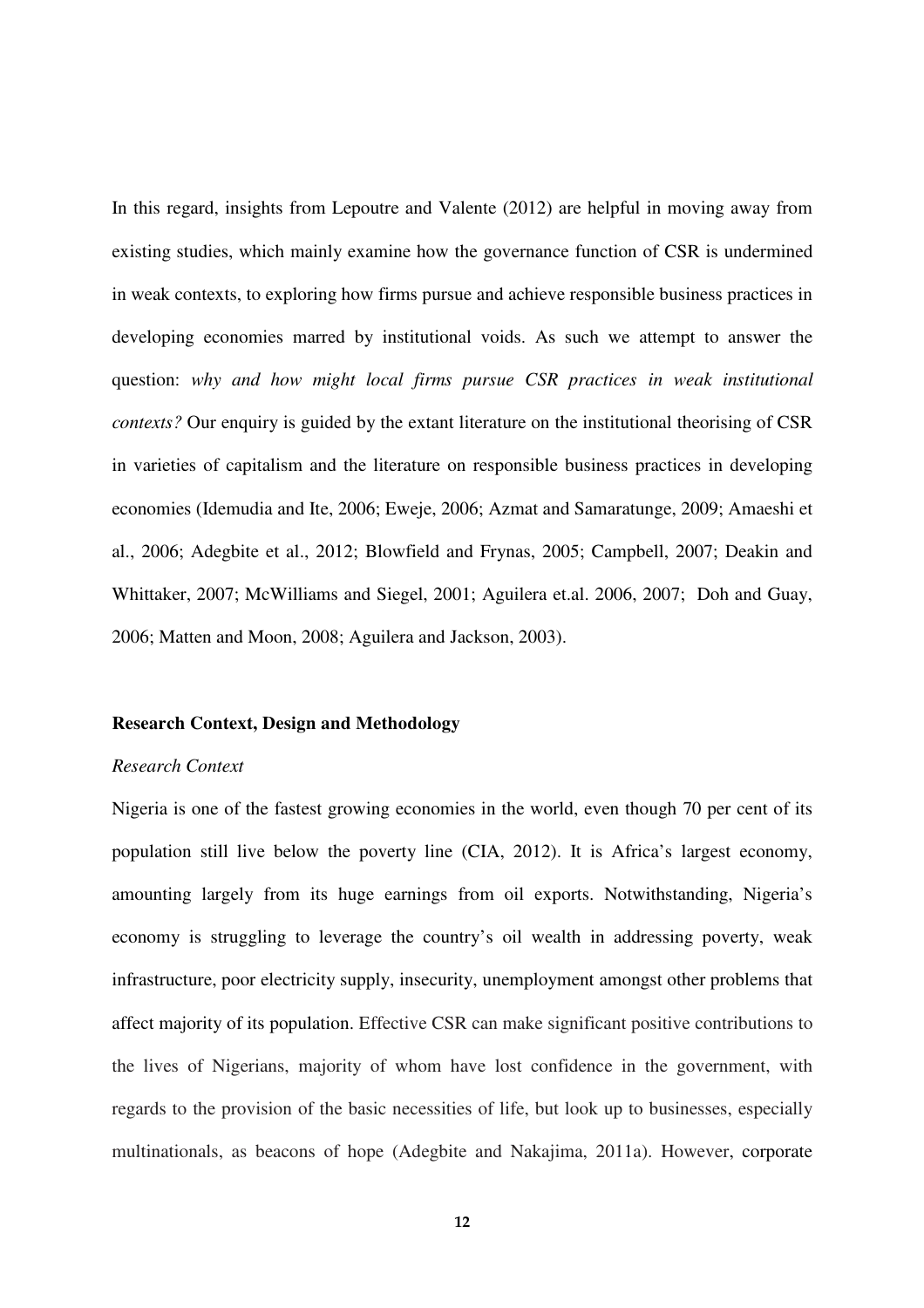corruption in large businesses, including incessant incidents of accounts manipulation, auditors' compromise, non-transparent disclosure and other fraudulent behaviours continue to thrive in Nigeria due to the lack of the much needed cultural strength to internally address them by firms themselves, the regulatory authorities and the professional bodies (Adegbite and Nakajima, 2011b).

In sum, the political economy of Nigeria is complex. It is a developing economy with a very unique and challenging institutional environment characterised by weak infrastructure provision, poor governance, weak public sector, inadequate private and property security, corruption, tax evasion, bribery, weak enforcement of contracts, and high cost of finance and of doing business (Amaeshi and Amao 2009; Okike, 2007). It is from this context that we explore 'why' and 'how' CSR is possible using a single case study of Fidelity Bank.

#### *Design and Methodology*

Given the nature of the research questions, a qualitative research design was an appropriate methodological approach, which enabled us to focus on a micro-level firm analysis to create an understanding of the drivers, motivations and strategies of CSR in a weak institutional context. We followed a single case study approach in line with Eisenhardt (1989) and Bondy (2008) to contextualise the rich descriptions of how CSR initiatives were enacted in a weak capitalist economy. We decided to pick an in-depth single case study design, as our aim was to explore the processes of "why" and "how" CSR worked in Nigerian banks (Yin, 2014; Bondy 2008).

The selection of Fidelity Bank was based on theoretical sampling. The bank was chosen because of its outstanding responsible business practices (e.g. *Nigeria CSR Awards*, 2013 and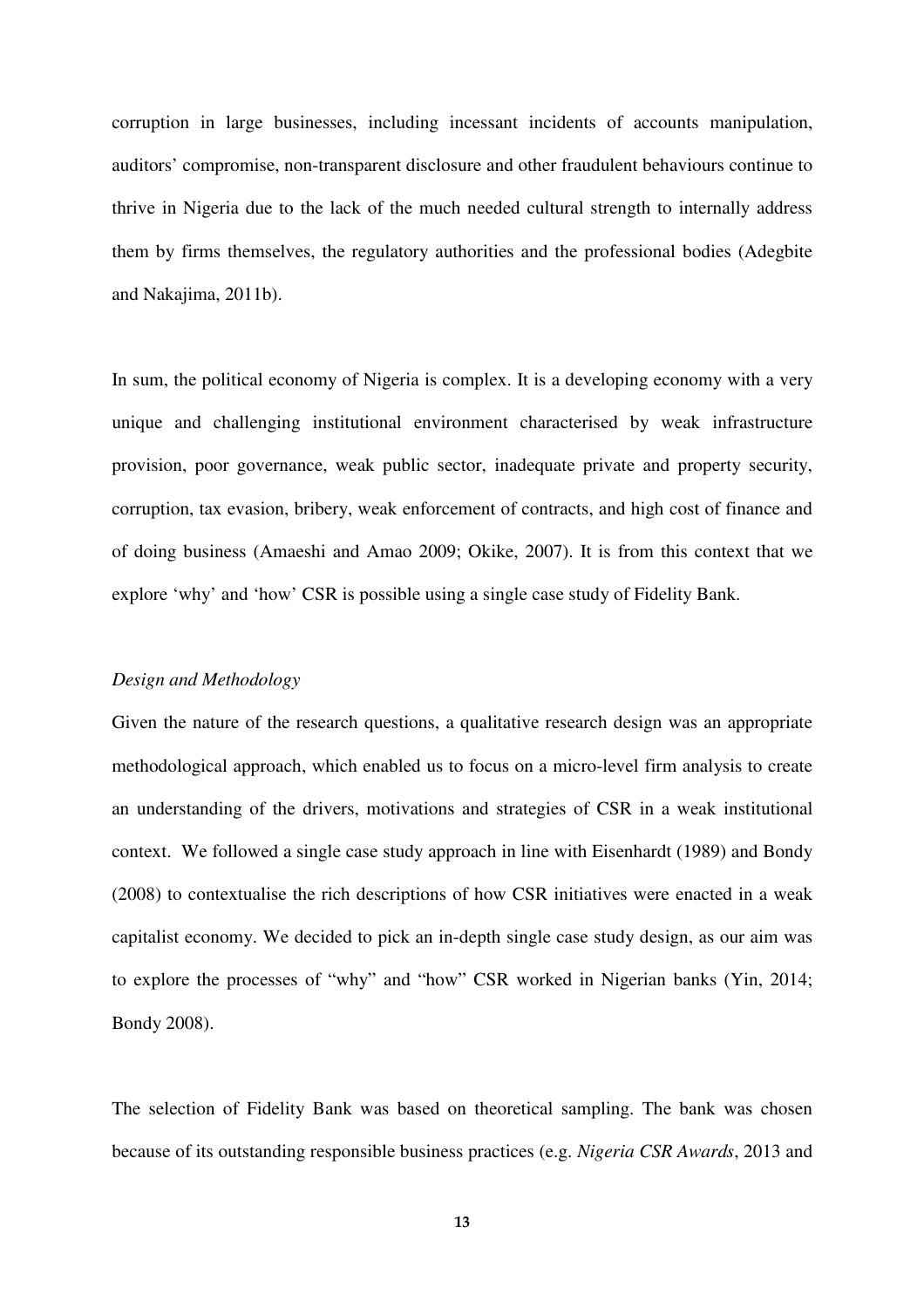2014) in an environment with very limited incentives to be socially responsible. As such, it serves as an outlier – a deviation from the norm – and thus fits very well as an appropriate 'black swan' (Flyvjerg, 2006; Yin, 2014) and the 'logic of a situation' (Gibbert, 2006:146) for our study<sup>8</sup>. Moreover, the bank is a completely local (Nigerian) bank, with no international operations, thus enabling an examination of how CSR can be pursued by indigenous firms despite the challenges of their institutional contexts.

The case study methodology allowed for an in-depth study of Fidelity Bank Plc by offering a very specific and intensive investigation into the dynamics that shape their CSR within the Nigerian setting (Eisenhardt 1989). We thus focused on a bounded and specific organisational setting and scrutinized the activities and experiences of Fidelity Bank in CSR, as well as the context in which these activities and experiences occur (Stake, 2000). As Cooper and Morgan (2008: 160) argue, the case study research approach proved useful to investigate our research question, given that it was related to "…complex and dynamic phenomena where many variables, including variables that are not quantifiable, are involved….actual practices, including the details of significant activities that may be ordinary, unusual, or infrequent [and] phenomena in which the context is crucial because the context affects the phenomena being studied, and where the phenomena may also interact with and influence its context".

#### *Data sources*

 $\overline{a}$ 

 $8$  It is important to note that the 'black swan' analogy (i.e. using the existence of one black swan to falsify the statement "All swans are white") and the 'logic of a situation' are credited to Popper (1959, 1963) as justification for the use of single case studies in science. In addition, single case studies are recognised in the extant management literature as credible sources of insights (for more details see: Gibbert, 2006; Gibbert, Ruigrok, and Wicki, 2008; Gibbert and Ruigrok, 2010)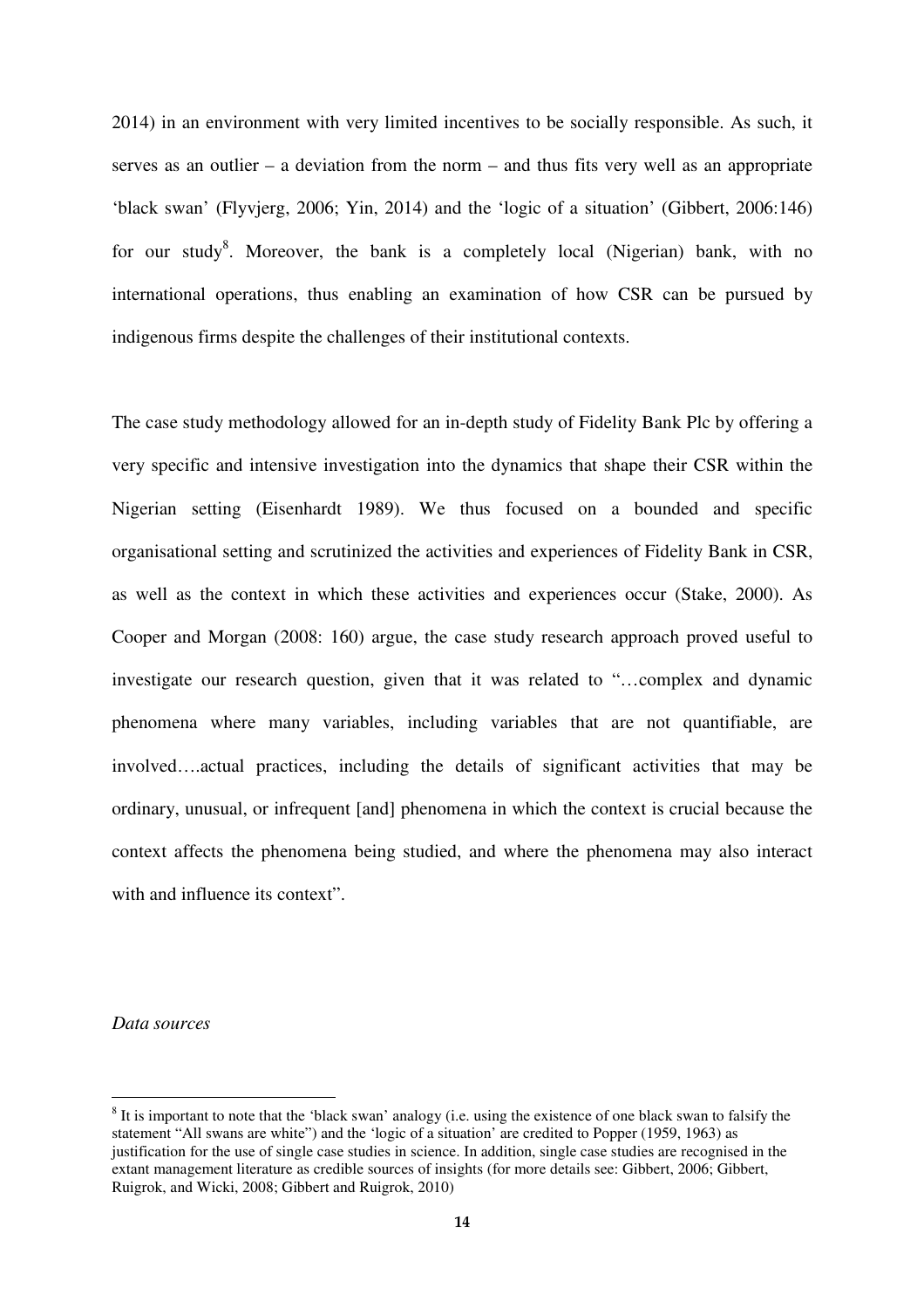Data collection spanned ten months (Sept 2013 - June 2014) and was driven by a purposive sampling technique (Eisenhardt, 1989). The process began with the researchers drawing insights from in-depth interviews using semi-structured questions with the Head of CSR and Community Relations (and also the Coordinator, *Fidelity Helping Hand Programme*) as well as the Head of Marketing Communications at Fidelity Bank in the last quarter of  $2013^9$ . The respondents were sent an interview guide to facilitate their preparation and to gain cooperation (Lynn, Turner, and Smith, 1998) in line with previous studies (see for example, Filatotchev et al., 2007; Hendry, Sanderson, Barker, & Roberts, 2007). Interviews lasted around 70 minutes and generated well over 6000 words of texts. We triangulated the interviews with documentary evidence and archival data, which were helpful to appropriately contextualise our research in the Nigerian banking industry setting prior to conducting interviews. This also ensured we enhanced validity and reliability by sharing our findings with the senior executives interviewed from Fidelity to see if our analysis tracked their reality.

The data collection process also included a focus group session with principal CSR officers including senior management staff in June 2014. The latter data collection efforts helped to compare, as well as gather further evidence on the themes that emerged from the prior interview data. The focus group session had 9 members. This small number helped to increase the efficiency of the focus group session and enabled members to freely discuss CSR in Nigeria (see Ewings, et al., 2008). Participants were drawn from different backgrounds and functions, in order to ensure representativeness and diversity of perspectives. More importantly, discussions were tape-recorded and took around 109 minutes.  $10^{\circ}$ 

<sup>&</sup>lt;sup>9</sup> Both interview respondents lead the CSR activities of the company and are responsible for its strategy formulation, in direct working relationship with the CEO.

<sup>&</sup>lt;sup>10</sup> The questioning guide followed during the interview and focus group discussions is provided in Appendix 1.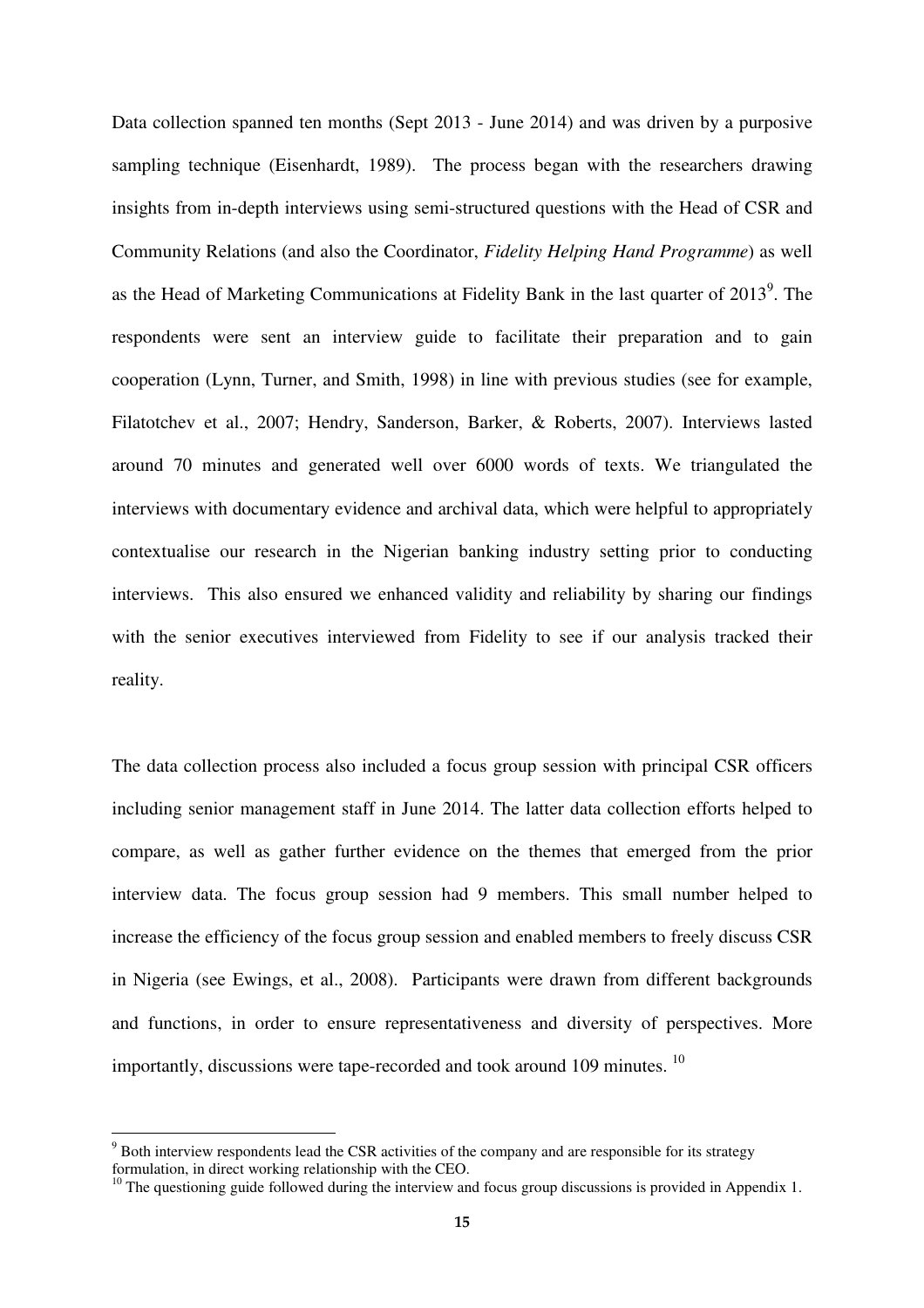#### *Data Analysis*

As with most inductive studies that are in-depth single cases, the first phase of the data analysis was a pilot, which constituted some familiarisation and sense making of the data on CSR in Nigeria. This suggested some patterns around the drivers of CSR in Nigeria as it related to the weak institutional environment. This enabled the development of a coding scheme around these emergent themes. Raw extracts from the interviews and focus group data had been employed in discussing the themes that emerged from the data (Saunders et al, 2009). The interpretation of the data suggested some patterns around the nature of CSR in Fidelity Bank, its foundations, motivations, orientations, activities, strategies, institutional constraints and influences.

Despite triangulation, this methodology can be predisposed to respondents' position bias, which may influence them to over report past events and strategies, or present themselves and Fidelity Bank in a socially desirable image (Miller, Cardinal, & Glick, 1997), especially at the expense of others. Thus, in order to minimise these effects, we ensured that the interviews satisfied the purposive sampling requirement of competence and experience (Hughes & Preski, 1997) and that the managers interviewed could describe the CSR environment more competently than other members of the organisation (Payne & Mansfield, 1973). The texts generated from the interviews, focus group discussions and documents were qualitatively analysed with Nvivo 8 and the inter-coder reliability was well over 85%. We conducted a timeline to understand the "why" and "how" questions by coding interview and focus group data as well as documents, including a 10 year documentation of Fidelity Bank's CSR activities. With the large amounts of primary data, documents from news' reports, company reports and press releases, we developed codes to support the development of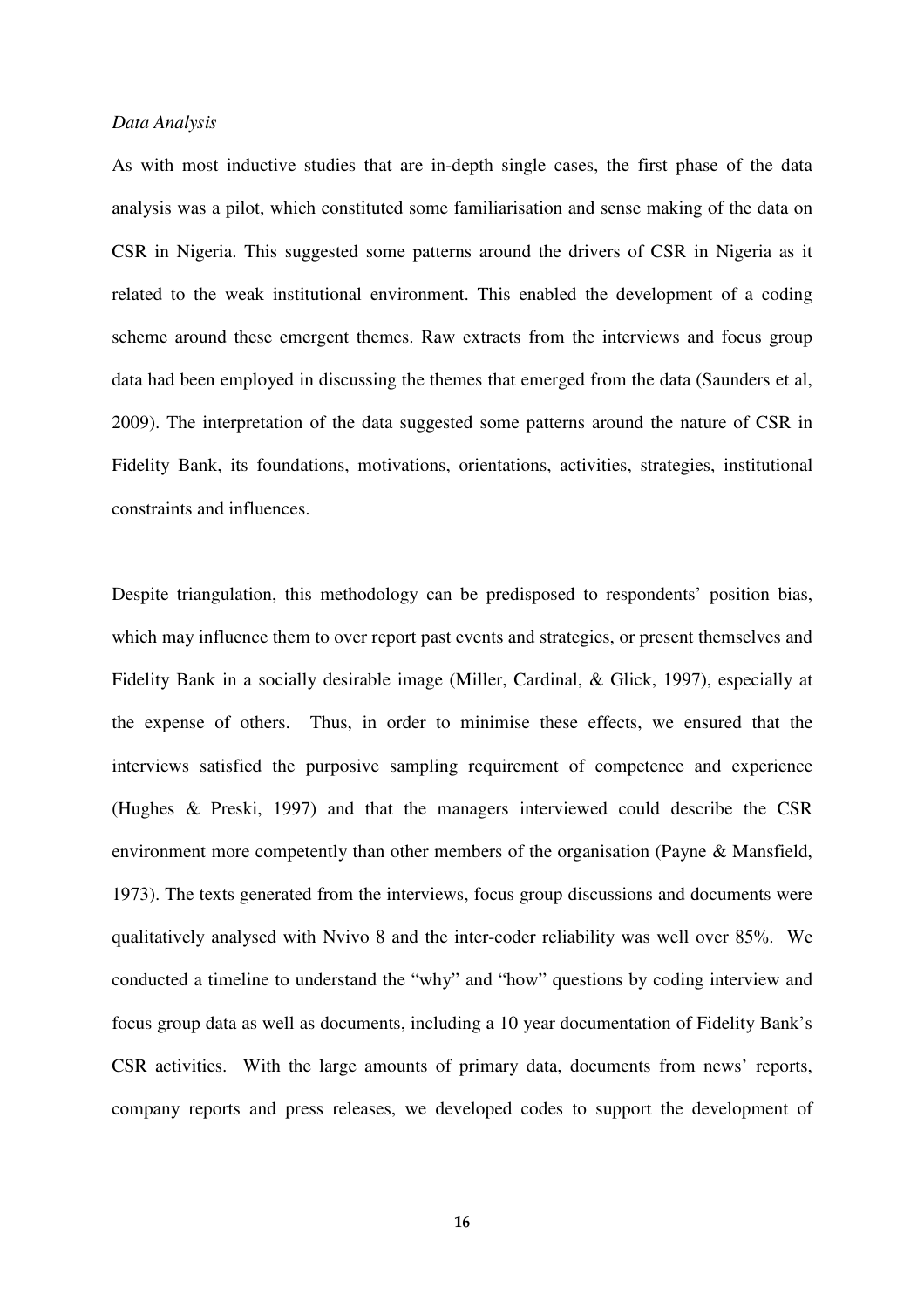theoretical logics from our data. Thereafter, we used quotes and observations to create an interpretive model to answer our research question. The next part will look at the findings.

#### **Findings**

This section is broadly organised to capture the "why" and "how" aspects of our research question, as detailed below. It explores a range of identified adaptive mechanisms which inform Fidelity bank's CSR strategies despite its weak institutional context. The complementary and reinforcing relationship between these CSR adaptive mechanisms and strategies is further engaged with in the discussion section.

## *CSR Drivers in Weak Institutional Contexts*

Our data reveal that the major reasons behind CSR in weak institutional contexts include: (1) *the private morality and sense of stakeholder fairness of the firm, and (2) the firm's quest for social legitimacy informed by* **complementary** *local and international norms* to its private morality and sense of fairness*.* These reasons, which are intertwined, influence how the firm navigates responsibly through the challenges of its weak institutional context, and are sustained and reinforced by the commercial benefits they bring to the firm, as explained below.

Private morality is used here as the opposite of institutional power, which are the embodiments and expressions of public morality. Private morality is rather the expression of personal values and beliefs, which are voluntarily expressed and not necessarily compelled by public institutions – e.g. the law. Fidelity Bank's CSR practices are found to be mainly informed and influenced by the bank's sense of morality: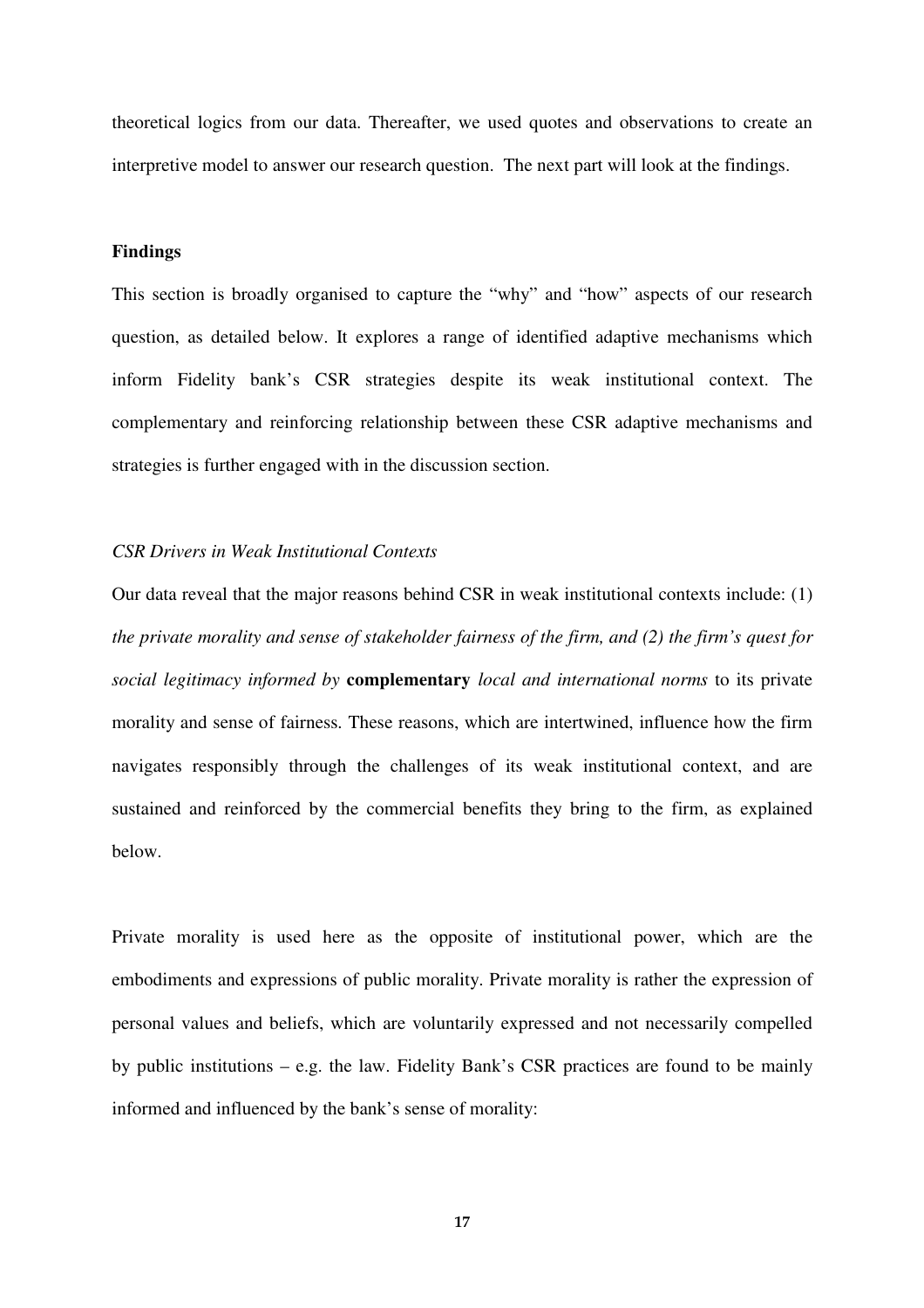We do CSR from the perspective of morality and the sense of doing good, doing what is right … because it is the right thing to do. … We need to leave the world a better place for all of us and the generation unborn; we want to leave the world a better environment than we met it both locally and globally (**focus group**)

The view of CSR as a form of moral obligation, which is based on a compassionate predisposition to present and future stakeholders is strongly reflected in the interviews, as well as the focus group discussions. A principal CSR officer in the bank observes that:

> The basic reason why we do CSR is because we care. It is a personal thing; we are citizens of this nation; there is a role for us, both as a private entity and as individuals; we are responsible persons who make up this responsible organisation. We do it because we care; because we have benefited from the society. We will continue to impact our society.

This moral sense of duty and fairness is not restricted to external stakeholders but also finds

expression in how the bank relates to its internal stakeholders – i.e. its employees:

We also pay attention to our employees, their pay, and their work-life balance. For example, even though there is a policy (an informal widespread practice in the industry) that you don't get paid if you get pregnant when you just join a company, we relax such rules here to promote family life balance. We have won the 'best place to work' award and the most 'family friendly company' for the past 4 years.

It is important to note that these practices are luxuries in most Nigerian firms and especially in banks, where women are usually dismissed when they get pregnant in their first five years of employment. This suggests an internally driven normative need towards a higher order value of doing *the right thing* through a stewardship approach to staff well-being, which is anchored on and strongly supported by the leadership of the bank:

> If the CEO does not think that it matters, it won't matter in the organisation. In the 25 year history of the company, we have had just 2 CEOs, the previous one was also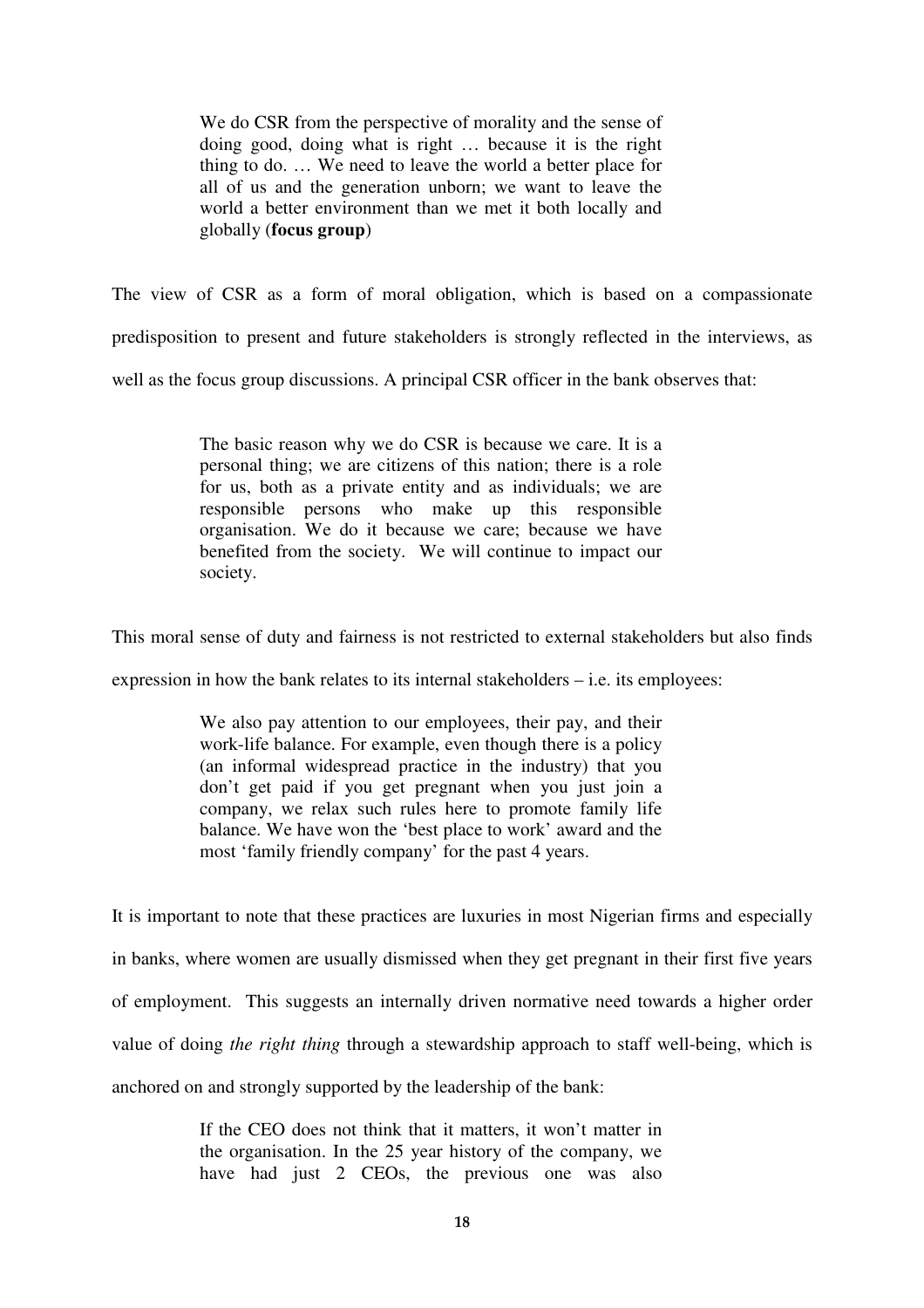compassionate; we have, by the grace of God, had very compassionate CEOs, so that is why you see the kind of things that we do. (**Head of Marketing**)

The commitment to private morality and stakeholder fairness allows Fidelity Bank to make financial services easy and accessible; and connects it with the goals of sustainable economic development, poverty reduction, environmental responsibility and social relevance. This way, Fidelity Bank contributes "to ensuring that the costs of economic development do not fall disproportionately on those who are poor or vulnerable, that the environment is not degraded in the process, and that renewable natural resources are managed sustainably" (Fidelity Bank, 2014).

In addition to private morality, it is cultural in most African countries for individuals to express themselves and their identities through their communities (Menkiti, 1984). This local norm of communal existence, which is often idealised as the *Ubuntu* philosophy – also finds expression in the corporate world. It is a quest for belongingness – a connection to one's root and collective identity. This came out strongly and frequently in our data. The interviewees, for example, expressed the need to gain societal legitimacy through CSR activities, which are considered beneficial to their immediate business environment. As one of the focus group participants put it: *"the way to be loved by the citizens of a community is to be seen to do good."* This quest for social legitimacy, which is seen as a "*drive to give our business a human face" (focus group participant), finds expression in the articulation of CSR as:* 

> "…a way of giving back from what your customers have given to you as a corporate entity. It is a way of giving back to the community, and society, for appreciating me, for coming to me to buy, then for me to say thank you. CSR becomes a tool for saying thank you ….In other places, saying thank you may not mean a lot; but in our context here in Nigeria, people still believe that matters and expect it. *If*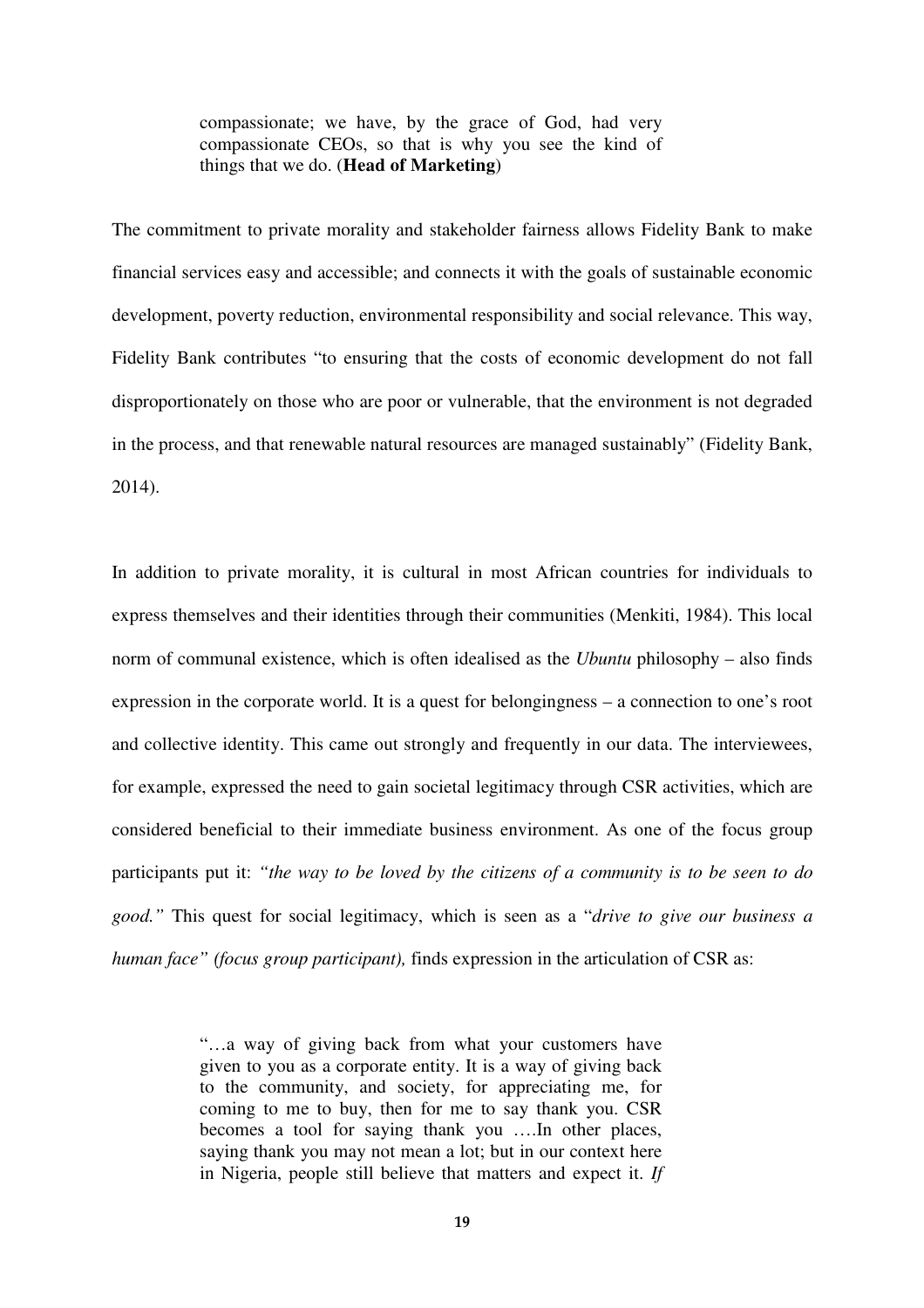*you don't say thank you by doing CSR, nobody is going to kill you, and no one is going to say they won't buy from you*. However, when you reach out, you get this feel good feeling that you have done good. You need to be fair to your stakeholders." **(Focus group respondent** – the emphasis in italics is ours and shows that firms are not necessarily under pressure to be socially responsible in this context**)**

Beyond the quest for social legitimacy informed by local norms, Fidelity Bank also follows and adopts practices shaped by complementary international norms. For instance, the bank subscribes to the Nigerian Sustainable Banking Principles (NSBP) as well as the Equator Principles in managing environmental and social risks in its own undertakings as well that of the clients it finances (Fidelity Bank 2014).<sup>11</sup> One can argue that the global sustainability movement is a quest for harmony, connectivity, security, inclusion and equity (Gladwin et al., 1995; Valente, 2012) – a quest which is very much in consonance with the local norm of communal existence, as well as with the bank's private morality and sense of fairness. As expressed by the Group Head of Marketing Communications:

> By adopting the Equator Principles, we show once again that sustainable and responsible actions even in strategic business choices will always remain our watch word (Fidelity Bank website, June 2014).

Ultimately, these drivers of CSR in the bank also lead to some commercial (instrumental) benefits, which sustain and reinforce them:

> Every day you hear banks being attacked by armed robbers in Nigeria, but Fidelity Bank is never attacked, it is because of the goodwill we receive from our CSR (**Focused group respondent**)

 $\overline{a}$ 

<sup>&</sup>lt;sup>11</sup> These include managing environmental and social risks in clients' businesses; contributing to greenhouse emissions reduction; being guided by the International Bill on Human Rights; empowering and creating opportunities for women; timely reporting and transparent disclosures; collaborating with partners on CSR; leading by example in environmental and social footprints management; as well as doing good and doing well (Fidelity Bank, 2014).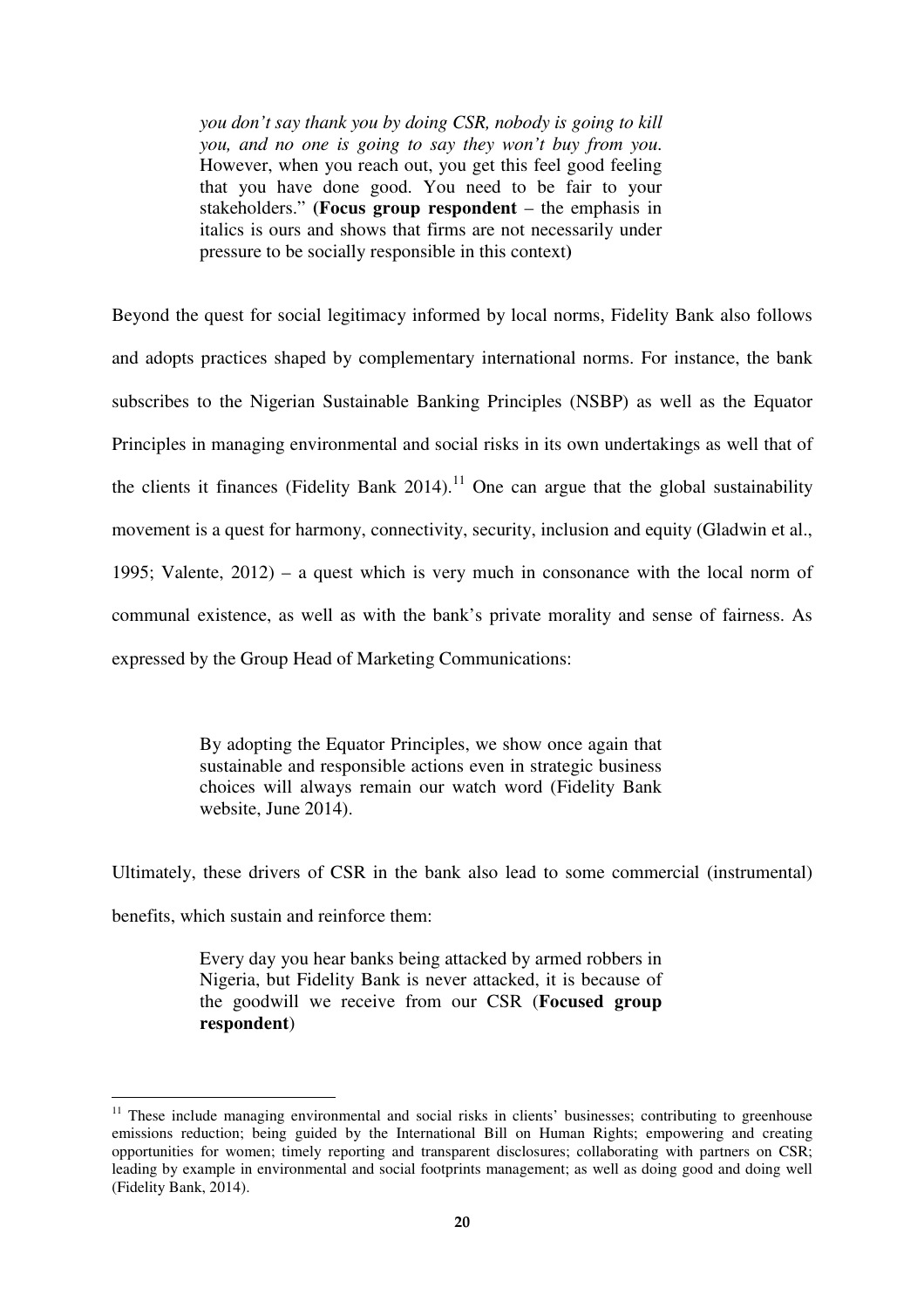In summary and in line with Aguilera et al (2007), the foregoing suggests that Fidelity Bank's CSR practices are broadly influenced by normative (private morality), and relational (social legitimacy) motives, which translate to some and instrumental (commercial benefits) outcomes. Although they have been presented as isolated factors, in reality, they tend to interact and co-exist (Aguilera et al., 2007) in different configurations, as highlighted below:

> Our CSR practices are driven by our strong values and beliefs **(private morality)**. We see CSR as an opportunity to demonstrate our commitment to society, as a good corporate citizen **(social legitimacy)** (**focus group extract, June 2014;**  insertion of constructs, ours)

> Our commitment to responsible banking begins with taking clear and ethical actions **(private morality)** that guide the processes and ways in which business is done in our bank. By adopting the Equator Principles **(social legitimacy; international norm)**, we show once again that sustainable and responsible actions even in strategic business choices will always remain our watch word. …. As a responsible institution, Fidelity Bank will continue to endorse and support any robust initiative that makes [sic] for wholesome living for Communities where we do business **(social legitimacy; local norm)** (**Group Head, Marketing Communication, Fidelity Bank, website accessed June 2014;** insertion of constructs, ours)

In Table 1, we have provided some descriptions as well as evidence from the Fidelity case

|  |  |  |  | study to summarise the rationales for CSR in a weak institutional context. |
|--|--|--|--|----------------------------------------------------------------------------|
|--|--|--|--|----------------------------------------------------------------------------|

| <b>Motives</b>      | <b>Descriptions</b>    | <b>Possible factors</b> | <b>Sample extracts</b>              |
|---------------------|------------------------|-------------------------|-------------------------------------|
| <b>Normative</b>    | Done because           | Leadership              | "We don't stop since someone"       |
|                     | <i>it is the right</i> | Beliefs; values         | doing the wrong thing is not a      |
|                     | thing to do            | Private                 | good enough reason for us to stop   |
|                     | (stewardship           | morality                | doing the right thing. If you stop, |
|                     | focus/higher-          |                         | you are validating their actions"   |
|                     | order values)          |                         | (Focus group participant)           |
| <b>Relational</b>   | Done in order          | Need to                 | "When you reach out, you get this   |
|                     | to belong              | identify with           | feel good feeling that you have     |
|                     | (stakeholder           | and conform to          | done good. You need to be fair to   |
|                     | focus)                 | societal ideals         | your stakeholders." (Head of        |
|                     |                        |                         | Marketing)                          |
| <b>Instrumental</b> | Done for some          | Commercial              | "We get goodwill from our CSR       |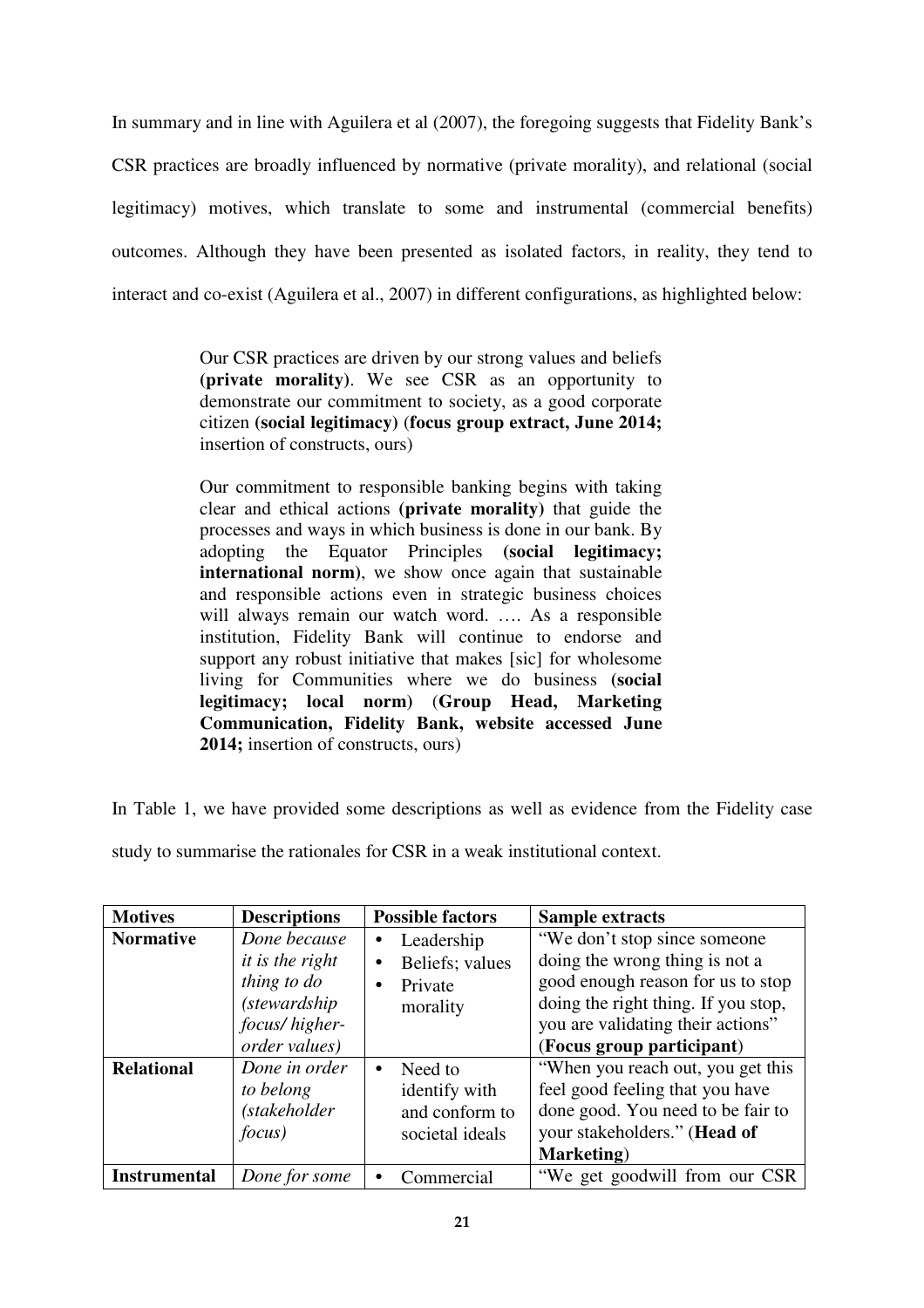| <b>Motives</b> | <b>Descriptions</b> | <b>Possible factors</b> | <b>Sample extracts</b>            |
|----------------|---------------------|-------------------------|-----------------------------------|
|                | benefits and or     | opportunity             | activities."<br>(Focus<br>group   |
|                | risk mitigation     | <b>Risks</b>            | participant)                      |
|                |                     | management              |                                   |
|                |                     | Publicity gains<br>٠    | "The creative writing workshop is |
|                |                     | Doing well by           | a big achievement for our CSR. It |
|                |                     | doing good              | is educational and good for our   |
|                |                     | Adoption of             | corporate image." (Head of CSR)   |
|                |                     | CSR standards           |                                   |
|                |                     |                         |                                   |

Table 1: Motives and Description of why firms adopt CSR in developing markets

#### **CSR Strategies in Weak Institutional Contexts**

The norms of private morality and social legitimacy described above in turn inform the CSR strategies of the Bank. Here, we identify how Fidelity Bank developed two main strategies in their pursuit of responsible business practices*: (1) democratisation and empowerment for localisation; and (2) collaboration for impact and institutional entrepreneurship.* Each of these strategies is further explored next.

## *Democratisation and Empowerment for Localisation*

Democratisation and empowerment both reflect the sense of internal stakeholder fairness and the quest for social legitimacy – particularly in line with the international norms of liberal democracy (Olssen, 2004; Agger and Löfgren, 2008; Sasse, 2008). Fidelity Bank spends around USD1 million each year on CSR through diverse projects across Nigeria. Recent examples include the renovation of schools, provision of water to prisons, facilities for widows, computers for the blind, as well as incubators and other equipment for hospitals. Due to the diverse set of staff across the country coming up with these ideas, Fidelity Bank operates a bottom-up approach where the business units (i.e. the bank branches serving different communities) drive the CSR activities of the bank, given their proximity to local communities. According to the head of CSR,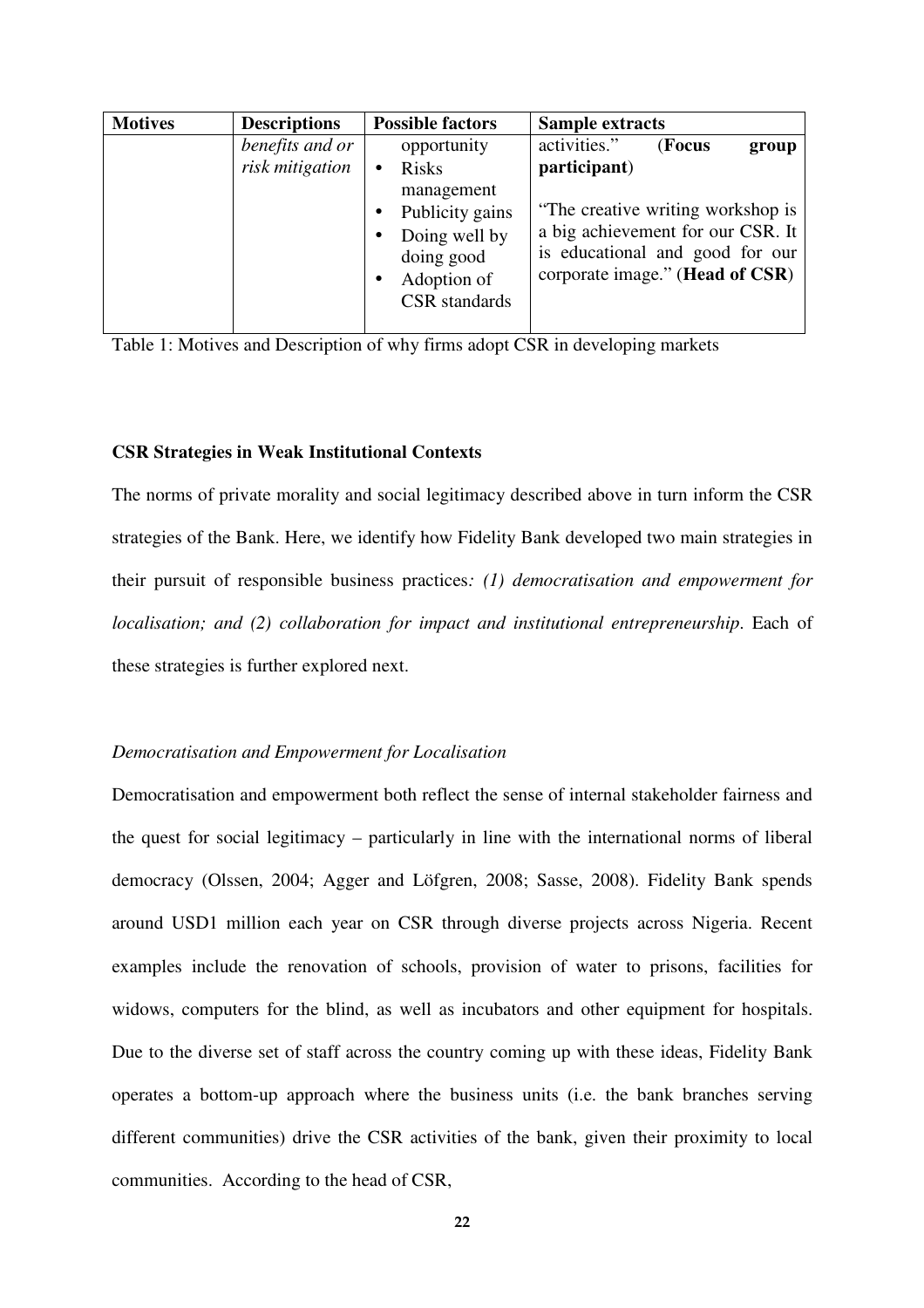We try to avoid the popular norm in Nigeria which is the centre approach where the head office directs what is going on regarding CSR initiatives across the organisation. I am not in Lokoja, or Adamawa, or Yola, but the staff there will know the needs of those communities…. the person in Abeokuta who takes ownership of a programme will want it to succeed, as he sees the needs that the programme will meet in his immediate community and he will have a sense of joy for seeing it happen. Above all, when CSR is entirely a head office function, you see that when people at the head office lose interests, everybody in the company all over loses interest. So we have democratised the process and people are working on it in branches; so even if people at the head office are not doing extremely well, people will ask questions and their own enthusiasm will make you wake up from your slumber. That is why it has worked well for us and we have achieved a lot in the past 10 years. **(Head of CSR)**

This way, CSR in Fidelity Bank is democratised and the bank is able to meet diverse human needs especially in critical areas (*"Members vote on the CSR projects, including senior and junior staff. It is a democratic process.*" - focus group respondent). It is organised through the "helping hands ambassadors" in each of the over 200 branches of the bank nationwide. Some branches have more than one ambassador in them, including very senior management staff, such as vice presidents, who help to create and raise CSR awareness in their branches. The ambassadors manage the CSR activities within the guidelines provided, for example on the timeframe for the execution of projects. The Head of CSR does overall management and supervision of the CSR projects.

> We try not to micro-manage since we have approved the programme. We want that sense of ownership; we take weekly reports. After we have commissioned, the ambassadors are encouraged to keep visiting the projects. When we did good pasturing in Kano orphanage; we took the names of the 33 kids and their birthdays. The staffs [sic] still go back there to celebrate with them on their birthdays with cakes etc. The social connection is there. (**Head of Marketing**)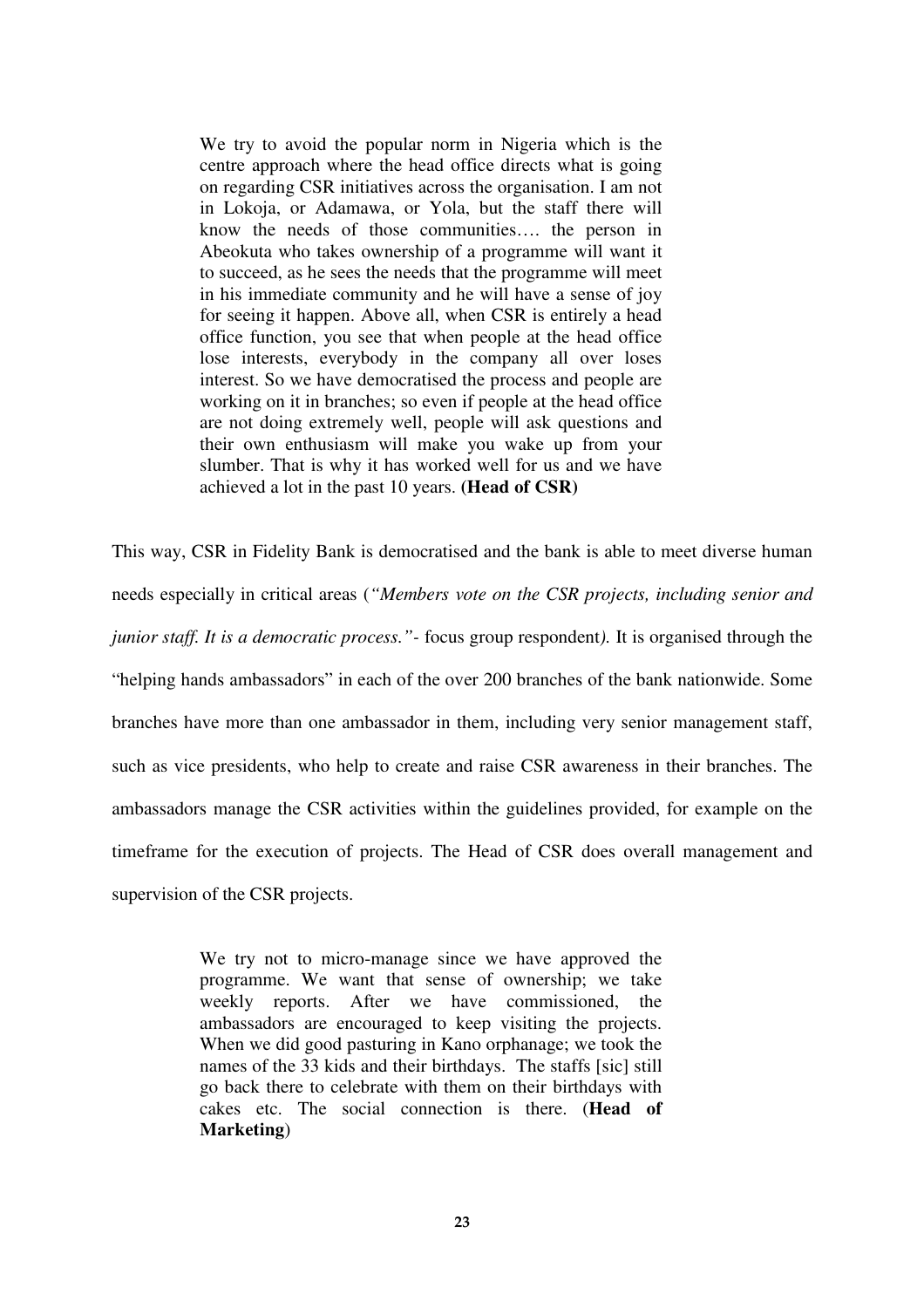CSR is thus driven in the bank under certain platforms such as the *Fidelity Helping Hands Programme*, which is a staff driven initiative, where employees raise money amongst themselves to meet the needs of the communities and intervene in their communities. Thereafter, the money raised is matched by the bank, to demonstrate corporate commitment. The *Fidelity Helping Hands Programme* oversees the philanthropic and social welfare impact initiatives aimed at creating a revolution of good works where every stakeholder in every community is challenged to do some good within that community and uplift the lives of the people. This strategy came as a result of the realisation that many CSR programmes are often considered 'head office projects' where employees involved do not have any kind of affinity towards the project or programme or a sense of ownership. As a result, CSR programmes in Fidelity Bank have been successful due to the significant bank-wide support that this strategy provides. This makes their CSR effective, with or without top management direct involvement. This localisation of CSR decisions also allows for the application of local knowledge, which is necessary for securing social legitimacy and address pertinent real-life challenges (Idemudia and Ite, 2006; Eweje, 2006; Azmat and Samaratunge, 2009).

#### *Collaboration for Impact, Institutional Entrepreneurship and Filling Institutional Voids*

Another strategy employed by Fidelity Bank, which featured prominently in our data, is partnership. Arguably, this reflects the communal norm of *Ubuntu* and self-governance (i.e. private morality). It is often applied to many different initiatives. For example, on their CSR activities on environmental preservation and beautification, they work with public institutions including State and Local Governments, as well as advocacy groups such as the Nigerian Conservation Foundation, and other corporate partners such as Chevron and Mobil – both oil and gas companies.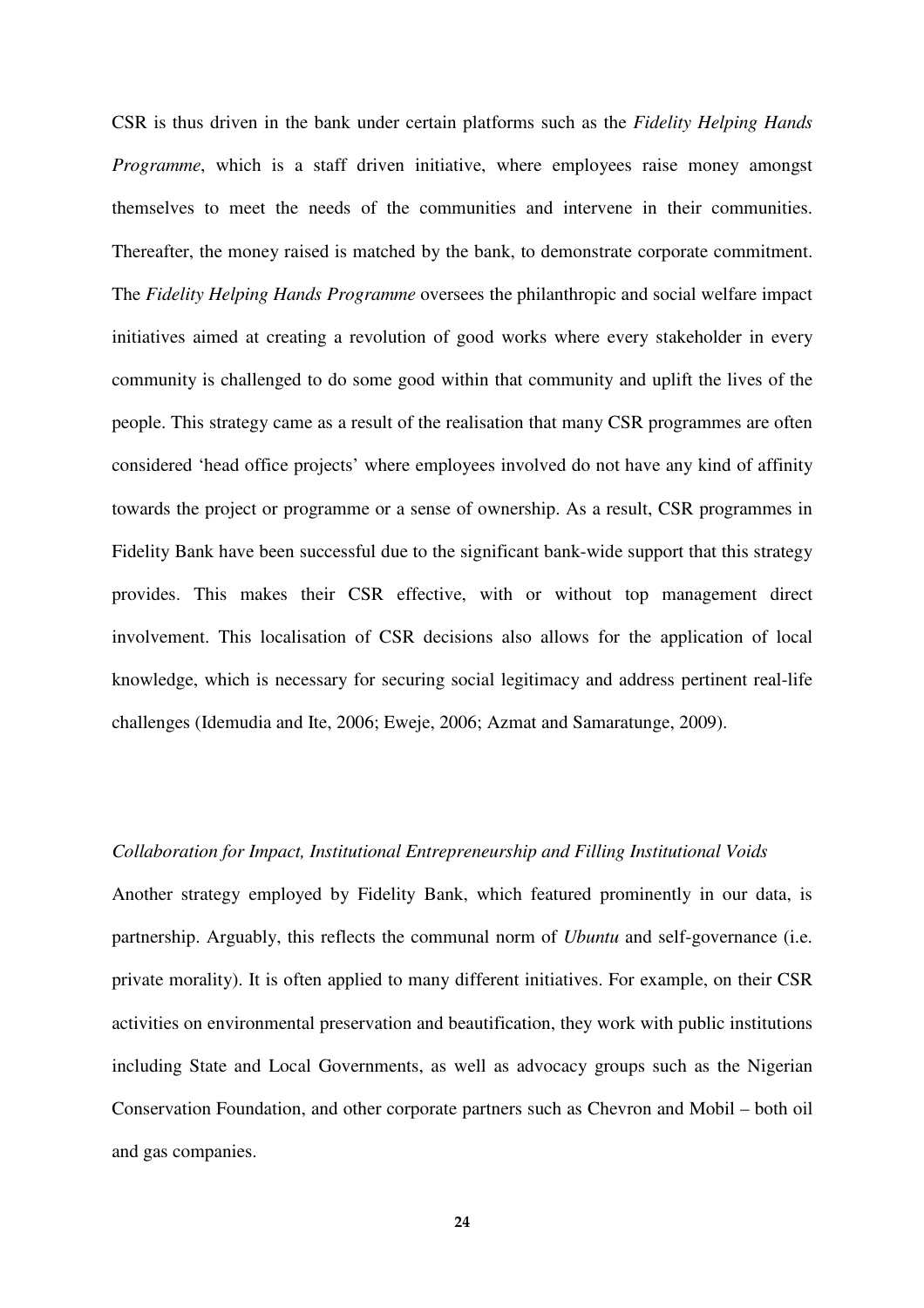We collaborate with other organisations, not necessarily banks, but NGOs, governments *(***Focus Group Respondent)** 

The respondents further highlighted some institutional constraints and challenges, which affect the cost of CSR. Some of these challenges relate to the lack of institutional support, particularly from the government. The head of CSR notes as follows:

> Some governments understand what you want to do and are excited about it; some don't, but think you have a lot of money as a corporate organisation and bill you a lot of money before allowing you to help the society. Indeed you are trying to help the society that they should have helped but neglected. And when you try to take the burden off them, they say you are also doing marketing…. So at times, we look at the cost of doing CSR which can be discouraging; but we don't stop since someone doing the wrong thing is not a good enough reason for us to stop doing the right thing. If you stop, you are validating their actions

In order to overcome these challenges, there is therefore the need for more stakeholder partnership in minimising the institutional constraints facing CSR. This suggests the commitment of Fidelity Bank to a collaboration strategy with other institutional agents.

> Apart from the government and NGOs, the media is very important as they are the people that tell the world what we have done, why we have done it and the plight of the people that we have met, including what problems have been solved and those that remain and what others can do to help(**Head of Marketing**)

> For example, when the focus of the country/government was to stop rice importation, the bank partnered with a rice farm in Abakaliki to get it to run smoothly through loans which are not excruciating in order to help their production capacity. Our efforts help government initiatives and focus. **(Focus Group Respondent)**

These could be interpreted as instances of "institutional entrepreneurship" (DiMaggio 1988; Fligstein 2001) in terms of promoting CSR in developing countries. Although theories of entrepreneurship and institutions might have grown up in isolation, they are complementary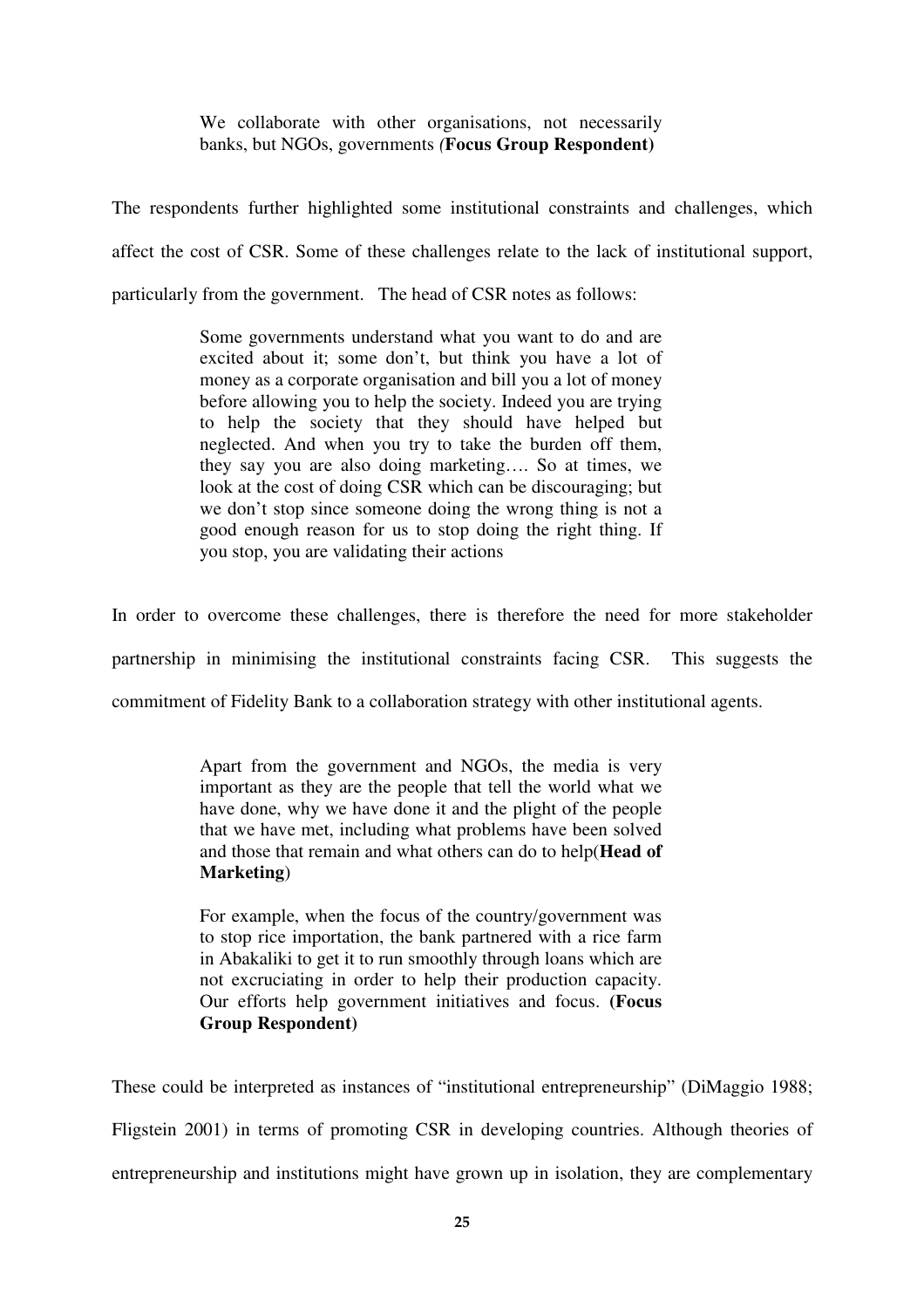(Yang, 2004). The case of Fidelity Bank indicates that institutional voids in developing economies may present an opportunity for entrepreneurs (firms) to pursue CSR by acquiring institutional support for CSR activities without allowing weak institutions to destroy or corrupt those activities. This helps to create sustainable and fair businesses, where externalities are minimised. This can manifest as *filling institutional voids* and or *building/strengthening* institutions, as succinctly expressed by a focus group participant:

> CSR is a channel by which we get those things government are not giving to the people to them. (**Focus Group Respondent**)

In the absence of strong capital and loan markets, for example, the need to provide access to finance to the excluded and the hard to reach, has led to the increasing focus on financial inclusion, as a solution, by the financial services sector. This problem arises due to institutional voids in the provision and spread of finance in the economy. Fidelity Bank proactively strives to fill this gap in an equitable manner, as expressed below:

> Fidelity Bank's mission is to make financial services easy and accessible. Execution of this mission connects us with the goals of sustainable economic development and poverty reduction…. This way we contribute to ensuring that the costs of economic development do not fall disproportionately on those who are poor or vulnerable, that the environment is not degraded in the process, and that renewable natural resources are managed sustainably. (**Fidelity Bank website**, June 2014)

As could be imagined, one of the challenges of most weak institutional contexts is the enforcement of laws and regulations (Graham and Woods, 2006; Brown and Woods, 2007) – a situation which often leads to governance void and failure. Firms can display great informal power to impose activities as a result of the weak institutional system. In its attempts to contribute to filling institutional voids, the Bank also engages in activities, which address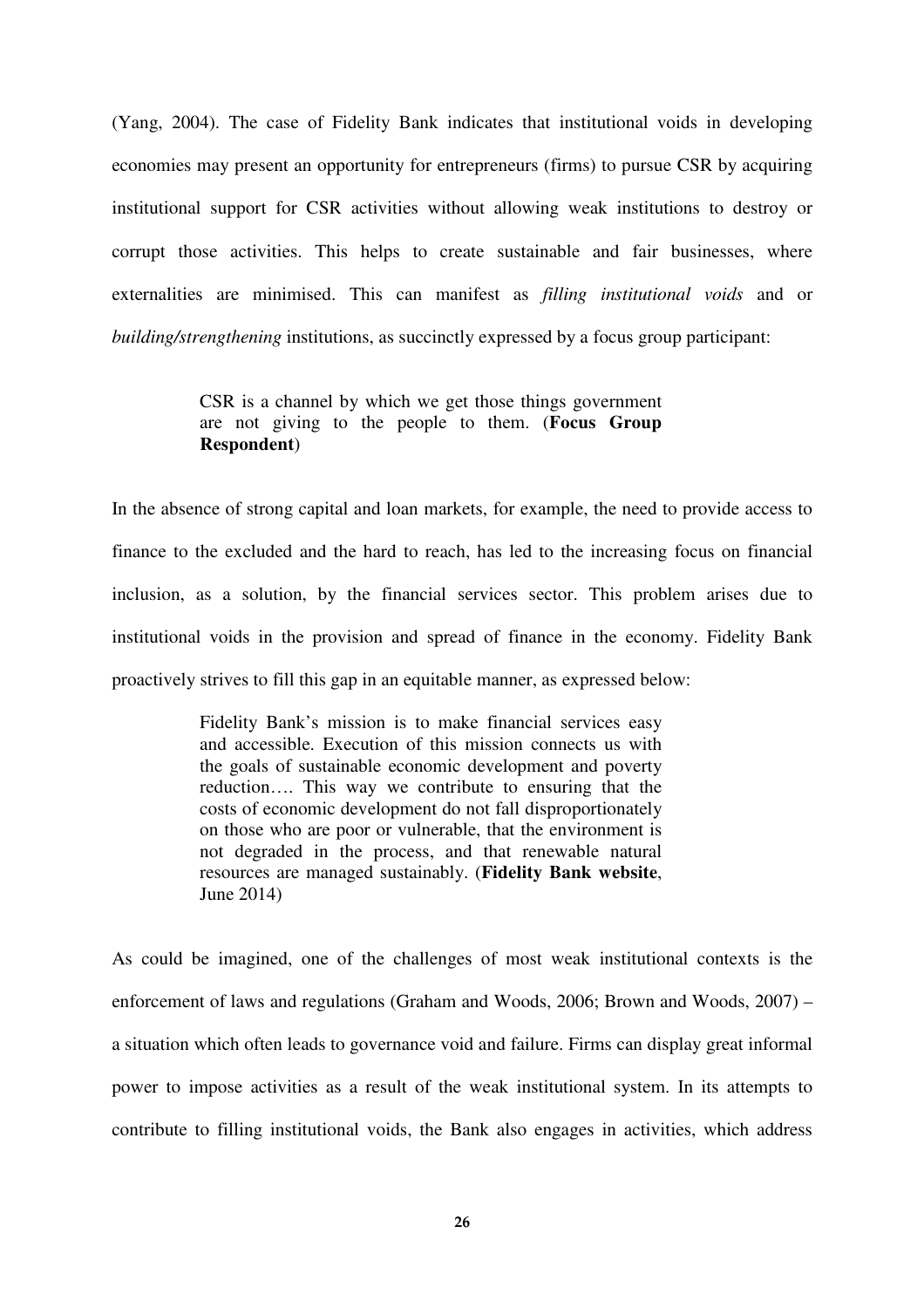institutional environmental governance voids, as illustrated through its voluntary adoption of

Environmental and Social (E&S) risks management system:

Fidelity may be exposed to the E&S risks associated with the underlying business activities of its clients. These risks often present as credit and/or reputational risk. Our fit-for-purpose E&S systems and processes have therefore been developed to respond to the nature and scale of client operations, sector, nature of E&S risks and potential impacts. Our decisionmaking processes incorporate an approach that systematically identifies, assesses and manages E&S risks and their potential impacts. Where avoidance of E&S risk is not possible, the Bank engages with the client to minimise and/or offset identified risks and impacts, as appropriate. The bank believes that its regular engagement with clients and thirdparty suppliers about matters that directly affect them plays an important role in avoiding or minimizing risks and impacts to people and the environment. Fidelity also recognizes the importance of supporting sector-wide market transformation initiatives that are consistent with sustainable development objectives. Our Bank screens all Project Finance loan applications for E&S risks and maintains a database of E&S risks inherent in transactions processed. (**Fidelity Bank**, June 2014)

Further on environmental preservation, the bank has also pioneered the use of recycled biodegradable paper as cash bags, given that Nigeria is largely a cash based economy. This allows Fidelity Bank to extend beyond philanthropic CSR activities to CSR as a private governance of externalities, such as the environmental impact of banking activities. Activities such as these do not only make economic sense in terms of cost reduction, they also contribute to reducing the negative impacts of the Bank on the environment.

> When people come for large withdrawals, the norm is to use polythene bags; but this impact negatively on the environment due to carbon foot-printing (**Head of CSR**)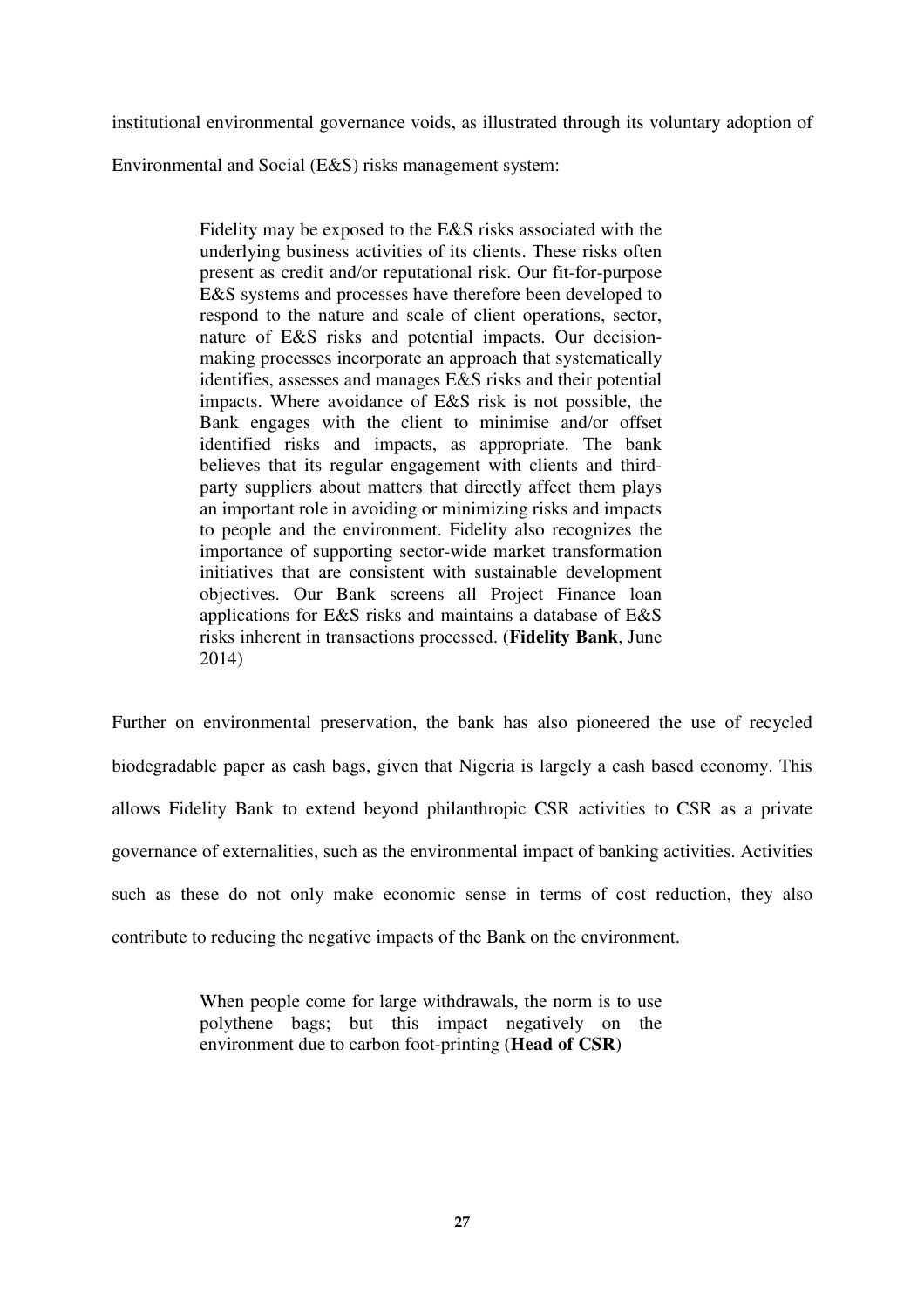In terms of institution building, Fidelity Bank is also very instrumental in promoting the Nigerian Sustainable Banking Principles, in collaboration with other actors, thus distinguishing the bank as an *institutional* entrepreneur.

Given the high level of illiteracy in Nigeria, as well as the increasingly poor level of education, corporations such as Fidelity contribute to education by encouraging the development of talents, such as in writing for example. As government funding on education has only increased in recent years, firms like Fidelity bank help to address this institutional gap in education, talent development and entrepreneurship, as many of their mentored writers can now earn a living from their works. A focus group respondent illustrates this with the following quote:

> Let it be said that Fidelity in its existence made sure that children who didn't have access to education are provided such access based on our projects; let it be said that the girl child who is marginalised has got her right standing in the society through our efforts on educational financing. For example, we go to schools where there are dilapidated facilities, where people don't have the right access to education and we refurbish them; give them facilities such as computers. We are change agents. We are addressing the neglect of government. **(Focus Group Respondent)**

Fidelity Bank has pioneered the creative writing workshop to support many talented (upcoming) writers with training and mentoring by internationally acclaimed writers. 50 writers are selected each year through competitions and are exposed to the experiences of these experts. The head of CSR notes as follows in relation.

> We have been doing this for the past 6 years; others have started doing the same. We are pace setters…. We took the creative writing workshop online (as it was limited to only 50 people every year), so we have our consultants provide topics and feedback to our young writers on a weekly basis, so we can reach more people. This is an on-going thing, through the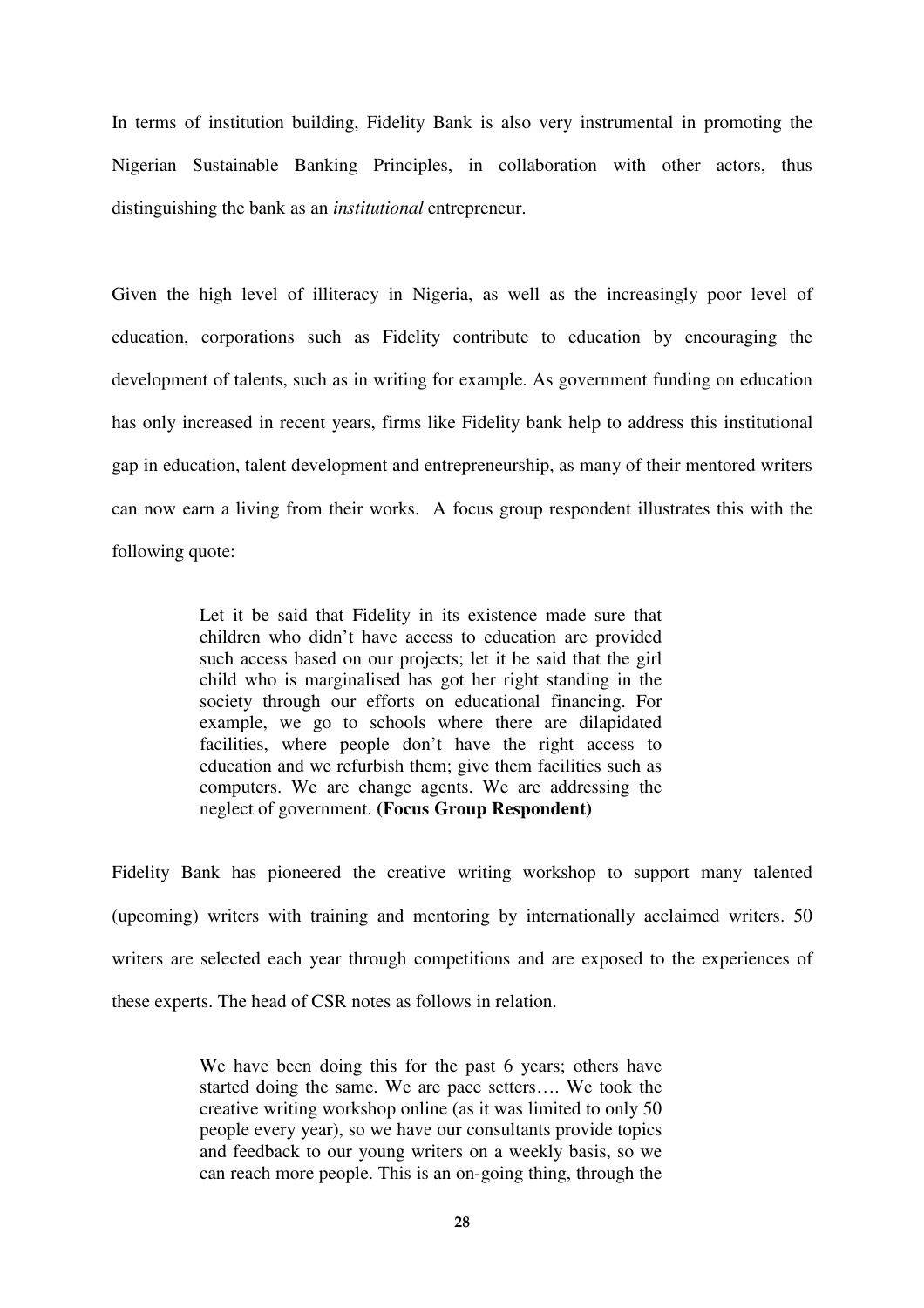year. Some of the people who have come through our training have gone on to win international competitions.

In sum, these activities could largely be characterised as expressions of *extended corporate citizenship* (Matten and Crane, 2005) and informal institutional work because, although firms do not have the power of enforcement of the State, they have an analogous power of the State (Crane et al., 2008) in their value chain – especially with their direct suppliers or their deep pockets (Amaeshi et al., 2008). In that sense, firms exert coercive pressure and shape social obligation to raise finance in a direct form. Thus firms could be sources of financial support in providing a complementary governance structure (Jacobsson, 2007). It becomes therefore feasible for firms to exert a kind of coercive governance mechanism to help local people or aid capital markets in order to adopt a responsible governing practice.

# **Discussions**

Our findings show how firms in developing countries can manage various aspects of their institutional environment. Through a theory elaboration process (Lee 1999; Lawton et al,. 2013), there is an opportunity to enhance a theoretical connection, not previously addressed between the literature on CSR and institutional theory. In particular, we contribute to the institutional theorisation of CSR by using the 'weak institutional' concept to show how private morality, and the quest for social legitimacy are important motivating factors in the pursuit of responsible business practices in weak institutional contexts. These factors are not necessarily isolated, but are integrated and interactive. The case study highlighted key coping strategies adopted by Fidelity Bank to navigate through institutional voids in its pursuit of responsible business practices: democratisation for localisation, collaboration for impacts, and institutional entrepreneurship.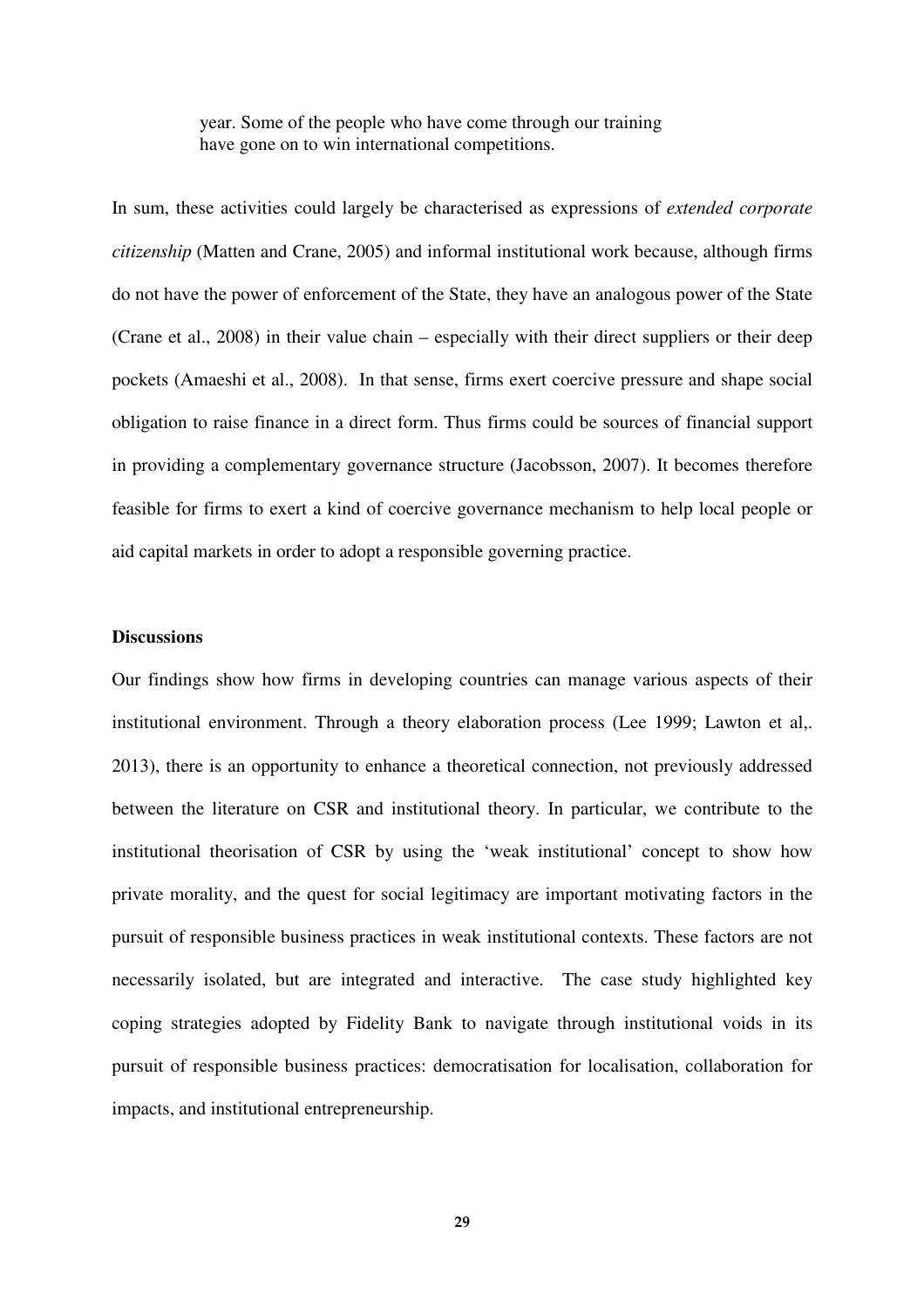Although these findings may not be unique in isolation, they offer some novel insights in combination – especially in line with the focal research anchor of this study: *how and why do firms in challenging and non-enabling institutional contexts pursue responsible business practices even where there are no incentives to do so*? Based on insights from our case study, it could be argued that the underlying rationales for CSR, which are complementary, cumulatively constitute some form of *CSR adaptive mechanisms* necessary for coping with the challenges of weak institutional contexts. These complementary *CSR adaptive mechanisms* in turn inform the CSR strategies developed within these contexts. The successful outcomes of the strategies reinforce the adaptive mechanisms; such that the mechanisms and the strategies are locked in a continuous learning loop, as illustrated in Figure 2.



*Figure 2: CSR Adaption Framework*

As shown through our data (e.g. "*We try to avoid the popular norm in Nigeria…*" – CSR Manager), these *CSR adaptive mechanisms* shield the organisations from the influences of the challenging and non-enabling institutional context. In other words, the CSR adaptive mechanisms and the associated strategies jointly constitute a form of 'institutional immunity' – i.e. "low sensitivity to a particular set of institutional influences that enables an organization to deviate from institutional logics" (Lepoutre and Valente, 2012:287), which accounts for a firm's non-conformity to the dominant norms and practices of its institutional context (e.g.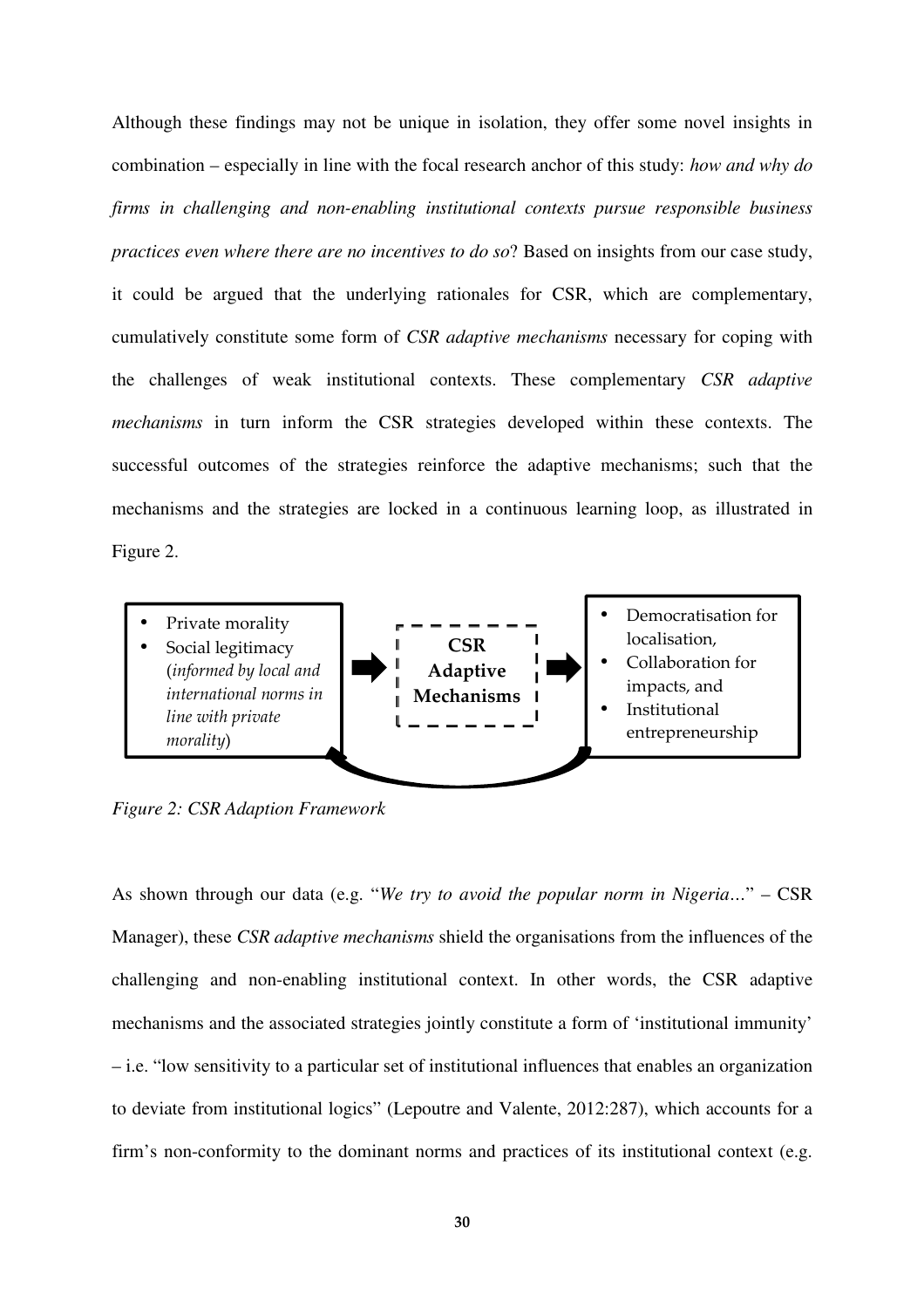*"We don't stop since someone doing the wrong thing is not a good enough reason for us to stop doing the right thing…."* – focus group participant). The adaptive mechanisms constitute a layer of defence and filter between the organisation and its institutional context as illustrated in the schemata below. Through this process, the firm creates a virtuous learning cycle – i.e. a form of double loop learning (Argyris, 1982, 1985) –between its CSR strategies and rationales (e.g. lessons from the localisation of CSR decisions).



*Figure 3: Institutional Immunity Framework* 

Comparing our findings to developed countries, we notice that the institutional complexity of our case places higher demands for self-governance, collaboration, institutional building and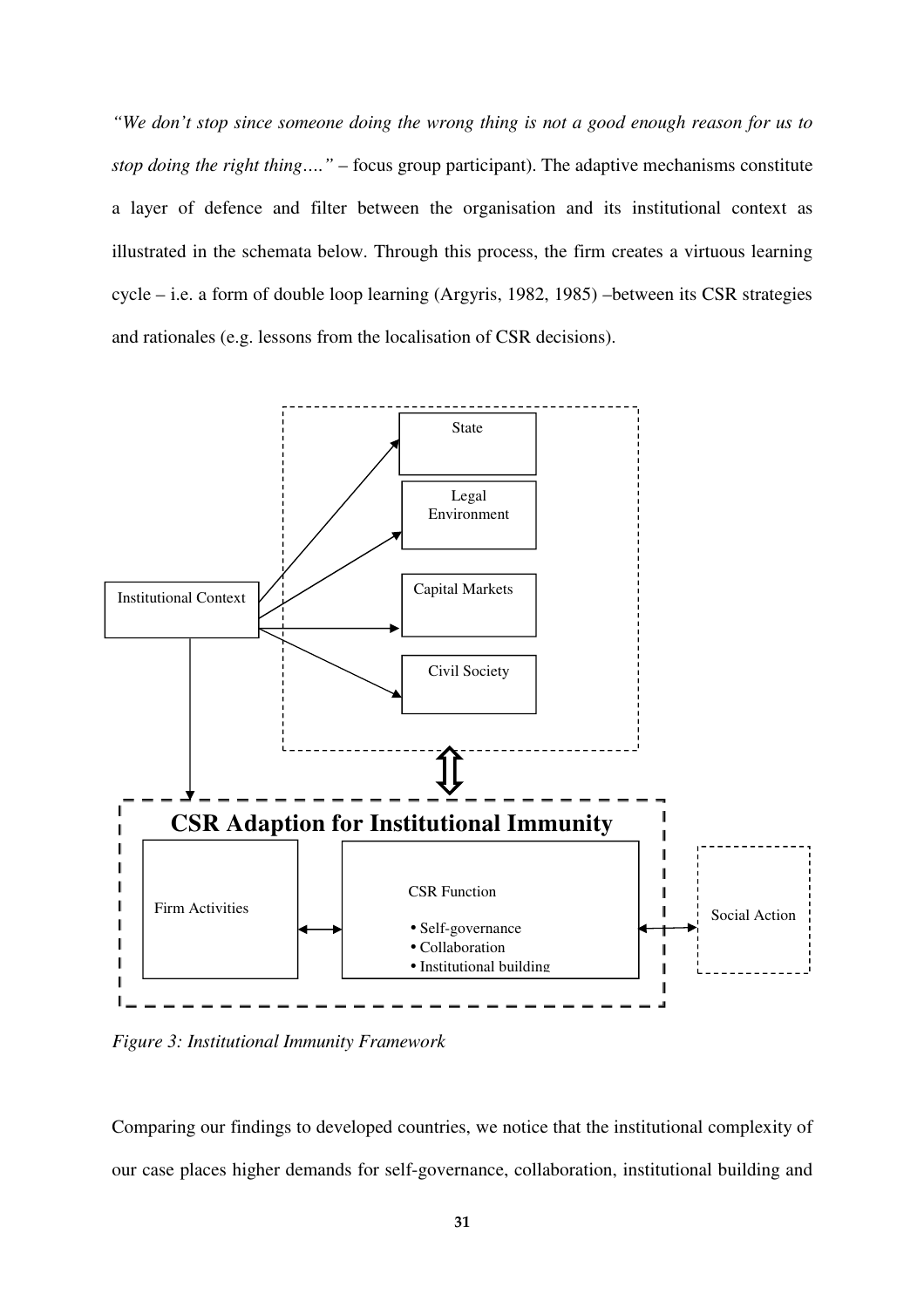empowerment. Contrary to the postulations of Campbell (2007), we found that Fidelity Bank acts responsibly despite operating in a weak institutional context. We know from Martin (2003) that peer pressure also can push firms to behave more socially, but the peer pressure in this case was low (e.g. "*If you don't say thank you by doing CSR, nobody is going to kill you, and no one is going to say they won't buy from you"* – focus group respondent). We believe that self-regulation and values were substitutes here to replace the voids. Similar to Belal and Owen (2007), we did find CSR to be different relative to developed countries, as weak institutional conditions dictated the corporate behaviours for empowerment and collaboration.

In this regard, we contribute to the literature on CSR by fostering a better understanding the corporate social activities in varying institutional contexts. We used theory elaboration process (Lee, 1999) to identify, re-direct and re-connect institutional theory to explore CSR activities using two research questions -"why" and "how" firms can use CSR in countries with weak institutional conditions in two ways. We did this by presenting the implications to the broad literature on CSR, and specifically to the budding literature on the institutional accounts of CSR (Matten and Moon, 2008:407) by conceptualising how CSR in developing economies is done given the often weak institutional contexts of these economies. Thus the core of this paper is not only that CSR is possible in well-functioning market economies, but that a better understanding of CSR in developing countries can be gained by discussing the boundary conditions of current CSR understandings and defining the preconditions of an 'economic governance role of externalities' that CSR should fill in, as well as creating the environment to encourage more institutional entrepreneurial efforts in promoting CSR.

## **Conclusion**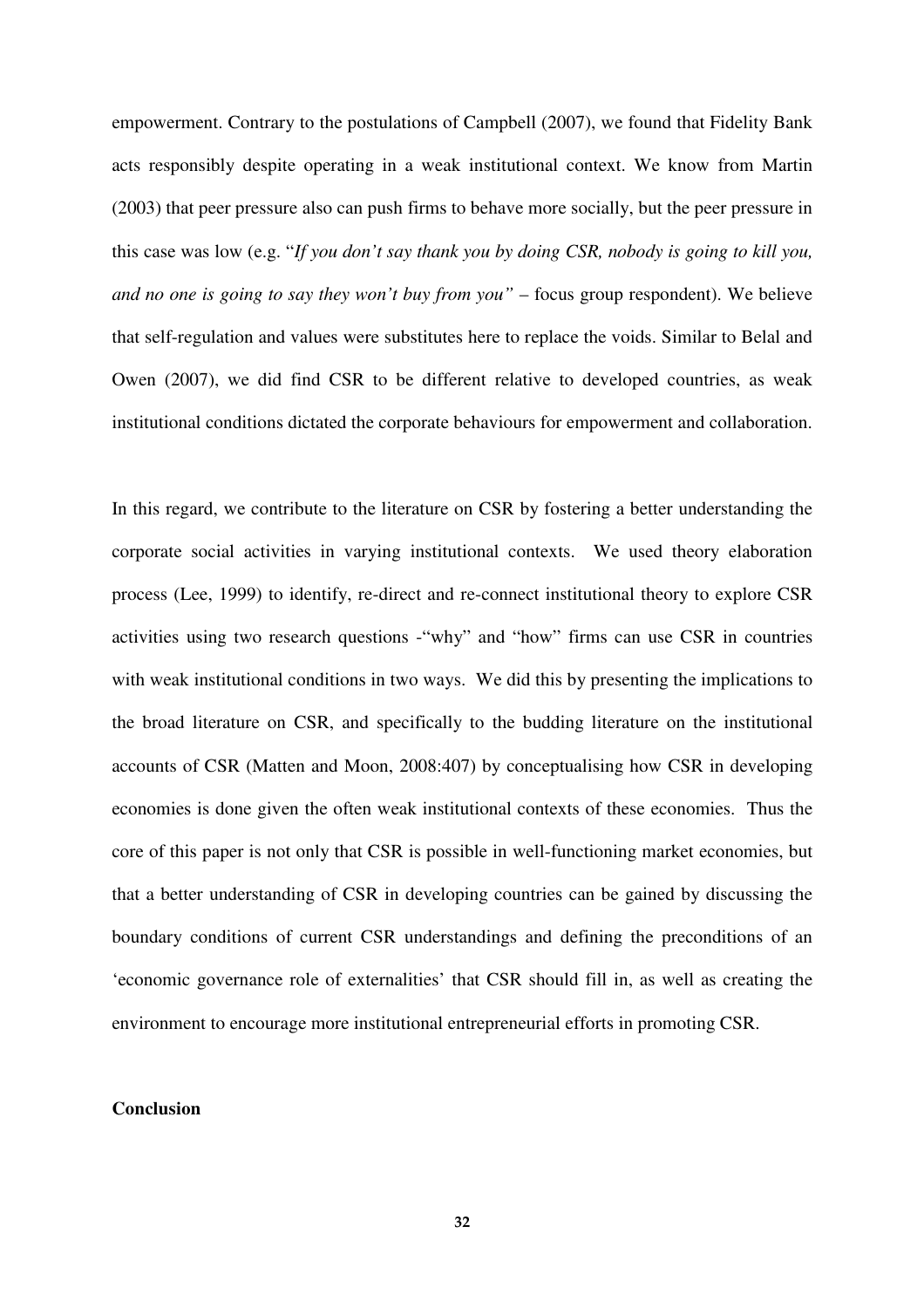In conclusion, we note that CSR practices in weak institutional contexts, where there are low incentives to internalise negative corporate externalities due to non-complementary institutional governance mechanisms, are more likely to be driven by normative values than instrumental motives. This runs contrary to the views of Aguilera et al. (2007) who argued that "…for insider organizational actors…to be strongly motivated to engage in effective, strategically managed CSR initiatives, they will first need to see the instrumental value of these initiatives and, thus, will be acting from instrumental motives, followed by relational and then moral motives" (p.848). The main thesis of this paper is however that although CSR requires strong complementary institutions, which are not often present in most emerging/developing economies, firms such as Fidelity Bank, Nigeria are increasingly demonstrating entrepreneurial efforts in anchoring their CSR activities as a private governance of externalities, which are not captured due to the institutional void. This understanding is absent in the extant literature on CSR, which assumes that CSR cannot occur in this non-philanthropic manner in weak institutional contexts. Following this line of thinking, and drawing inspiration from the European Commission (2011), we articulate CSR in developing countries (with weak institutional environments) as: *the voluntary reduction of negative corporate externalities and the commitment to enhance positive externalities by addressing social problems and filling institutional voids sustainably.* 

In terms of practice relevance, we anticipate that this study will help local firms in developing economies to adopt CSR strategies that fit with local and international institutional pressures on the one hand while on the other hand, global firms operating in developing economies can better appreciate the need to fill institutional voids using CSR as a governance tool. Some possible strategies have been highlighted. In particular, the discussions in this paper have important implications not only for CSR by local firms but for the CSR practices of MNCs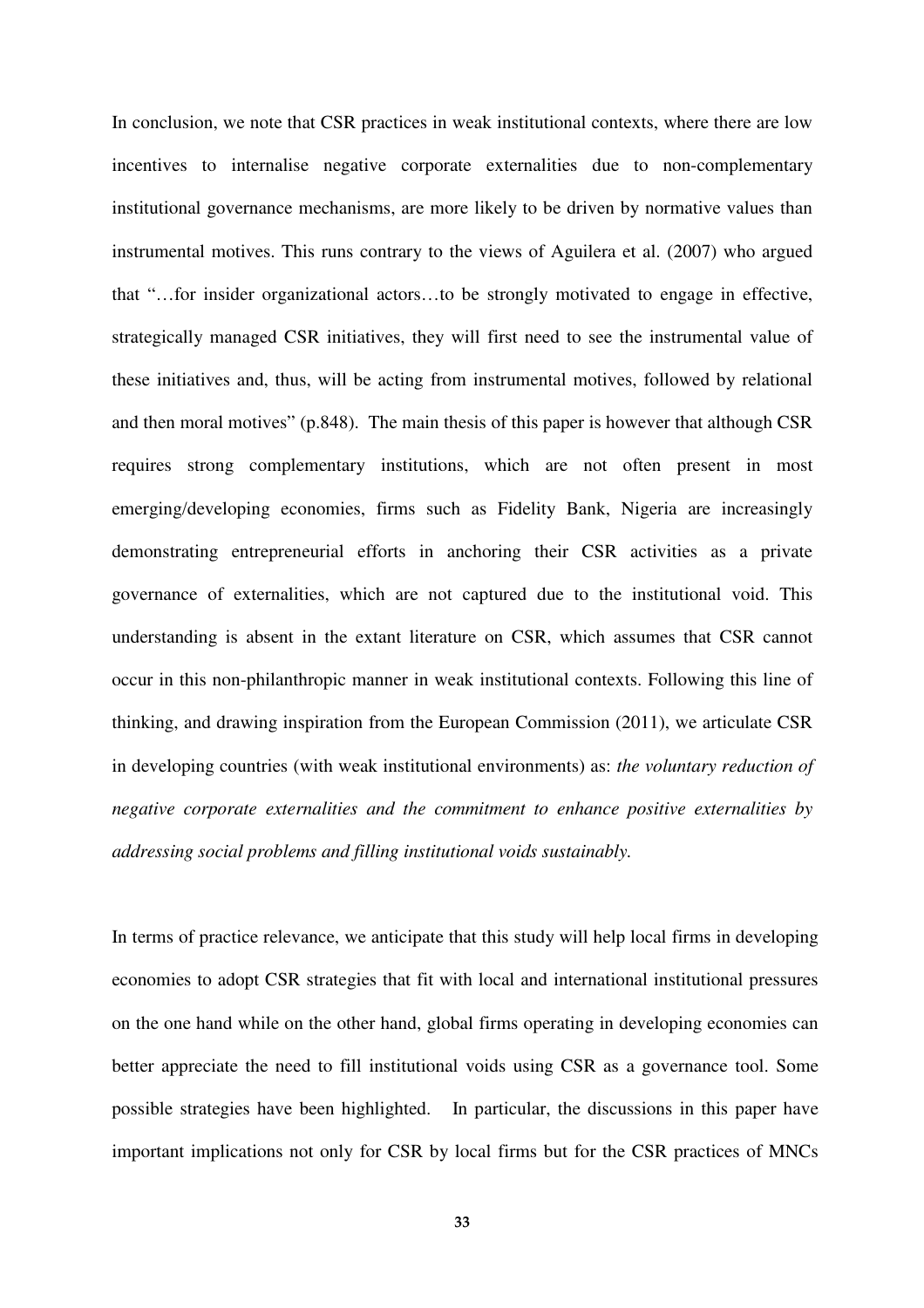who inhabit both worlds of developed and developing economies. We acknowledge that MNCs are treated as if they are a homogenous group in the literature. Despite some shared organizational structures, values and practices, research data suggest that MNCs adhere to the norms of different varieties of capitalism (Hall and Soskice, 2001), and are, therefore, shaped by different institutional configurations underpinned by different socio-economic ideologies (Amaeshi and Amao, 2009). In the same way, also, their host countries exhibit different institutional arrangements: while some are welcoming, strong and vibrant, others are hostile, weak and fragile.

Building on Amaeshi et al., (2006), Adegbite et al., (2012), Azmat and Samaratunge, (2009) and Blowfield and Frynas (2005), our study does consider that some local firms do compete nationally for customers (like Fidelity Bank), however we also find that there was no competition for CSR initiatives in our context, as seen in other developed countries like the UK or USA. Moreover, some scholars may argue that firms in developed countries compete both on the 'product/service market' and the 'CSR market' (as shown on national rankings and CSR awards) across different sectors (McWilliams and Siegel, 2001; Campbell, 2007). However, we find that although CSR provides both an opportunity as shown in our emerging market organization, it could have higher costs as moving towards developing CSR policies and initiatives comes with a price. More importantly, we appreciate institutional variances, however, CSR remained a national matter embedded in a national context with its own characteristics, and thus it was legitimate to examine the occurrence of the concept in this emerging market.

## *Directions for Future Research*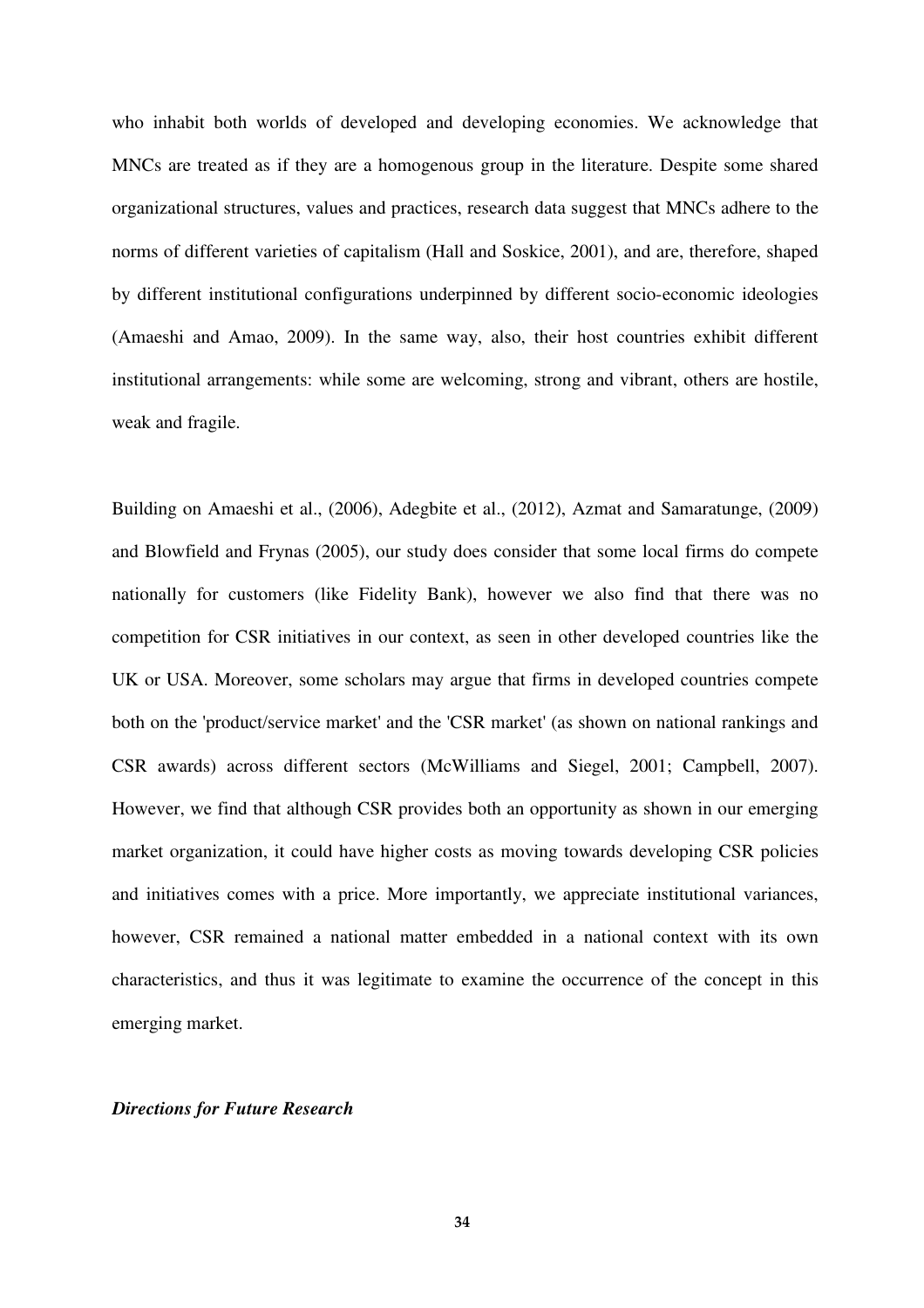We anticipate that our discussions would present a useful foundation upon which further research can be conducted in un-packing the institutional determinants of CSR in different capitalist systems. Future research should aim to advance ideas on what constitutes effective CSR programmes and initiatives specifically in developing countries, including the conditions that would make them effective.

As seen in many qualitative studies, a single case study method can have its limitations, especially by having a thin sample in terms of respondents, as it can make our model not generalizable for all international contexts. However, there is neither better/worse or even perfect way of doing CSR, nor is there a 'CSR market' in emerging markets. But from our case study, we do find evidence of how CSR unfolds in the Nigerian banking sector and how it can influence the overall development of a CSR institution in the country and may even provide a blueprint through which other firms (similar) in emerging economies can benefit. Future research on CSR in other developing countries can test the applicability of these insights.

In addition, while CSR in Nigeria may be rooted in social legitimacy and relational motivations, due to the country's largely collectivist culture (The Hofstede Centre, 2013), this may not be true in all developing countries with weak institutional settings, especially where the culture is more individualistic. However, as the Hofstede's dimensions illustrate, most developing countries are collectivist and CSR as explained by social legitimacy motivations is an applicable explanatory framework for CSR in many developing countries such as in sub-Saharan African and East Asia. This needs to be further investigated.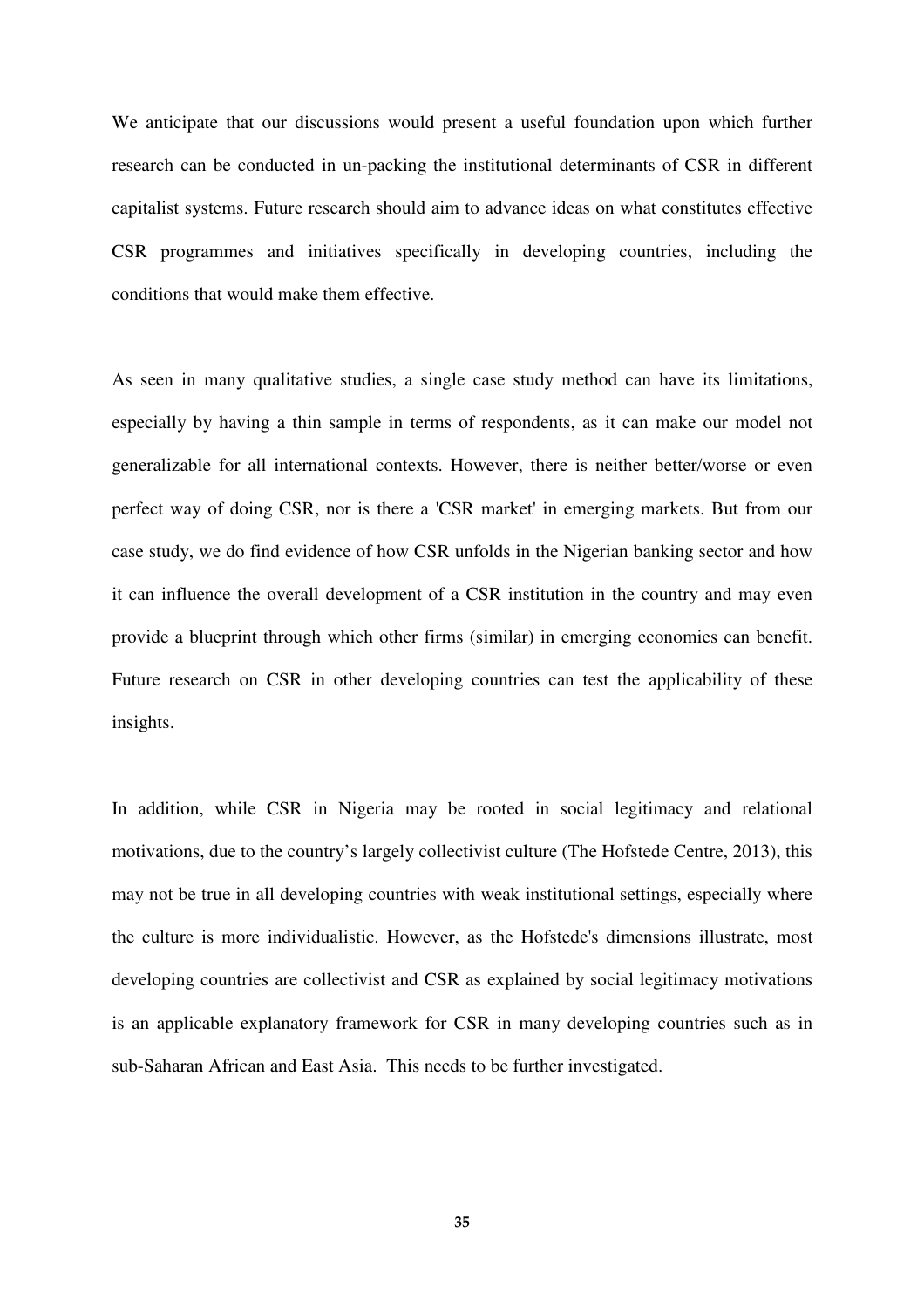Given the multilevel and complex nature of CSR motives (Aguilera et al., 2007), and the enduring nature of CSR practices in most developing countries with weak institutions, future scholars may want to explore the "why" and "how" questions further. Although this study acknowledges that the rationales and strategies for CSR in weak institutional contexts could be linked in a re-enforcing manner – i.e. a form of double loop learning (Argyris, 1982, 1985) – as schematically illustrated in Figure 2 we have not explored in micro details how the drivers of CSR practices in weak institutional contexts translate to specific strategic choices revealed by our data. We suspect that these would involve intricate and complex processes, routines, and mechanisms, and would require further attention in future empirical works. Understanding the interactions between the drivers of CSR and the strategic options will be a further contribution to the limited literature on CSR in weak institutional contexts.

Furthermore, future research can examine MNCs and their internal environment, including their organizational culture and leadership and how these shape CSR in challenging and nonenabling environments. MNCs have unique organizational capabilities, which are often taken for granted in the political economy of MNCs but could constitute a significant differentiating factor in the behaviour of an MNC in a host country (Alpay et al., 2005). Given these factorial differences and the inadequacies of existing international legal arrangements to properly regulate the global firms in transnational social spaces (Mattli and Woods, 2009; Ruggie, 2007), future studies should further aim to bring together the highlighted complex sources of influence on MNCs.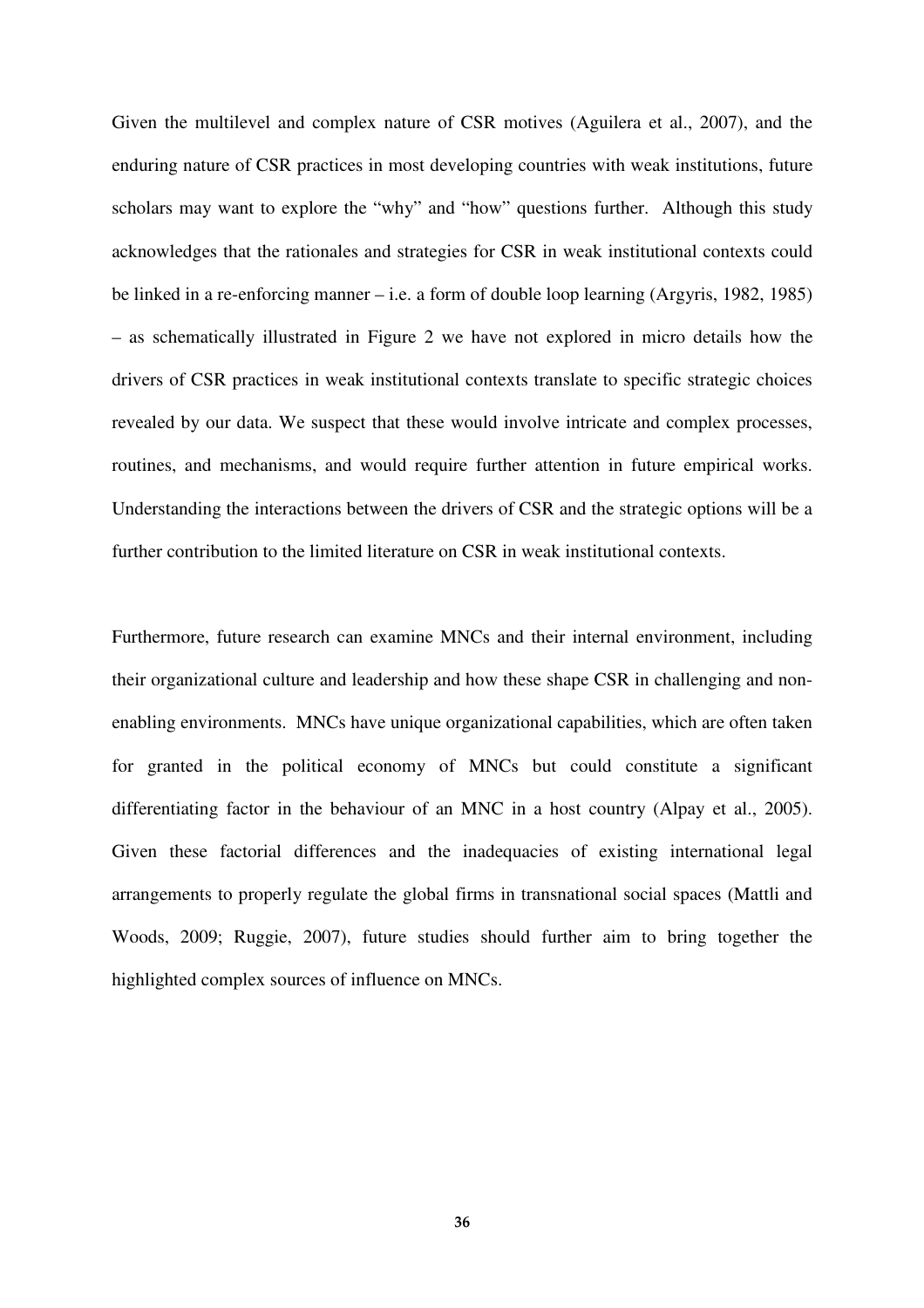## **References**

- Adegbite, E. and Nakajima, C. (2011)a Corporate governance and responsibility in Nigeria. *International Journal of Disclosure and Governance,* Vol. 8(3), 252–271.
- Adegbite, E. and Nakajima, C. (2011)b. "Institutional determinants of good corporate governance: The case of Nigeria" in *Firm-Level Internationalisation, Regionalism and Globalisation,* edited by Hutson, E., Sinkovics, R. and Berrill, J. Palgrave MacMillan 2011, pp. 379-396
- Adegbite, E., Amaeshi, K. and Amao, O. (2012) The politics of shareholder activism in Nigeria. *Journal of Business Ethics,* 105 (3), 389-402.
- Adegbite, E., Amaeshi, K. and Nakajima, C. (2013) Multiple influences on corporate governance practice in Nigeria: Agents, strategies and implications. *International Business Review* 22, 524–538
- Agger, A., and Löfgren, K., (2008). Democratic assessment of collaborative planning processes. Planning Theory, 7 (2):145–164.
- Aguilera, R. V., C. A. Williams, J. M. Conley and D. E. Rupp (2006). 'Corporate governance and social responsibility: a comparative analysis of the UK and the US', *Corporate Governance: An International Review*, 14, 147–158.
- Aguilera, R., Rupp, D.E., Williams, C.A. and Ganapathi, J. (2007) Putting the S Back in Corporate Social Responsibility – A Mulit-Level Theory of Social Change in Organizations. *Academy of Management Review*, 32 (3), 836–863.
- Aguilera, R.V. and Jackson, G. (2003) The cross-national diversity of corporate governance: Dimensions and determinants. *Academy of Management Review*, 28 (3), 447–465.
- Aguinis, H. and Glavas, A. (2012) What we know and don't know about corporate social responsibility: A review and research agenda. *Journal of Management*, 38, 932–968.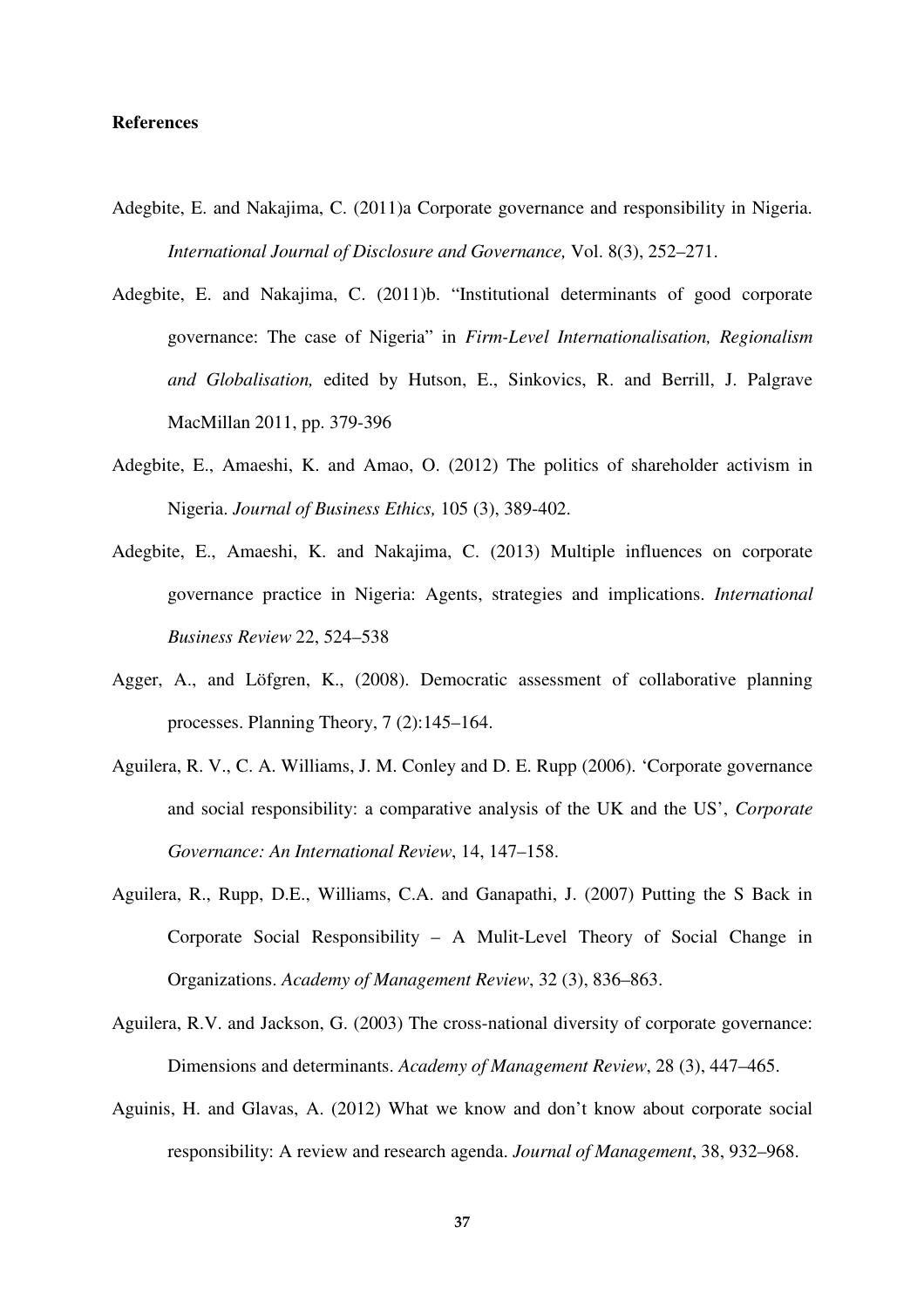- Alpay, G., Bodur, M., Ener, H., and Talug, C. (2005). Comparing board-level governance at MNEs and local firms: Lessons from Turkey. *Journal of International Management*, 11, 67-86.
- Amaeshi, K. and Adi, A. B. C. (2007). Reconstructing *the Corporate Social Responsibility Construct in Utlish. Business Ethics: A European Review,* 16 (1), 3–18.
- Amaeshi, K., & Amao, O. (2009). Corporate social responsibility in transnational spaces: Exploring the influences of varieties of capitalism on expressions of corporate codes of conduct in Nigeria. *Journal of Business Ethics,* 82 (2), 225-239.
- Amaeshi, K., Adi, A. B. C., Ogbechie, C. and Amao, O. O. (2006). Corporate social responsibility in Nigeria: Western mimicry or indigenous influences? *Journal of Corporate Citizenship (winter edition),* 24, 83-99.
- Andriof, J. and McIntosh, M (2001). Introduction, in J. Andriof and M. McIntosh (eds.), Perspectives on Corporate Citizenship (Greenleaf, Sheffield, UK), 13–24.
- Argyris C. *1985. Strategy, change and defensive routines.* New York: Harper Business
- Argyris C.*, 1982. Reasoning, learning, and action: Individual and organizational.* San Francisco, CA: Jossey-Bass
- Arthaud-Day, M. L. (2005). 'Transnational corporate social responsibility: a tri-dimensional approach to international CSR research', *Business Ethics Quarterly*, 15, 1–22.
- Asongu, J. J. (2007). The History of Corporate Social Responsibility. Journal of Business and Public Policy 1(2), 1–18.
- Azmat, F., and Samaratunge. R. (2009). Responsible entrepreneurship in developing countries: Understanding the realities and complexities., *Journal of Business Ethics,* 90: 437-452.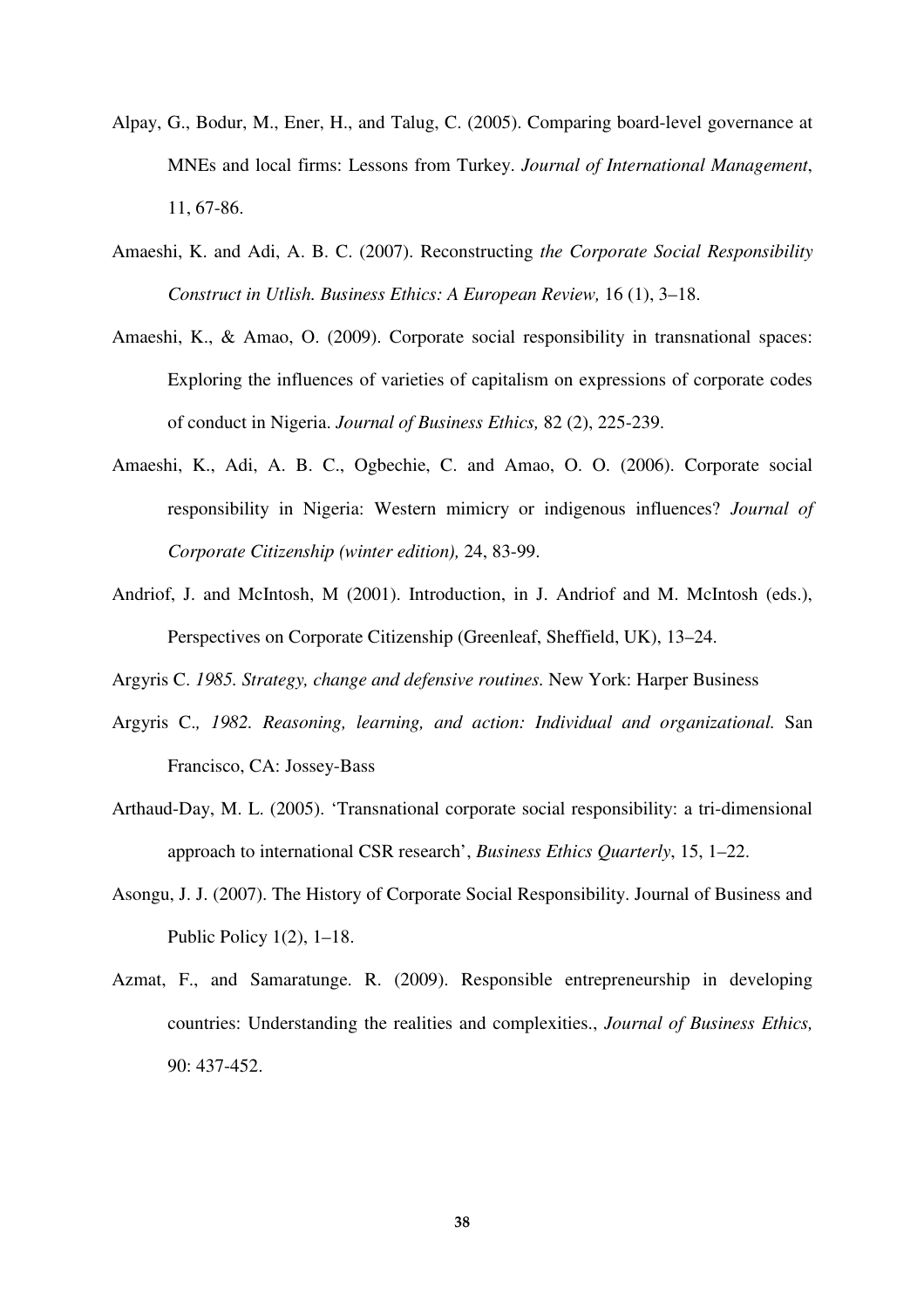- Bansal, P. (2003). From issues to actions: The importance of individual concerns and organizational values in responding to natural environmental issues. *Organization Science,* 14: 510-527.
- Bansal, P. and Roth, K. 2000, Why Companies Go Green: A Model of Ecological Responsiveness, *Academy of Management Journal* 43(4), 717–737.
- Belal, A. R., & Owen, D. (2007). The views of corporate managers on the current state of, & future prospects for, social reporting in Bangladesh: an engagement based study. Accounting, *Auditing & Accountability Journal*, 20(3), 472-494
- Blowfield, M. and J. G. Frynas (2005). Setting new agendas: critical perspectives on corporate social responsibility in the developing world, *International Affairs*, 81, 499– 513.
- Blumentritt, T. and Nigh, D. (2002). The Integration of Subsidiary Political Activities in Multinational Corporations, *Journal of International Business Studies* 33(1), 57–77.
- Bondy, K (2008). The paradox of power in CSR: A Case study on implementation, *Journal of Business Ethics*, 82 (2), 307-323.
- Bondy, K. and Starkey, K. (2014) The dilemmas of Internationalization: Corporate social responsibility in the multinational corporation. *British Journal of Management,* 25  $(1), 4-22$
- Bourdieu, P. (1984). *Distinction. A Social Critique of the Judgement of Taste*. Cambridge: Harvard University Press.
- Brammer, S., Jackson, G., and Matten, D. (2012). Corporate Social Responsibility and institutional theory: new perspectives on private governance. Socioeconomic Review,  $10(1):3-28$
- Brown, D. L., and Woods, N. (2007) *Making Global Self-Regulation Effective in Developing Countries.* Oxford: Oxford University Press.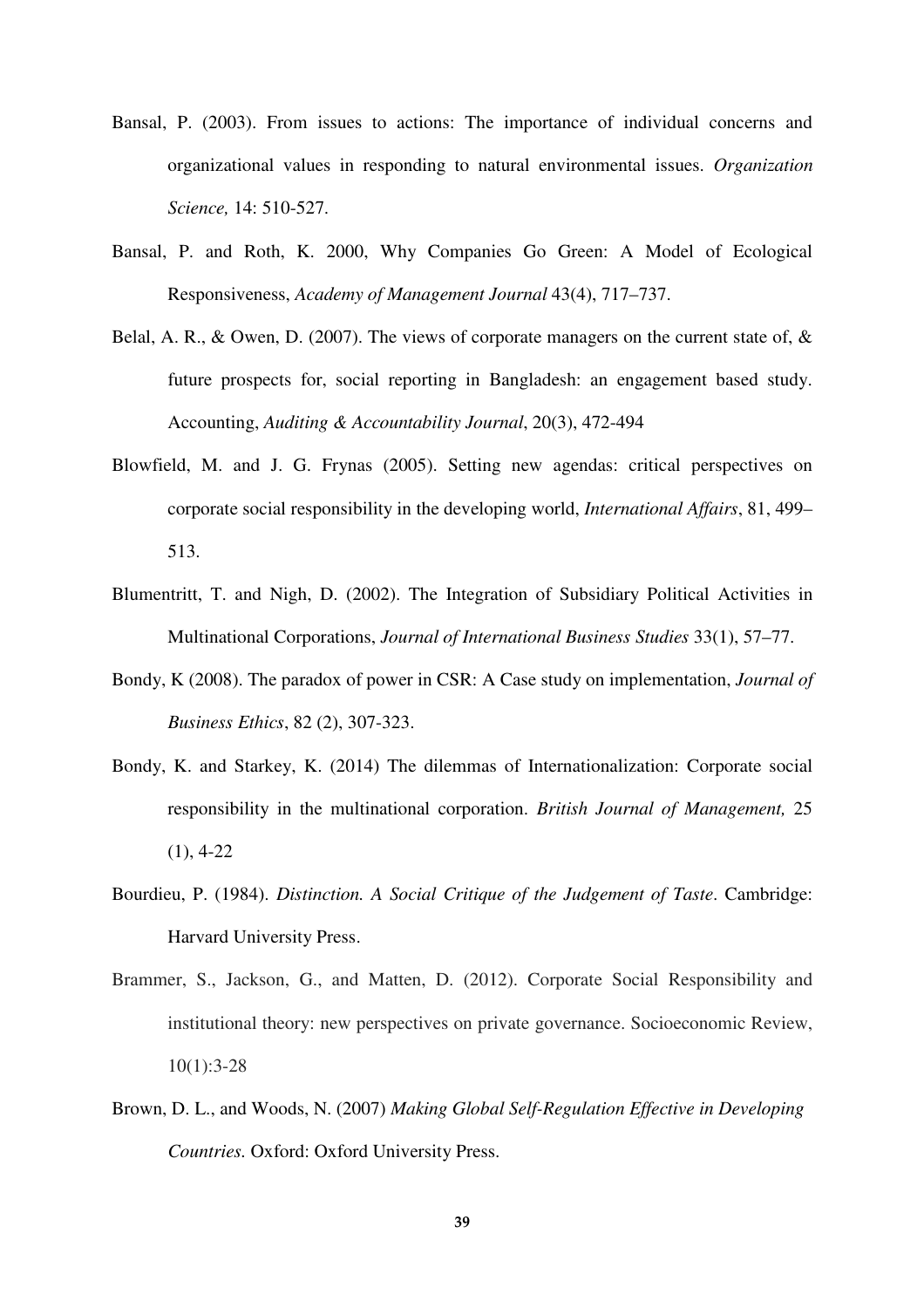- Campbell, J.L (2007). Why would corporations behave in socially responsible ways? An institutional theory of corporate social responsibility. *Academy of Management Review,* 32 (3), 946-967.
- Carroll, A. B. (1991). The pyramid of corporate social responsibility: Toward the moral management of organizational stakeholders. *Business Horizons*, 34(4), 39-48.
- Chan, CM, Isobe, T, Makino, S. (2008). Which country matters? Institutional development and foreign affiliate performance. *Strategic Management Journal,* 29, 1179–1205.
- Chirstmann, P.: 2004, Multinational Corporations and the Natural Environment: Determinants of Corporate Environmental Policy Standardization, *Academy of Management Journal* 47(5), 747–760.
- CIA World Fact Book, (2012). *CIA World Fact Book*, Available at: https://www.cia.gov/library/publications/the-world-factbook/geos/ni.html accessed August 30th 2012
- Cooper, D.J. and Morgan, W. (2008) 'Case study research in accounting' *Accounting Horizons*, 22 (2): 159-178
- Crane, A., Matten, D., and Moon, J. (2008). *Corporations and Citizenship.* Cambridge: Cambridge University Press
- Deakin, S., and Whittaker, D.H. (2007). Re-embedding the corporation? Comparative perspectives on corporate governance, employment relations and corporate social responsibility. *Corporate Governance: An International Review*, 15 (1): 1- 4.
- DiMaggio, P. J. (1988). Interest and Agency in Institutional Theory. In L.G. Zucker (Ed.), Institutional Patterns and Organisations: Culture and Environment: 3-20. Cambridge, MA: Ballinger.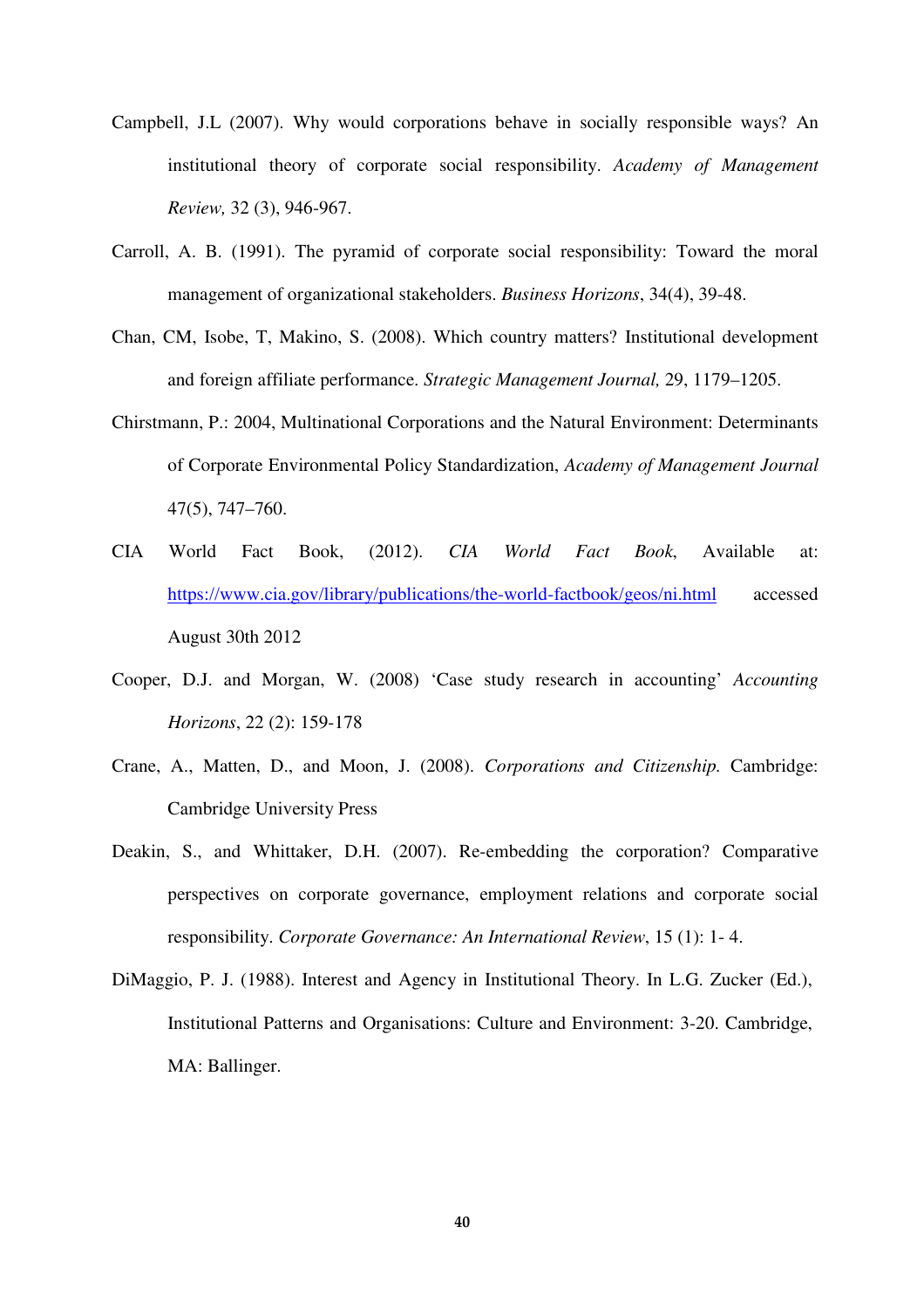- DiMaggio, P. J. and Powell, W. W. (1983). The iron cage revisited: Institutional isomorphism and collective rationality in organizational fields. *American Sociological Review*, 48 (2), 147-160.
- Doh J.P, Lawton T.C and Rajwani T. (2012). Advancing nonmarket strategy research: institutional perspectives in a changing world. *Academy of Management Perspectives* 26(3), 22-39.
- Doh, J. P. and T. R. Guay (2006). Corporate social responsibility, public policy, and NGO activism in Europe and the United States: an institutional-stakeholder perspective, *Journal of Management Studies*, 43, 47–73.
- Donaldson, J. (2001). Multinational Enterprises, Employment Relations and Ethics, *Employee Relations* 23(6), 627–642.
- Eggertsson, T. (2005). *Imperfect Institutions: Possibilities and Limits of Reform*. University of Michigan Press.
- Eisenhardt, K.M (1989), Building theories from case study research. *Academy of Management Review*, 4, 532-550.
- Ethiraj, S. K., & D. A. Levinthal. (2009). Hoping for A to Z while rewarding only A: Complex organizations and multiple goals. *Organization Science,* 20 (1), 4-21.
- European Commission (2011). COMMUNICATION FROM THE COMMISSION TO THE EUROPEAN PARLIAMENT, THE COUNCIL, THE EUROPEAN ECONOMIC AND SOCIAL COMMITTEE AND THE COMMITTEE OF THE REGIONS: A renewed EU strategy 2011-14 for Corporate Social Responsibility. http://eurlex.europa.eu/LexUriServ/LexUriServ.do?uri=COM:2011:0681:FIN:EN:PDF accessed September 19 2014
- Eweje, G. (2006). The roles of MNEs in community development initiatives in developing countries. *Business & Society*, 45 (2), 93-129.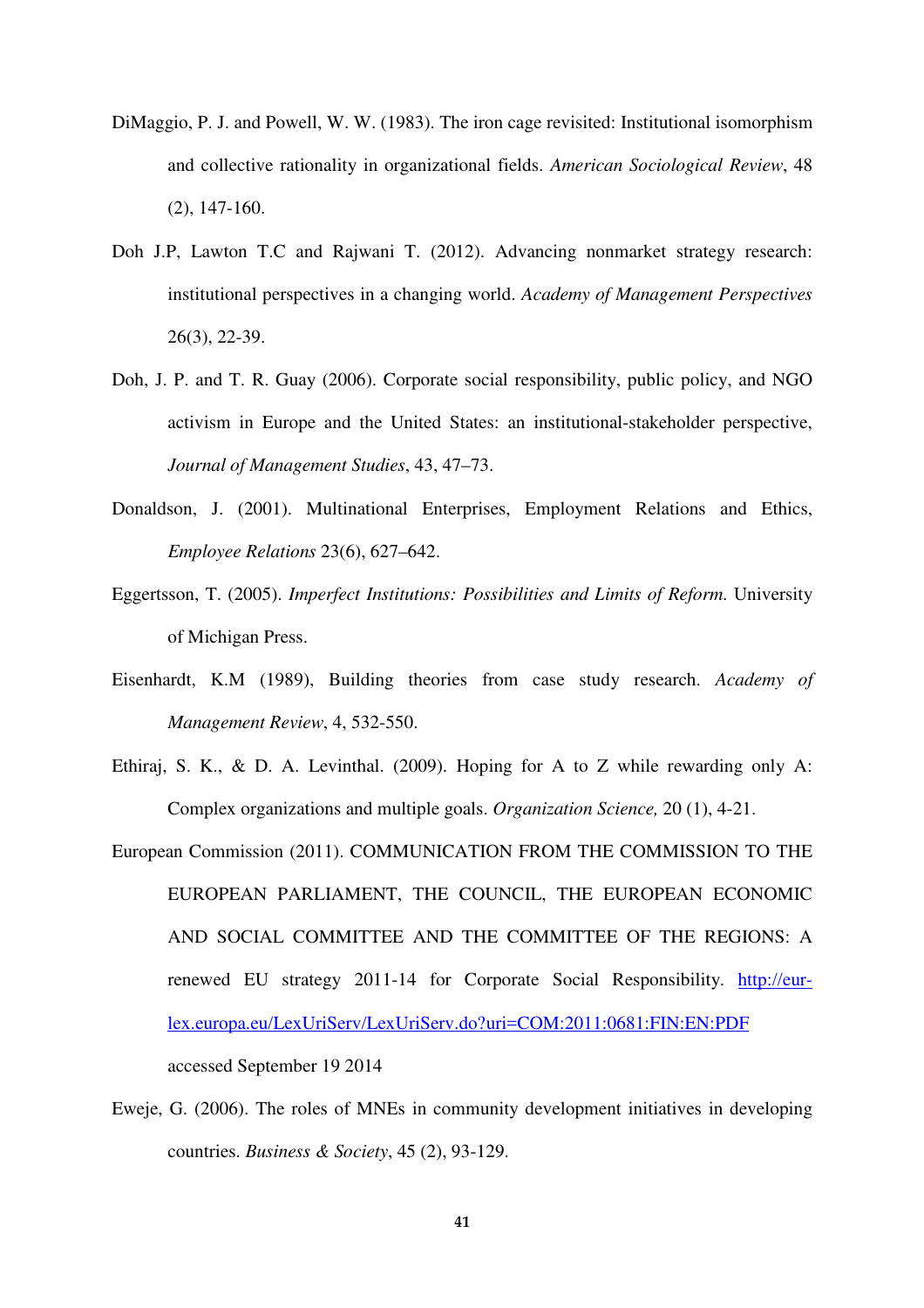- Ewings, P., Powell, R., Barton, A., & Pritchard, C. (2008). Qualitative research methods. In. Adegbite, E., Amaeshi, K., & Amao, O. (2012). The politics of shareholder activism in Nigeria. *Journal of Business Ethics*, 105(3), 389–402.
- Fidelity Bank, (2014). Corporate Social Responsibility. *Fidelity Bank*. [Accessed 3<sup>rd</sup> March, 2014] URL: http://www.fidelitybankplc.com/csr
- Filatotchev, I., Jackson, G., Gospel, H., & Allcock, D. (2007). Key drivers of 'good' corporate governance and the appropriateness of UK policy responses. London, UK: The Department of Trade and Industry.
- Fligstein, N. (2001), Socvial Skills and the Theory of Fields, Sociological Theory 19, 105- 125.
- Flyvbjerg, B. (2006). Five misunderstandings about case study research. *Qualitative Inquiry*, 12(2), 219–245.
- Gallo, P.J., and Christensen, L. J. (2011). Firm size matters: An empirical investigation of organizational size and ownership on sustainability-related behaviors. Business  $\&$ Society 50, 315–349.
- Gibbert M. (2006). Muenchausen, black swans, and the RBV. *Journal of Management Inquiry* **15**(2): 145–151.
- Gibbert, M., & Ruigrok, W. (2010). The "what" and "how" of case study rigor: Three strategies based on published work. *Organizational Research Methods,* 13: 710-737.
- Gibbert, M., Ruigrok, W., & Wicki, B. (2008). What passes as a rigorous case study? Strategic Management Journal, 29, 1465-1474.
- Gjolberg, M. (2009). 'The origin of corporate social responsibility: global forces or national legacies?', *Socio-economic Review*, 7, 605–637.
- Gobbels, M. (2002). *Reframing corporate social responsibility: The contemporary conception of a fuzzy notion* In. Van Marrewijk, M. (2003). Concepts and definitions of CSR and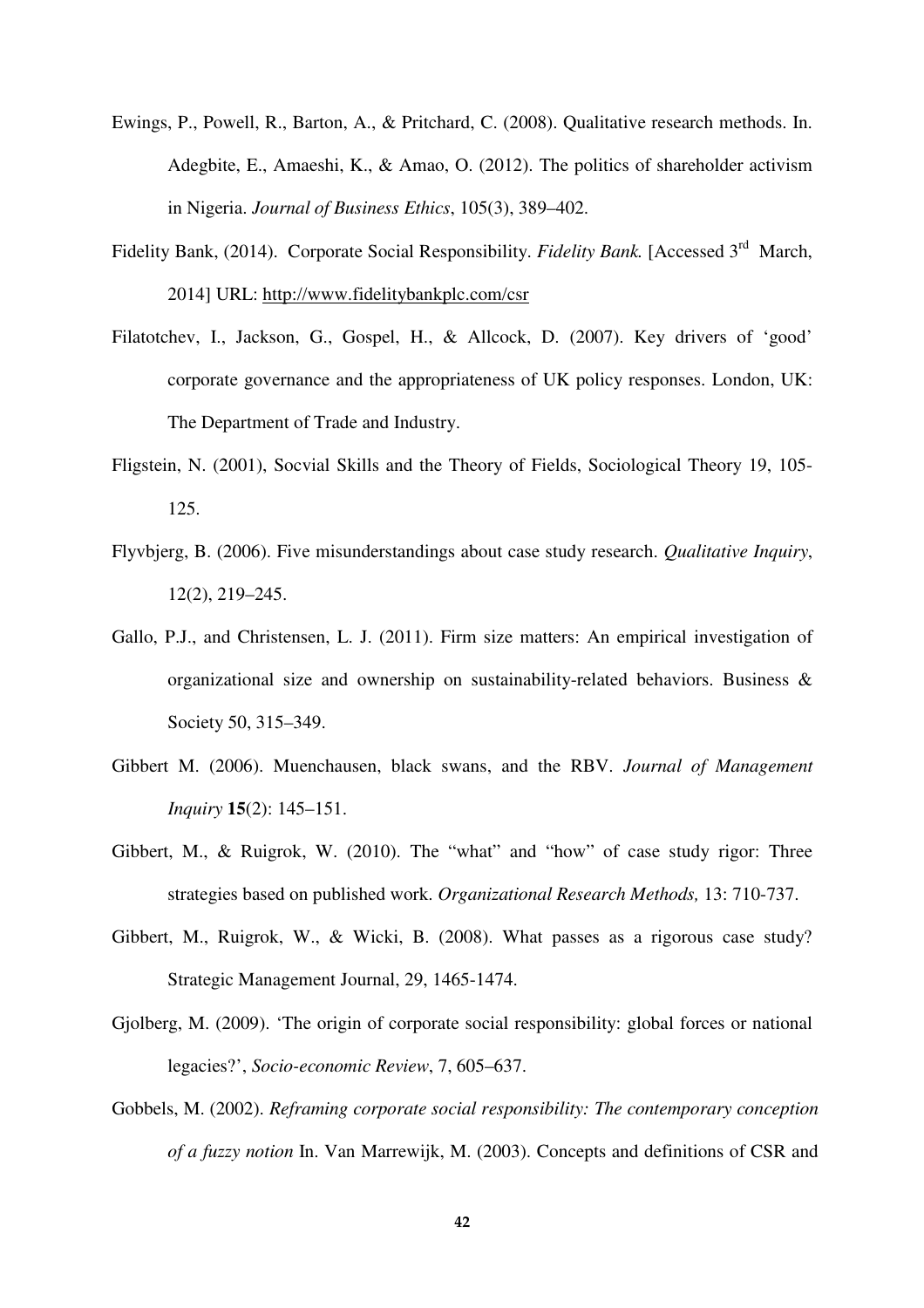corporate sustainability: Between agency and communion. *Journal of Business Ethics*, 44, 95-105.

- Graham, D., and Woods, N. "Making Corporate Self-Regulation Effective in Developing Countries." *World Development* 34(5):868–83.
- Greenwood, R., Oliver, C., Sahlin, K., & Suddaby R. (Eds.). (2008). *The Sage Handbook of Organizational Institutionalism.* London: Sage.
- Habisch, A., Jonker, J., Wegner, M., Schmidpeter, R (2005) *Corporate Social Responsibility Across Europe* Berlin: Springer
- Hall, P. A. and Soskice, D. (Eds) (2001). *Varieties of Capitalism The Institutional Foundations of Comparative Advantage*. Oxford: Oxford University Press.
- Hamann, R., T. Agbazue, P. Kapelus and A. Hein (2005). Universalizing corporate social responsibility? South African challenges to the International Organization for Standardization's new social responsibility standard, *Business and Society Review*, 110, 1–19.
- Hemingway, C. A., and Maclagan, P. W. (2004). Managers' Personal Values as Drivers of Corporate Social Responsibility. Journal of Business Ethics, 50(1):33-44
- Henderson, D (2001) *Misguided Virtue. False Notions of Corporate Social Responsibility.*  New Zealand Business Roundtable.
- Hendry, J., Sanderson, P., Barker, R., & Roberts, J. (2007). Responsible ownership, shareholder value and the new shareholder activism. Competition  $\&$  Change, 11(3), 223–240.
- Hooks, G. (1990). The rise of the pentagon and U.S. state building. *American Journal of Sociology*, 96, 358-404.
- Hughes, C., & Preski, S. (1997). Using key informant methods in organisational survey research: Assessing for informant bias. Research in Nursing and Health, 20, 81–92.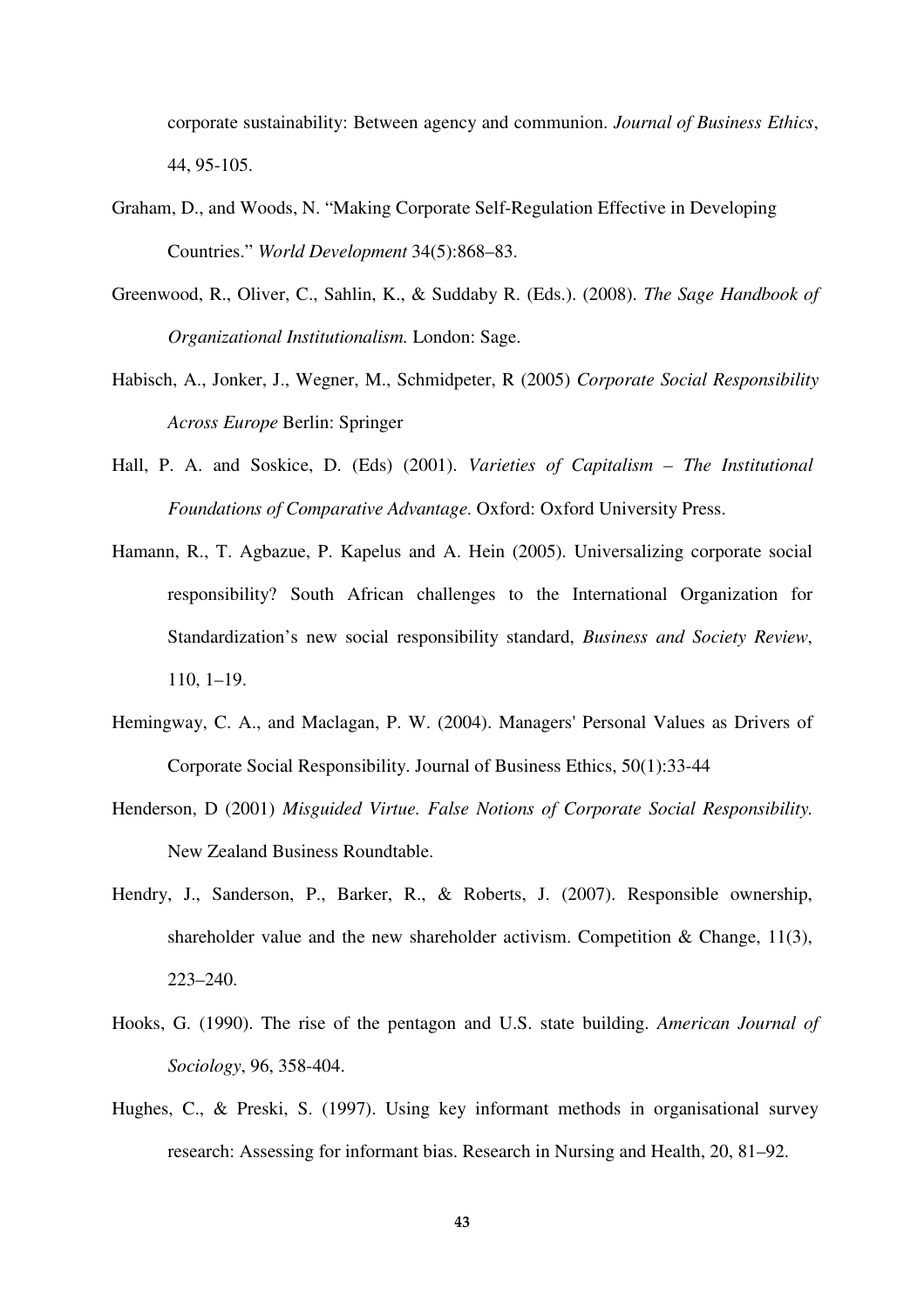- Hull, C. E, and Rothenberg, S. (2008). Firm performance: the interactions of corporate social performance with innovation and industry differentiation. Strategic Management Journal, 29:781-789
- Husted, B. W. and Allen, D.B. (2006). 'Corporate social responsibility in the multinational enterprise: strategic and institutional approaches', *Journal of International Business Studies*, 37, 838–849.
- Idemudia, U. and Ite, U.E. (2006) Corporate–Community relations in Nigeria's oil industry: Challenges and imperatives. *Corporate Social Responsibility and Environmental Management* 13, 194–206.
- Ioannou, I. and Serafeim, G. (2012) 'What drives corporate social performance? The role of nation level institutions' *Journal of International Business Studies,* 1-31.
- Jacobsson, B. (2007). Regulated regulators: Global trends of state transformation. In M.-L. Djelic, & K. Sahlin-Anderson (Eds.), *Transnational Governance: Institutional Dynamics of Regulation*: 205-224. Cambridge: Cambridge University Press.
- Jamali, D. (2007). The case for strategic corporate social responsibility in developing countries. *Business and Society Review*, 112 (1), 1-27
- Jamali, D. (2010) 'The CSR of MNC Subsidiaries in developing countries: Global, local, substantive or diluted?' *Journal of Business Ethics*, 93, 181-200.
- Jamali, D., Y. Sidani and E. Khalil (2009). A three country comparative analysis of managerial CSR perspectives: insights from Lebanon, Syria and Jordan, *Journal of Business Ethics*, 85, 173–192.
- Jensen, J.L. and Rodgers, R. (2001) 'Cumulating the intellectual gold of case study research' *Public Administration Review*, 61 (2): 235-246.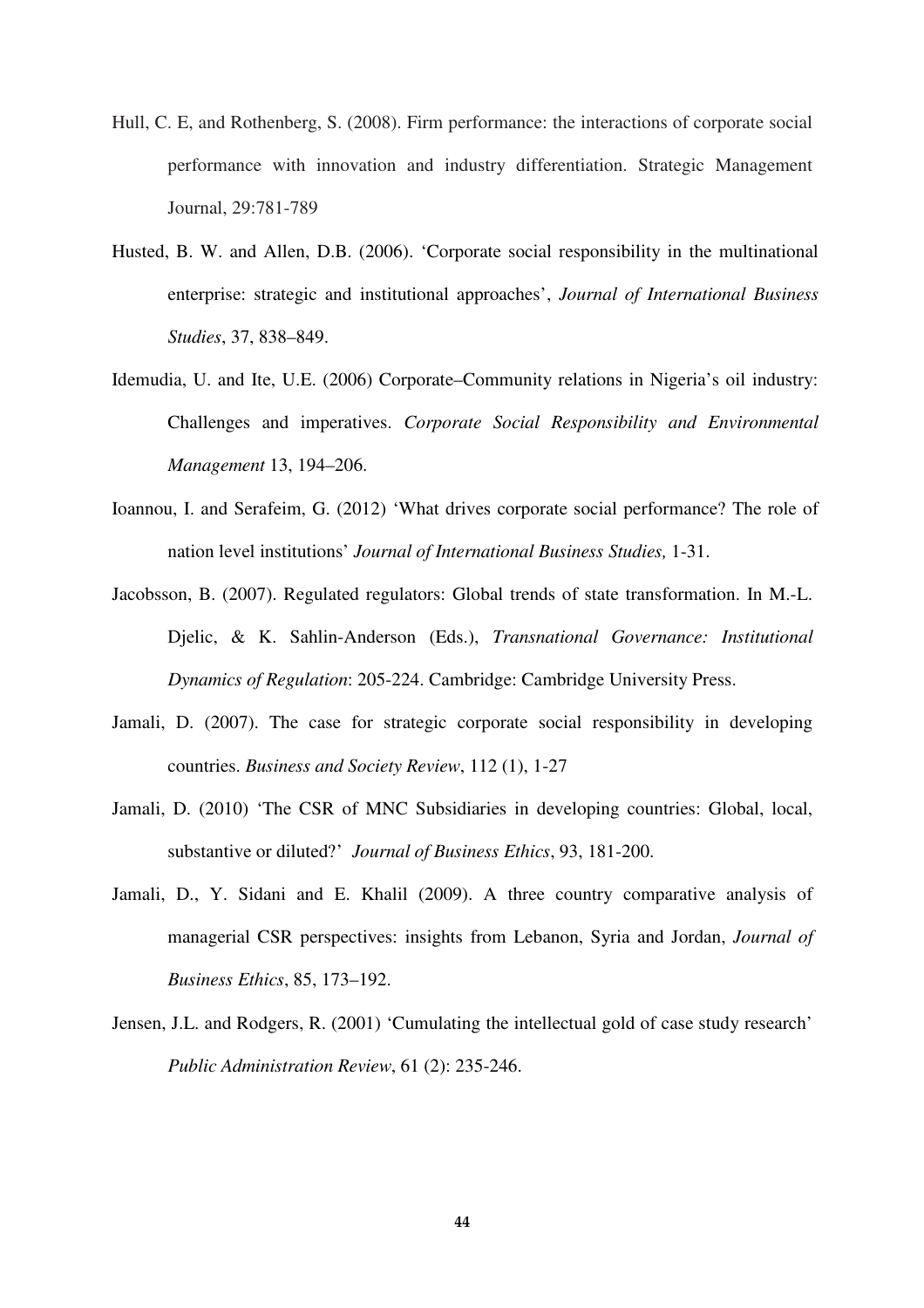- Kang, N., and Moon, J. (2009). Conceptualising national variations and change in CSR: An exploration of the State-Led model. *Paper presented at the Society for the Advancement of Socio-Economics (SASE) 2009 conference on "Capitalism in Crisis*" - Sciences Po, Paris.
- Kaufmann, D., Kraay, A., & Mastruzzi, M. (2008). Governance matters VII: Aggregate and individual governance indicators for 1996–2007. World Bank Policy research working paper no. 4654, from http://papers.ssrn.com/sol3/Papers.cfm?abstract\_id=1148386.
- Khanna, T. and Palepu, K. G. (2010). (with Richard Bullock). *Winning in Emerging Markets: A Road Map for Strategy and Execution*. Boston: Harvard Business Press.
- Kostova, T. (1999). Transnational transfer of strategic organizational practices: A contextual perspective. *Academy of Management Review*, 24(2): 308-324.
- Kostova, T., and Roth, K. (2002). Adoption of an organizational practice by subsidiaries of multinational corporations: Institutional and relational effects. *Academy of Management Journal*, 45(1): 215-233.
- Langlois, C. C. and Schlegelmilch, B.B. (1990). Do corporate codes of ethics reflect national character? Evidence from Europe and the United States, *Journal of International Business Studies*, 21, 519–539.
- Lawton, T, Rajwani, T and Doh, J (2013). The antecedents of political capabilities: A study of ownership, cross-border activity and organization at legacy airlines in a deregulatory context. *International Business Review*. 22 (1) 228-242.
- Lawton, T. Doh, J and Rajwani, T. (2014). Aligning for advantage: Competitive Strategies for the Political and Social Arenas. Oxford: Oxford University Press.

Lee, T.W. (1999). Using qualitative methods to organize research. Newbury Park, CA: Sage.

Lindgreen, A. ,Maon, F., Reast, J., and Yani-De-Soriano, M. (2012). Guest Editorial: Corporate Social Responsibility in Controversial Industry Sectors. *Journal of Business Ethics*, 110(4):393-395.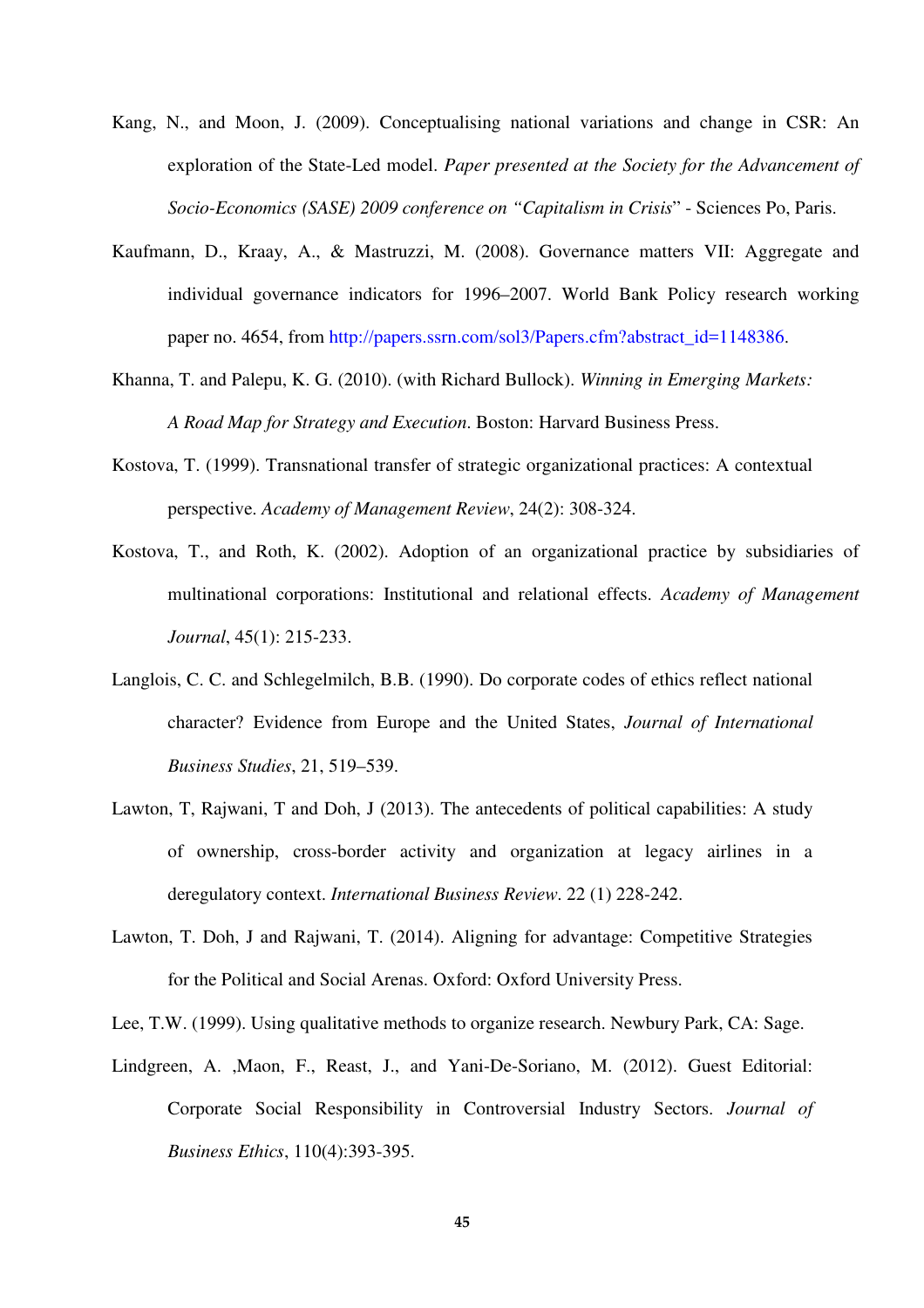- Lynn, P., Turner, R., & Smith, P. (1998). Assessing the effects of an advance letter for a personal interview survey. *Journal of the Market Research Society*, 40(3), 265–272.
- Maignan, I. and Ralston, D.A. (2002). Corporate social responsibility in Europe and the U.S.: insights from businesses self-presentations, *Journal of International Business Studies*, 33, 497–514.
- Mair, J. and Marti, I. (2009) Entrepreneurship in and around institutional voids: A case study from Bangladesh. *Journal of Business Venturing*, 24 (5), 419-435.
- Maon, F., Lindgreen, A., & Swaen, V. (2010). Organizational stages and cultural phases: A critical review and a consolidative model of corporate social responsibility development. *International Journal of Management Reviews,* 12: 20-38.
- Martin, R. L. (2003) The virtue matrix: Calculating the return on corporate responsibility. In *Harvard Business Review on corporate social responsibility:* 83–104. Boston: Harvard Business School Press.
- Matten, D., and Crane, A. (2005). Corporate Citizenship: Toward an Extended Theoretical Conceptualization. *Academy of Management Review*, 30(1):166-179
- Matten, D. and Moon, J. (2008). 'Implicit' and 'Explicit' CSR: A conceptual framework for a comparative understanding of corporate social responsibility. *Academy of Management Review,* 33 (2), 404-424.
- Mattli, W. and Woods, N. (Eds.) (2009). *The politics of global regulation*. NJ: Princeton University Press.
- McWilliams, A. & Siegel, D. (2001). Corporate social responsibility: A theory of the firm perspective. *Academy of Management Review*, 26(1), 7-127.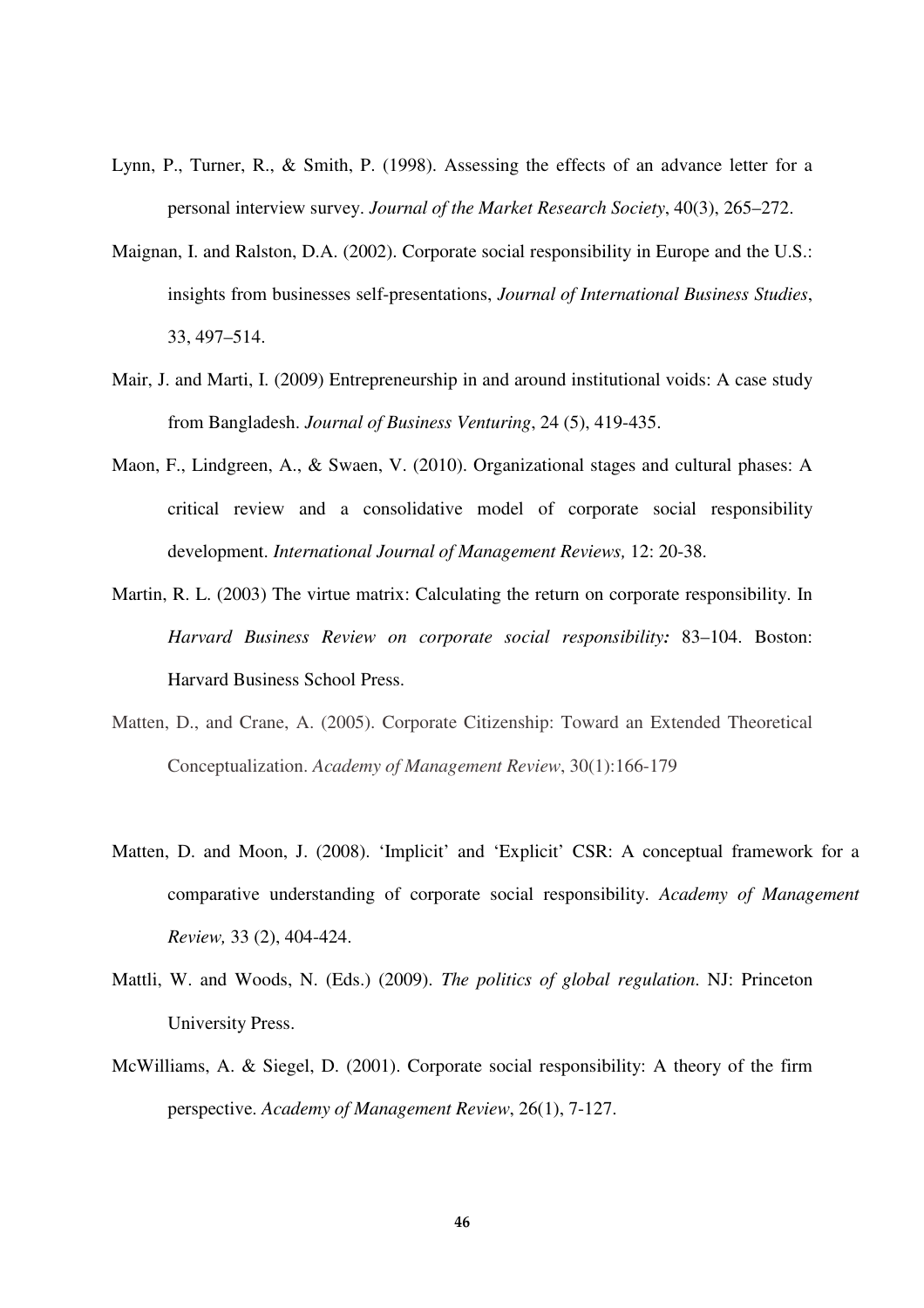- Menkiti, I. (1984). Person and community in African traditional though. In R. A. Wright (ed): *African Philosophy, An Introduction*, pp. 171-81. New York: University Press
- Midtunn, A. (2008). Partnered governance: aligning corporate responsibility and public policy in the global economy. *Corporate Governance*, 8 (4):406-418.
- Miller, C. C., Cardinal, B. L., & Glick, H. W. (1997). Retrospective reports in organisational research: A reexamination of recent evidence. *Academy of Management Journal*, 40(1), 189–204.
- Muller, A. (2006). 'Global versus local CSR strategies', *European Management Journal*, **24**, pp. 189–198.
- Nelson, R.R. (2008). What enables rapid economic progress: What are the needed institutions? *Research Policy* 37(1), 1-11
- North, D.C. (1990). *Institutions, Institutional Change, and Economic Performance* Cambridge; New York: Cambridge University Press.
- Okike, E. N. M. (2007). Corporate governance in Nigeria: The status quo. *Corporate Governance: An International Review*, 15(2), 173–193.
- Okoye, A. (2009). Theorising Corporate Social Responsibility as an Essentially Contested Concept: Is a Definition Necessary? Journal of Business Ethics, 89, 613–627.
- Oliver, C. (1992) The antecedents of deinstitutionalization. *Organization Studies*, 13, 563– 588
- Olssen, M. (2004). From the Crick Report to the Parekh Report: multiculturalism, cultural difference, and democracy - the re-visioning of citizenship education, *British Journal of Sociology of Education*, 25(2), 179-192.
- Orlitzky, M., Schmidt, F. L., & Rynes, S. L. (2003). Corporate social and financial performance: A meta-analysis. *Organization Studies,* 24: 403–441.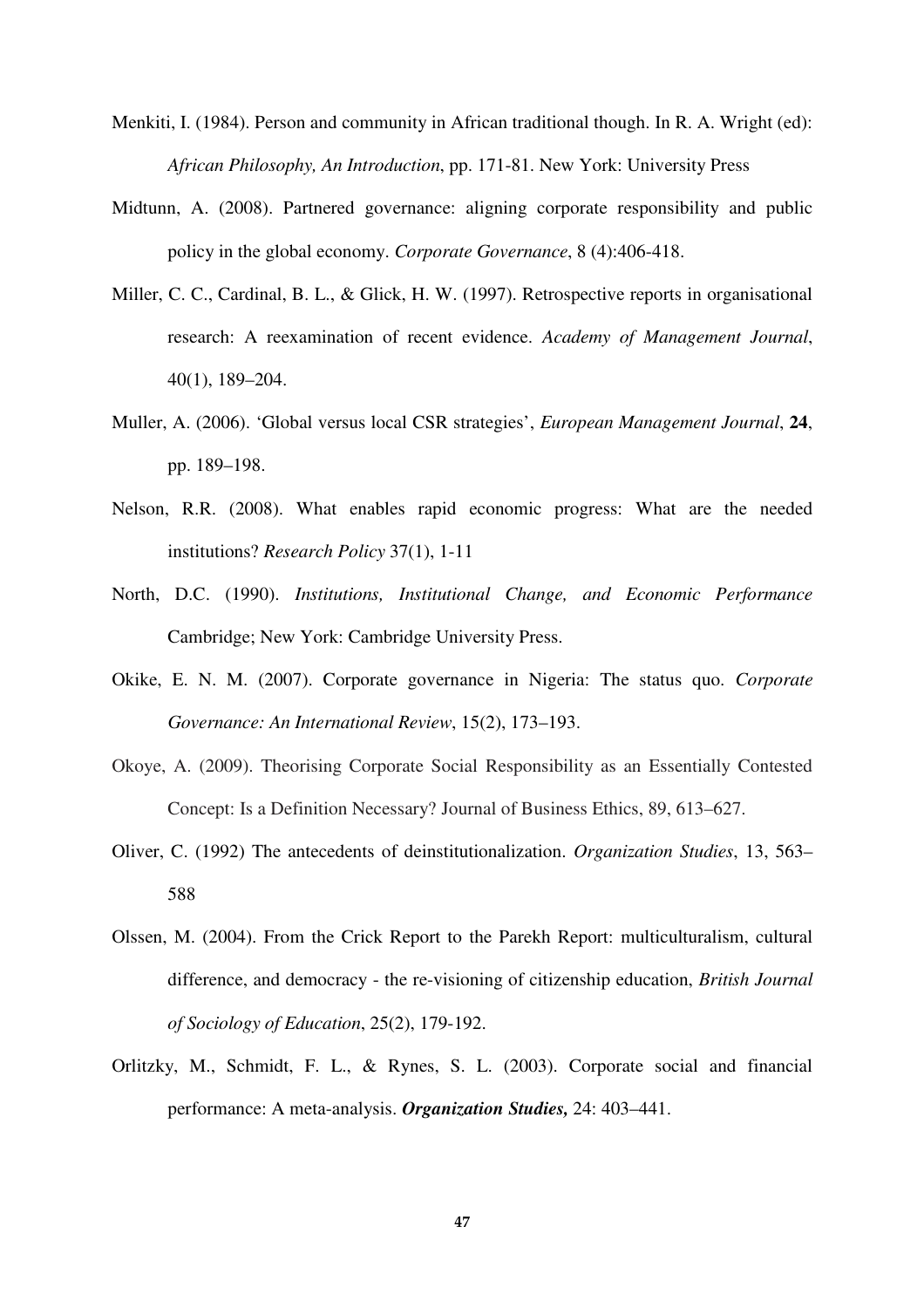Payne, R. L., and Mansfield, R. (1973). Relationships of perceptions of organisational climate to organisational structure, context and hierarchical position. *Administrative Science Quarterly*, 18, 515–526.

Popper, K. (1959). *The logic of scientific discovery*. Tüebingen, Germany: Hutchinson.

- Popper, K. (1963). *Conjectures and refutations: the growth of scientific knowledge*. London: Routledge & Keegan Paul.
- Richardson, B. J. (2009). Keeping ethical investment ethical: regulatory issues for investing for sustainability. *Journal of Business Ethics*, 87, 555-572.
- Rosenzweig, P. and J. Singh: (1991), Organizational Environments and the Multinational Enterprise, *Academy of Management Review* 16(2), 340–361.
- Ruggie, J. G. (2007). Business and human rights: the evolving international agenda. *The American Journal of International Law*, 101(4), 819-840.
- Sasse, G. (2008). The politics of EU conditionality: the norm of minority protection during and beyond EU accession. *Journal of European Public Policy 15*(6), 899-917.
- Saunders, M., Philip L. and Thornhill, A. (2009). *Research Method for Business Students* (5th ed.). London: Pearson Education
- Scott, W. R. (1987) The adolescence of institutional theory. *Administrative Science Quarterly*, 32: 493-511.
- Scott, W. R. (1994). Institutions and Organizations: Toward a Theoretical Synthesis. In W. R. Scott, J. W. Meyer, & Associates (Eds.), *Institutional Environments and Organizations: Structural Complexity and Individualism*: 55-80. California: Sage.

Scott, W. R. (2001). *Institutions and Organizations*. Thousand Oaks, CA: Sage, 2<sup>nd</sup> ed.

Shleifer, A and Vishny, R. (1993). Corruption. *Quarterly Journal of Economics*, 108: 500-618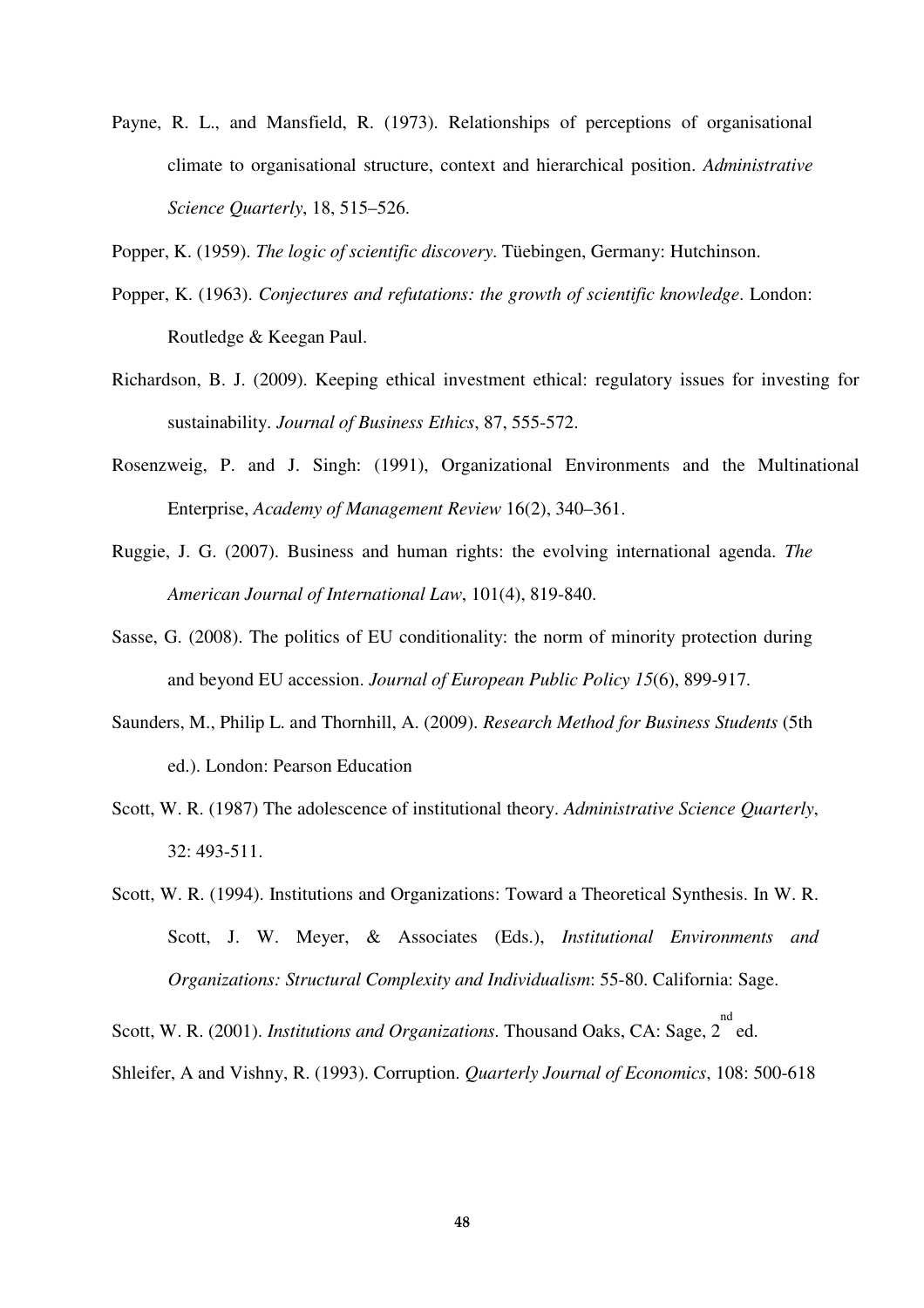- Stahl, G. K., and Sully de Luque, M. (2014). Antecedents of Responsible Leader Behavior: A Research Synthesis, Conceptual Framework, and Agenda for Future Research. Academy of Management Perspectives, 28(3): 235-254
- Stake, R. E. (2000) *Handbook of Qualitative Research* in Cooper, D.J. and Morgan, W. (2008) 'Case study research in accounting' *Accounting Horizons*, 22 (2): 159-178
- The Hofstede Centre, (2013). What about Nigeria *The Hofstede Centre*. [Accessed 20<sup>th</sup> August 2013] URL: http://geert-hofstede.com/nigeria.html
- Valente, M., and Crane, A. (2010). Public responsibility and private enterprise in developing countries. *California Management Review*, 52(3): 52-78.
- Van Marrewijk, M. (2003). Concepts and definitions of CSR and corporate sustainability: Between agency and communion. *Journal of Business Ethics*, 44, 95-105.
- Vogel, D. (2005) *The Market for Virtue: The Potential and Limits of Corporate Social Responsibility.* Washington: The Brookings Institution.
- Vogel, D. (2010) The private regulation of global corporate conduct: achievements and limitations. *Business Society* 49 (1): 68-87.
- Whitley, R. (1999). *Divergent Capitalisms. The Social Structuring and Change of Business Systems*. Oxford: Oxford University Press.
- Windsor, D. (2001). The future of corporate social responsibility. *The International Journal of Organizational Analysis*, 9 (3), 225-256.
- Witt, M. A. and Redding, G. (2012) 'The Spirits of Corporate Social Responsibility: Senior Executive Perceptions of the Role of the Firm in Society in Germany, Hong Kong, Japan, South Korea and the United States', Socio-Economic Review, 10, 109–134.
- Wood, G. and Frynas, J. G. (2006). The institutional basis of economic failure: anatomy of the segmented business system. *Socio-Economic Review*, 4 (2), 239-277.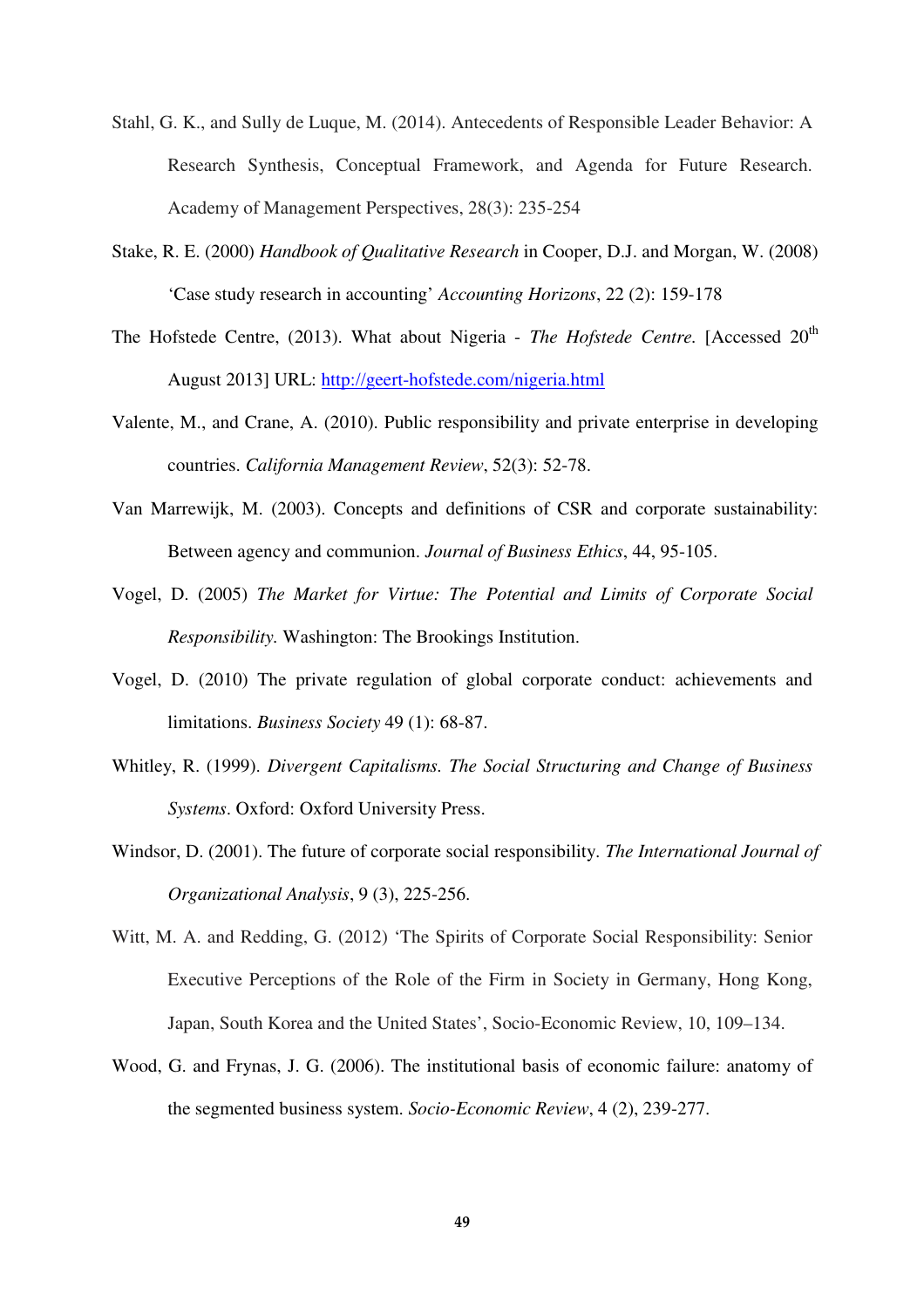- World Economic Forum (2011), Redefining the future of growth: The New sustainability champions. In Collaboration with Boston Consulting Group.
- Yang, K. (2004). Institutional Holes and Entrepreneurship in China. *The Sociological Review* 52(3), 371-389.
- Yin, R. K (1989). *Case Study Research: Design and Methods* Beveriy Hills, CA: Sage.

Yin, R.K. (2014) *Case Study Research: Design and Methods*, Fifth Edition, Applied Social Research Methods Series, Vol 5.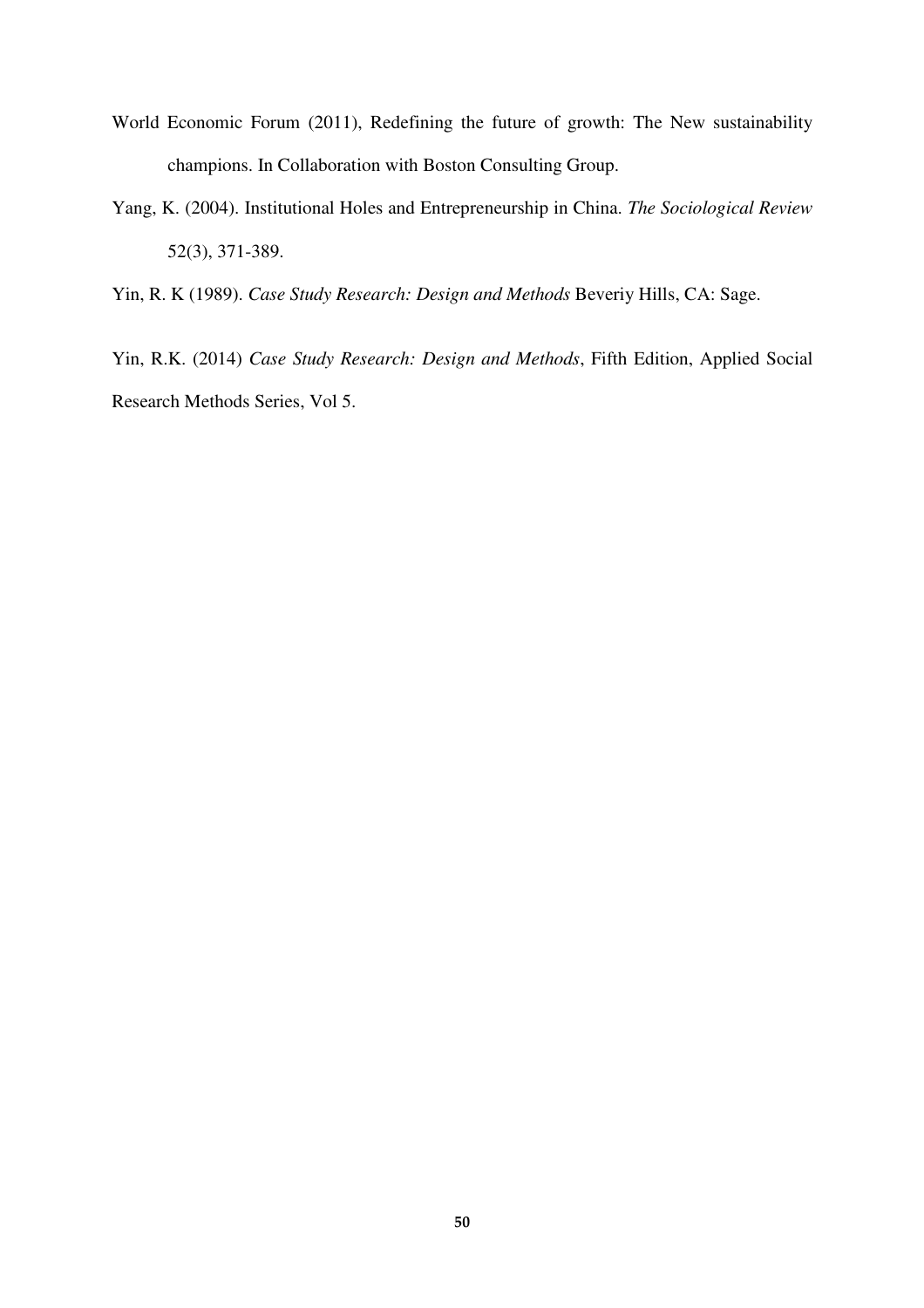## **Appendix: Guide followed during interview and focus group discussions**

- 1. What role do you play in the company?
- 2. Do you have a CSR strategy / policy / programme? (Probe: since when)
- 3. Why is your company involved in CSR?
	- a. Probe: To what extent has the company achieved its CSR aims and objectives?
- 4. What do you consider as the benefits of having a CSR strategy/programme?
- 5. What is the focus of your CSR strategy? (Probe: issues, prioritising issues)
	- a. What would you consider as your flagship CSR initiative?
	- b. Probe why the focus on those issues, and why the issues are prioritised by the company
- 6. Tell me more about the organisation of the CSR?
	- a. Probe: CSR department, budget, staff, strategy?, etc For example: who in the organization is responsible for its i/ design and ii/ implementation?
	- b. Probe if the company's local CSR policy linked to the group's global CSR strategy?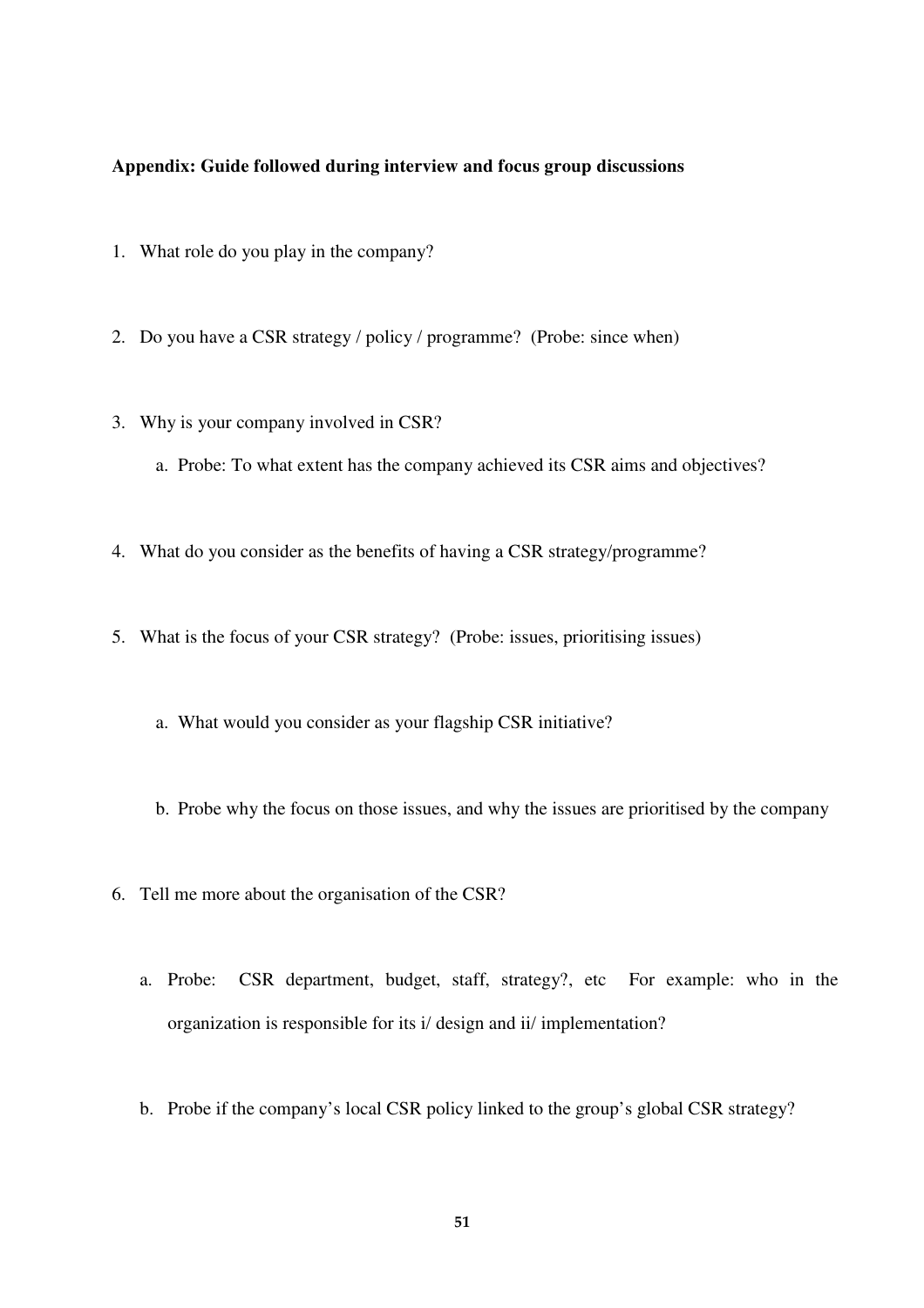- 7. In your opinion, what are some of the factors that have contributed to making CSR possible?
	- a. Probe external factors
	- b. Probe internal factors
- 8. Which institutions (e.g. government, NGOs; capital market) **do you consider** as most important for you to achieve your CSR strategy?
	- a. Why do you consider these institutions important?
- 9. What institutions (governments; NGOs) **do you engage** in your CSR?
	- a. How have they been involved in your CSR strategy (probe roles)
	- b. Why is it important for these institutions to involved in your CSR initiative
	- c. More specific: Describe how your CSR strategy is linked to governmental policies (if at all any?)
- 10. What are the challenges your company encounters in the design and implementation of CSR programme/strategy?
	- a. Probe *internal* and *external* challenges
	- b. How **have** the challenges been addressed? OR how **can** the challenges be addressed?
- 11. Reflecting back on the entire CSR journey, what could you have done differently if you were to relive the CSR experience?
- 12. What do you see as the future of CSR in your company?